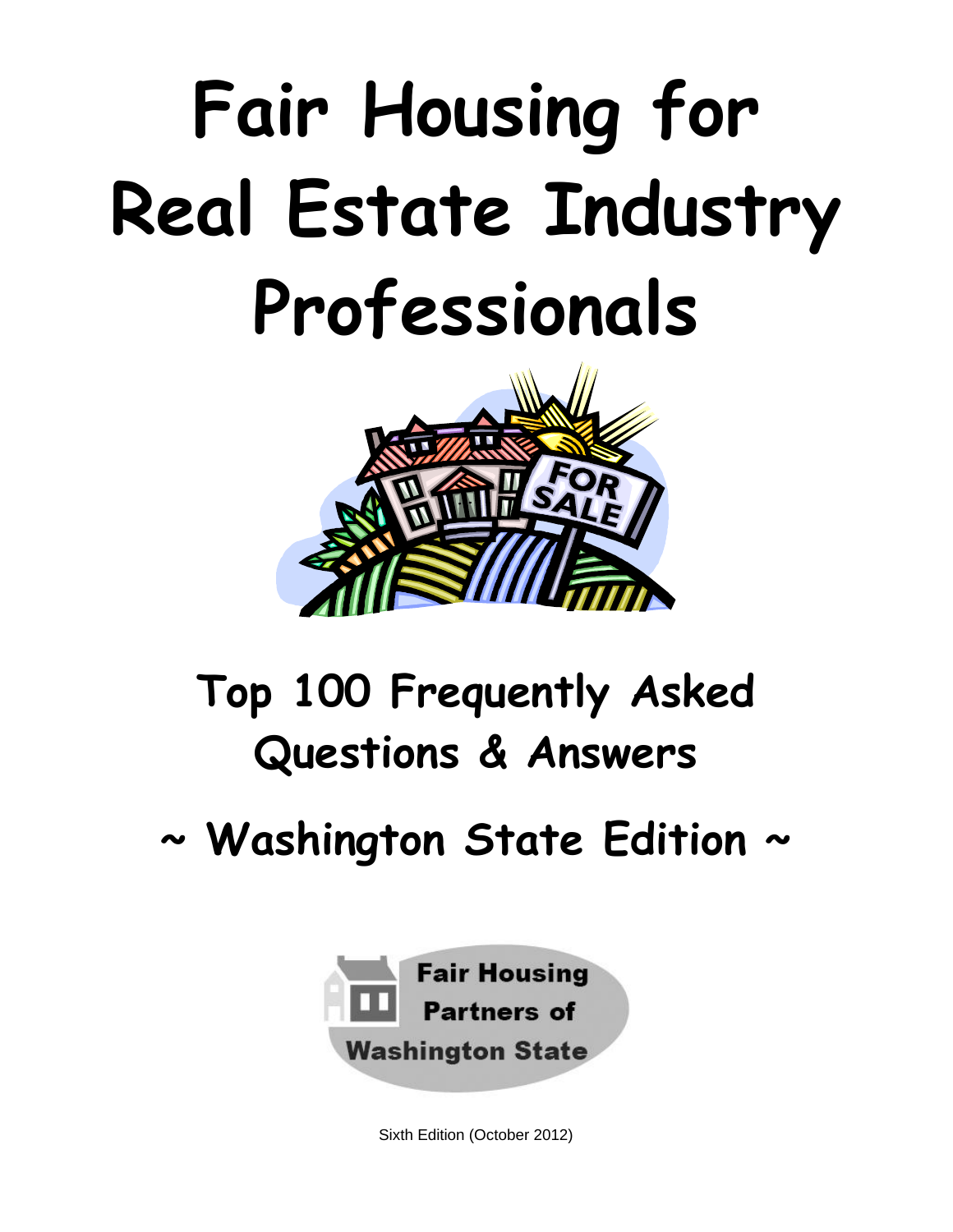

# **Introduction**

The Fair Housing Partners of Washington created this guidebook to address the most common questions and quandaries about fair housing as it applies to residential real estate transactions. Most of the questions in this book came from real estate professionals and mortgage lenders who had a series of meetings with us. We thank everyone who shared their expertise.

We have tried to present a wide variety of topics and situations – though of course, no guidebook can cover everything. If you have comments or suggestions, please call the King County Office of Civil Rights at 206-263-2446, TTY Relay: 711, or e-mail us at Civil-Rights.OCR@KingCounty.gov.

This booklet was produced under a Fair Housing Assistance Program grant from the U.S. Department of Housing and Urban Development. It is available online at www.kingcounty.gov/civilrights and www.seattle.gov/civilrights. Other resources are available from the Fair Housing Partners, including:

- Information on predatory lending
- *"Fair Housing in Washington State: Top 100 Frequently Asked Questions and Answers for Property Owners and Managers"* (For rental property management)
- Sample policies for residential property managers on reasonable accommodations, service animals, harassment and domestic violence
- Online newsletter *"Fair Housing Update"*
- Fair housing posters and much more

~ ~ ~ ~ ~ ~ ~ ~ ~ ~ ~ ~ ~ ~ ~ ~ ~ ~ ~ ~ ~ ~ ~ ~ ~ ~ ~ ~ ~ ~ ~ ~ ~ ~ ~ ~ ~

### **Fair Housing Partners of Washington State**

Washington State Human Rights Commission King County Office of Civil Rights Seattle Office for Civil Rights Tacoma Human Rights and Human Services Department Fair Housing Center of Washington Northwest Fair Housing Alliance

### **AVAILABLE IN ALTERNATE FORMATS UPON REQUEST CONTACT KCOCR – 206-263-2446, TTY Relay: 711**

This does not constitute legal advice. The fair housing laws are subject to change.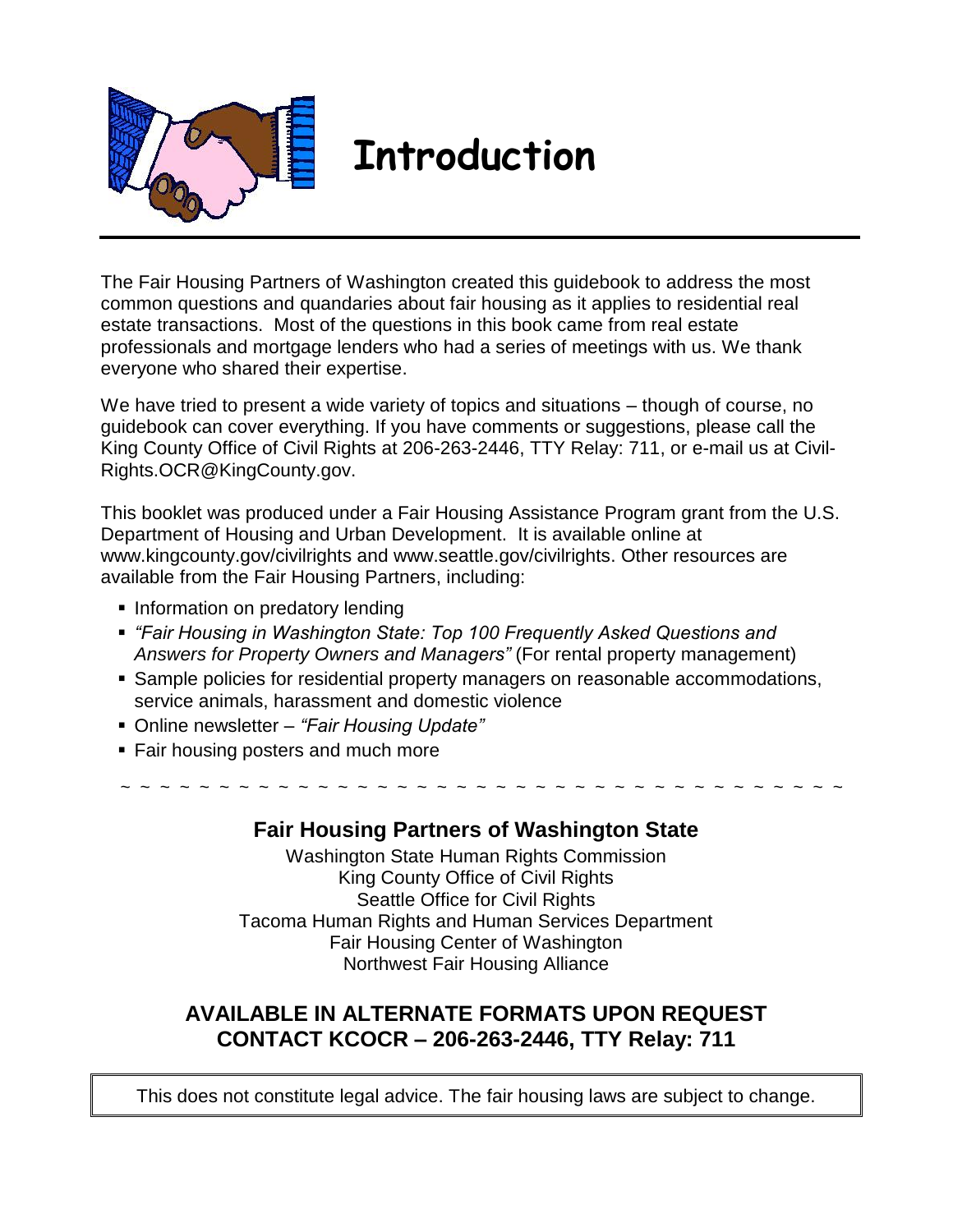

# **Table of Contents**

| <b>Chapter One: Advertising and Marketing</b>                                           | Page 1  |
|-----------------------------------------------------------------------------------------|---------|
| <u>Chapter Two: Working With Buyers</u>                                                 | Page 4  |
| <u> Chapter Three: Working with Sellers</u>                                             | Page 10 |
| Chapter Four: Customer Service                                                          | Page 15 |
| Chapter Five: Working with Mortgage Lenders, Brokers &<br><b>Industry Professionals</b> | Page 19 |
| Chapter Six: Families with Children & Housing for Older People                          | Page 24 |
| <b>Chapter Seven: People with Disabilities</b>                                          | Page 29 |
| <u>Chapter Eight: Both Sides of the Law – Protections &amp;</u>                         | Page 40 |
| Liabilities                                                                             |         |
| <u>Appendices</u>                                                                       |         |
| Appendix A: Fair Housing Basics                                                         | Page 43 |
| Appendix B: Area Resources for Home Buyers                                              | Page 47 |
| Appendix C: Educational Resources for Home Buyers                                       | Page 48 |
| Appendix D: Questions for Home Buyers to Ask Lenders                                    | Page 49 |
| Appendix E: Loan Closing Checklist                                                      | Page 50 |
| Appendix F: Predatory Lending                                                           | Page 52 |
| Appendix G: Fair Housing Agency Chart                                                   | Page 53 |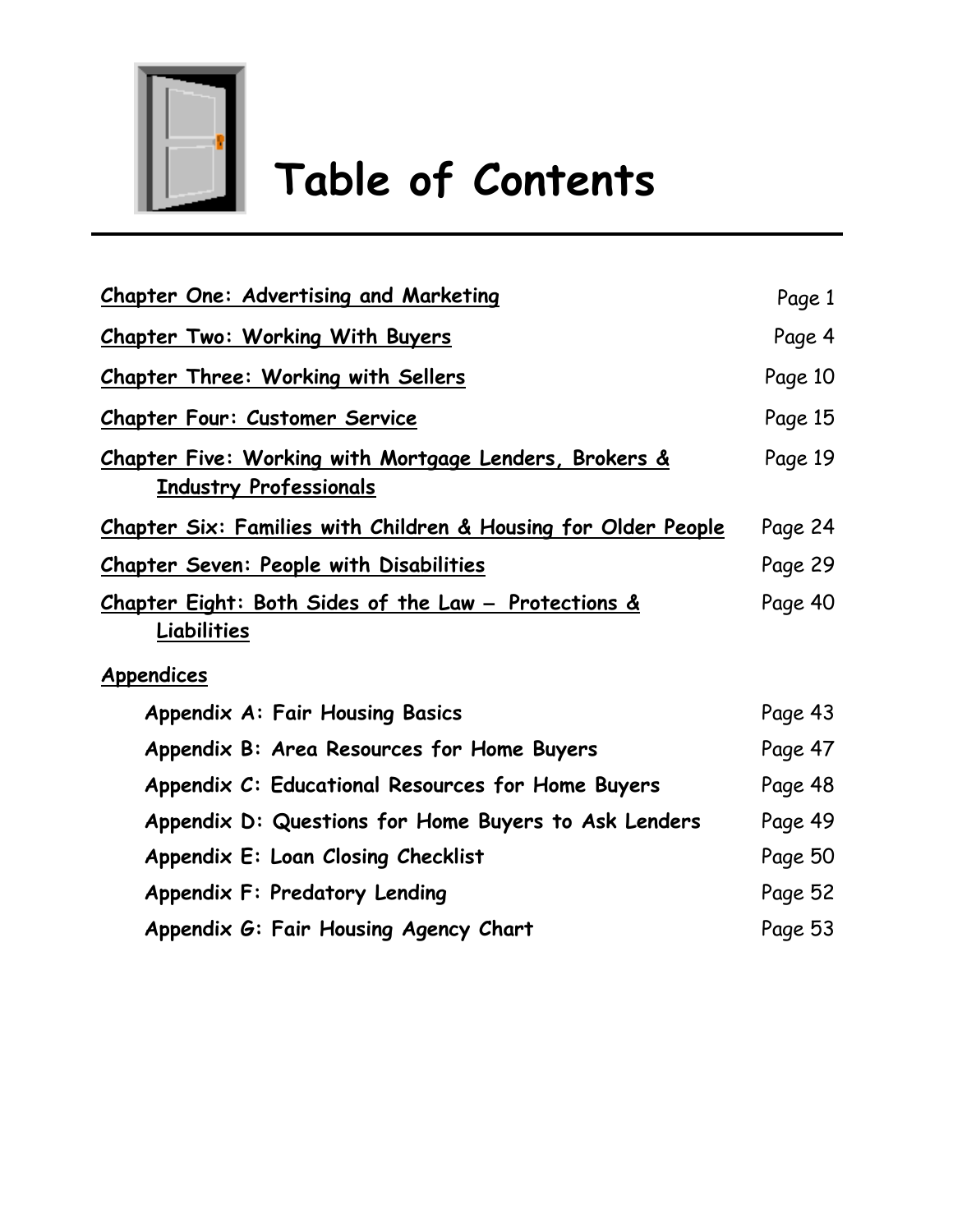

# **Chapter One**

# **Advertising & Marketing**

How do you make the property you are trying to sell stand out and grab the attention of home buyers? Successful marketing always looks to the consumer's wants and needs. But beware – don't overstep the bounds of fair housing by marketing in a way that limits buyer's choices based on their protected class. Read on to find out how to market successfully without becoming vulnerable to a fair housing violation.

### **1. How can I safely market my property under fair housing laws?**

To market your property safely, describe the features of the property and avoid describing whom you think would like to buy the property.

A condominium ad can highlight an additional room with state-of-the-art internet access and other high-tech features. The ad should avoid statements such as "perfect for mature professionals." Then the ad will appeal to everyone interested in those features, rather than discouraging families with children from viewing the property.

Fair housing laws prohibit making, printing or publishing any statement or advertisement that indicates a preference, limitation, or discrimination based on a "protected class" (race, national origin, sex, religion, disability, etc.). For a list of protected classes in your area, see Appendix G. For a primer on fair housing laws, see Appendix A.

Fair housing laws apply to all types of advertising or marketing used in home sales and purchases, including ads in newspapers, on the radio, in magazines, on the internet, on television, on flyers, even in comments for a listing in the Multiple Listing Service.

### **2. What can I say about my property? What should I avoid saying? Isn't there a list somewhere?**

You should avoid making any statement that indicates a preference or discouragement based on someone's protected class. For example, if you tell a family attending an open house that they might prefer a home on a safer street away from a busy intersection, they may construe your comment as steering them away from this house. That would limit their choices as a family with children – and leave you open to a complaint of illegal discrimination.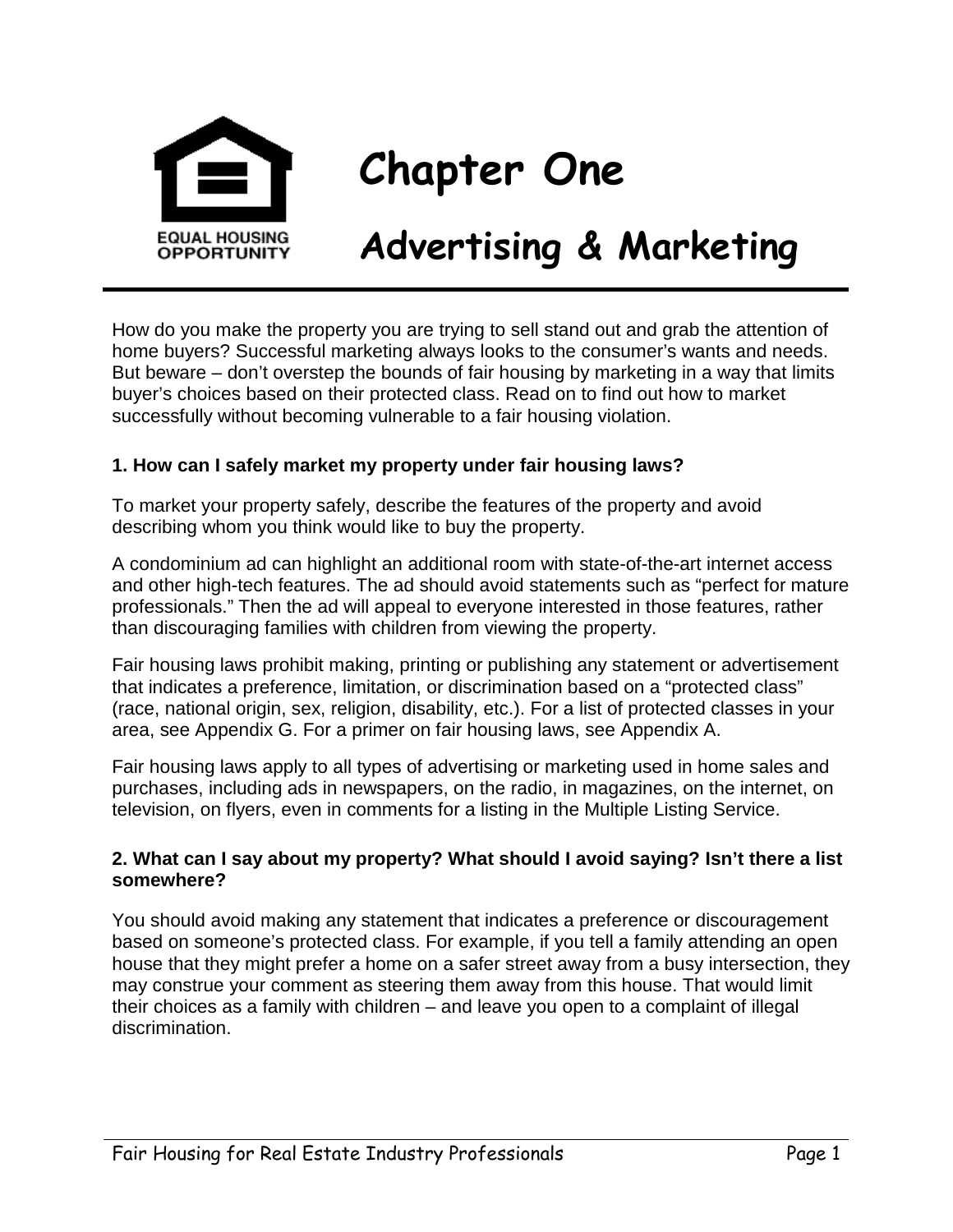There are no federal regulations regarding advertising, although the U.S. Department of Housing and Urban Development (HUD) has provided guidelines (see www.hud.gov/offices/fheo/disabilities/sect804achtenberg.pdf).

You may not intend to indicate a preference or limitation when you market your property, but a customer's reasonable perception is considered in evaluating whether there is a fair housing violation. If you have a question about whether an ad potentially violates fair housing laws, feel free to run it by your local fair housing agency.

### **3. Am I required to use the equal housing logo in all my ads? Where do I need to post fair housing posters in the common areas?**

HUD requires display of a fair housing poster with the Equal Housing Opportunity logo at real estate offices (see 24 CFR 100). The logo graphic (sample at right) is available in various sizes online at the HUD web site at

www.hud.gov/library/bookshelf15/hudgraphics/fheologo.cfm. Free color posters with this logo are available from the fair housing agencies for each jurisdiction (also available on their web sites).

The Seattle Municipal Code requires real estate professionals and residential property managers within the city limits to prominently

display a letter-sized fair housing poster in their place of business. Failure to display the poster can result in fines.

Including the Equal Housing Opportunity logo in your advertisements and displaying in your offices is a great way to show that you support fair housing.

### **4. What should I consider before running ads with human models?**

Avoid using pictures or images that show preference or discourage people because of their protected class. If you use advertising with photographs or drawings of people, try to include men, women, children, people with disabilities, and people of various races, nationalities and ages in a way that reflects the population as a whole. A series of newspaper ads run over a period of weeks using only white models could be found to be a violation of fair housing laws.

### **5. Can I ever affirmatively market to a specific protected class?**

Yes. Fair housing laws allow you to affirmatively market your property to the following protected classes:

- You may advertise that the home is accessible for people with disabilities.
- You may state that families are welcome, as well as highlight amenities such as playgrounds**.**
- You may advertise that a property is for seniors, if the property meets Housing for Older Persons Act (HOPA) requirements.

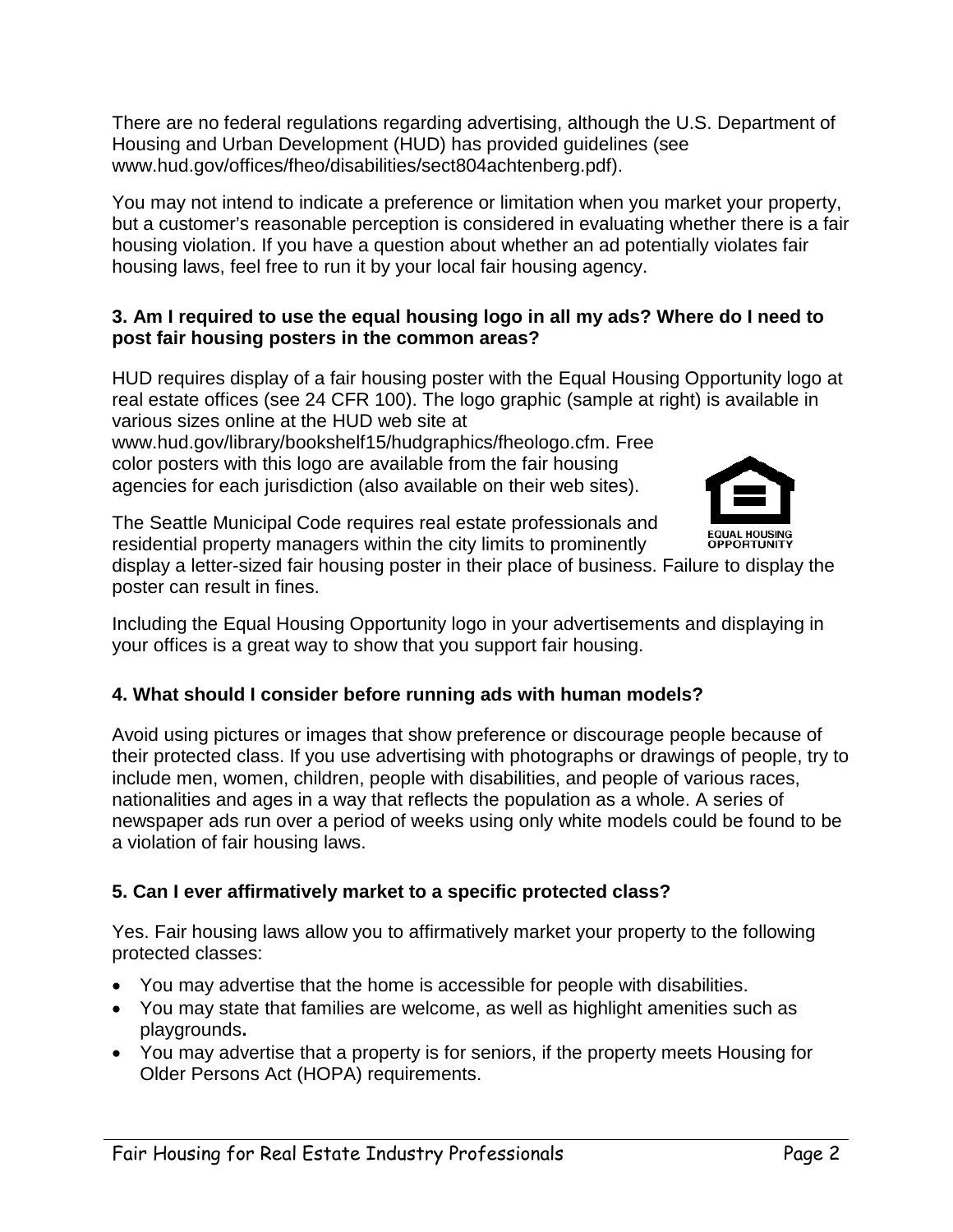### 6. **What advertising strategies or resources can I use to affirmatively market in general?**

Consider implementing an affirmative fair housing marketing plan. Contact HUD or your local real estate association to get more information. A commitment to fair housing which includes a broad marketing strategy brings in more business across the board. Consider advertising in newspapers, newsletters or on radio stations that cater to different ethnic communities, families, and people with disabilities.

### **7. I am a member of a Christian real estate organization. Is it legal under fair housing laws to use Christian names and symbols in our advertising? Can we treat Christian customers differently?**

You cannot treat Christian customers differently than non-Christian customers. If your company name implies a preference for Christians or if you use symbols such as a fish or a cross, you should use the fair housing logo and include a clear disclaimer that your company does not discriminate based on race, color, religion, creed, etc. You have the right to identify your own business with the graphics and language of your choice – as long as your **actions** do not discriminate or create a discriminatory climate based on someone's protected class status.

When developing your advertisements and services, consider: Would a non-Christian feel welcomed by your business? Would a non-Christian receive the same level of service from you as a Christian would? You should be able to answer yes to both questions. However, there may be rare situations in which a property owned and operated by a nonprofit religious organization can require that people who participate in its housing programs adhere to a religious code.

Fair housing issues arise when clients believe they have been denied equal service or access because of their religion (or any other protected class). Marketing strategies and signage that make non-Christians feel unwelcome could result a fair housing complaint.

In addition, the fair housing laws permit ads that contain descriptions of properties (condominium complex with chapel) or services (kosher meals available) that do not on their face state a preference for specific buyers. The use of secularized terms or symbols relating to religious holidays, such as Santa Claus, Easter Bunny or St. Valentine's Day images, or phrases such as Merry Christmas or Happy Easter are permitted under fair housing laws.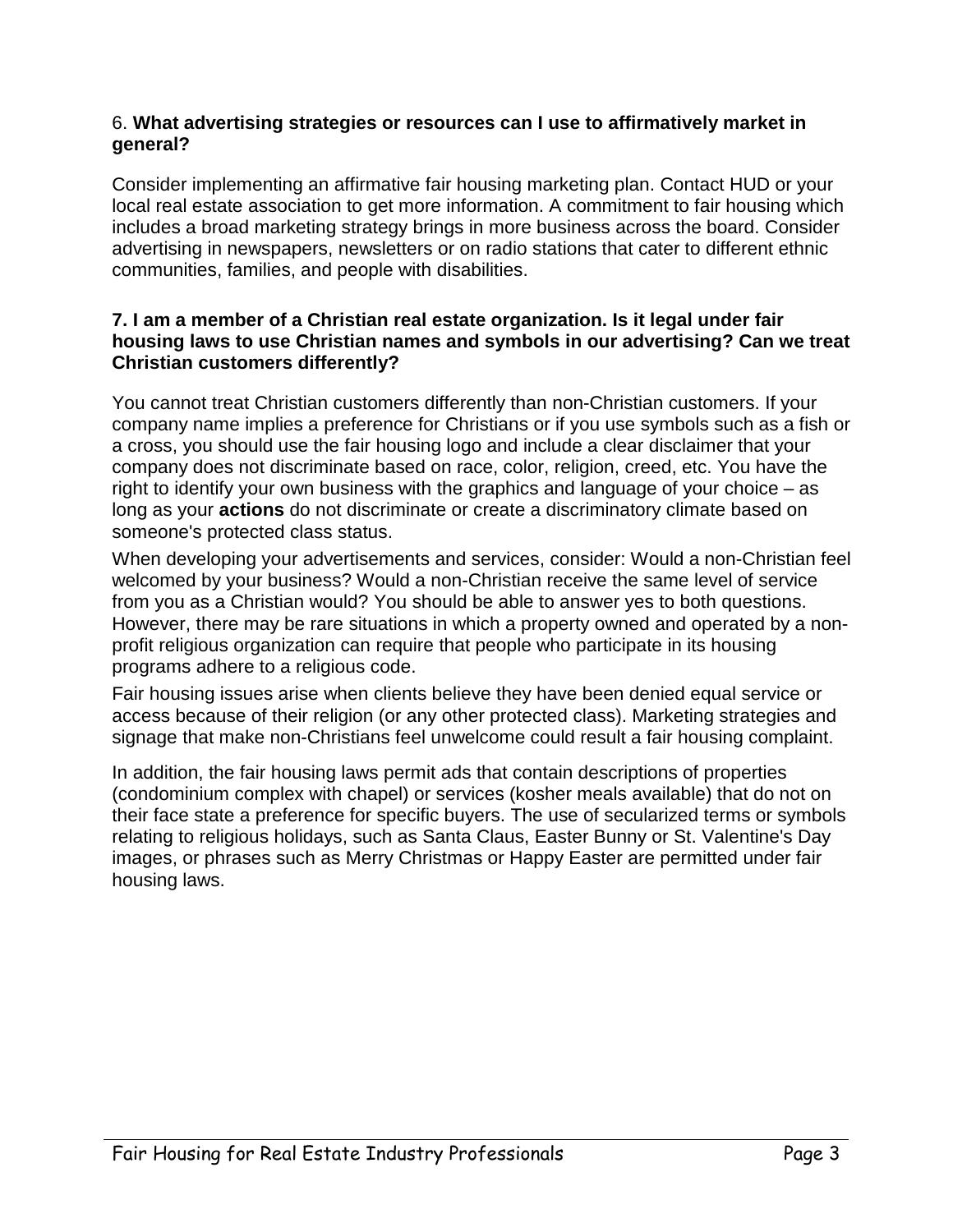

# **Chapter Two**

# **Working with Buyers**

Marketing your services to new prospects and meeting the needs of your clients are your priorities. Whether you work for a large office or operate out of your home, it is important to:

- Have written procedures and resources in place.
- Follow your procedures and use your resources consistently.

Not only will this help you provide professional services to your clients – it should also help ensure compliance with fair housing laws.

### **8. What questions can I ask prospects about the types of houses they want?**

You can always ask questions to help you learn objective, non-discriminatory information:

- What price range can your clients afford?
- What features are they looking for in a residence?
- Where do they want to live?

Be prepared ahead of time with resources that will allow your clients to answer their own inevitable questions about who lives in the area, what the schools are like, whether sex offenders live nearby, what transportation is available, what the crime rate is, and so on. See Appendix B for some area resources.

The sooner you establish what you can do for your clients and what resources are available to them, the sooner you can do what you do best – show them properties that meet their criteria, and provide them with information to help them make a competitive offer.

### **9. Many of my clients ask me questions about the neighborhood, such as: "Who lives here? Are there any [fill in ethnic/racial group]?" How should I respond to questions like these?**

Let your clients know that you cannot provide information on racial, ethnic or other protected class demographics under the fair housing laws, which prohibit discrimination based on such factors. Consider giving all of your clients a written statement about your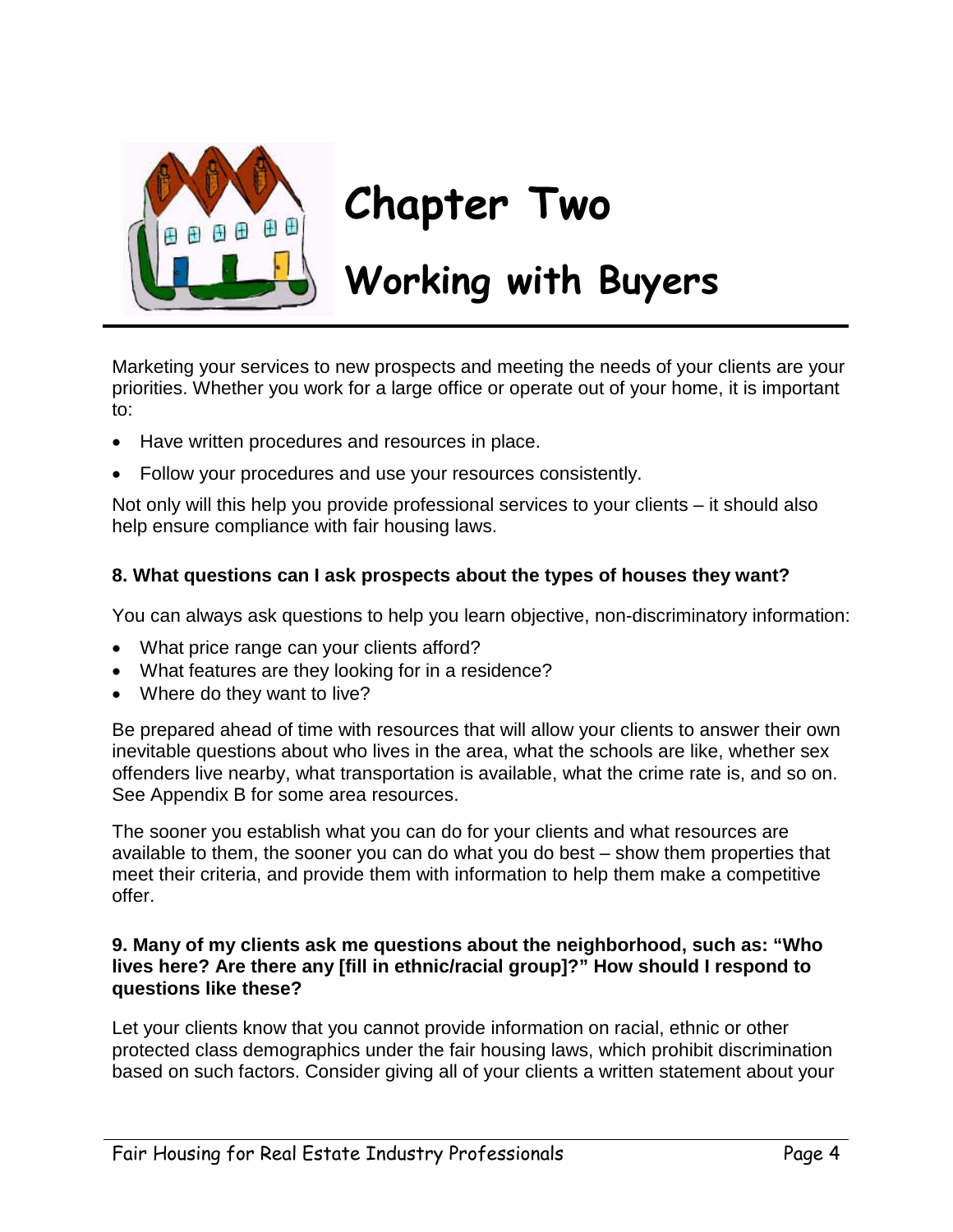commitment to fair housing when you first start working with them. This statement also can let clients know what services you can provide them and what information they'll need to find out on their own. When you discuss your commitment to fair housing early on, your clients may be less likely to express their possible biases.

Many agents give a resource packet to all clients at the first meeting. The packet provides a broad range of information, including online resources to locate up-to-date neighborhood census information, community resources, local media, etc. By providing general information to all of your clients, you make it easier for them to find the perfect home. See Appendix B for some area resources for home buyers to include in your own packet.

For your own protection, make sure you document any specific requests from your prospects and clients that you feel may have fair housing implications. Keep a record in your files of both the request and your response.

### **10. Can I give my client demographic information that's readily available on the Internet?**

Answering any information regarding demographics can raise potential fair housing issues later on. To be on the safe side, give your clients resources so they can access demographic information on their own. A lot of information is available by phone or on the Internet. If your client doesn't have access to the Internet at home, let them know they can access it at their local library. See Appendix B for online resources.

### **11. A client is purchasing property as an investment, and wants to know how the price is trending in that area. How should I answer him?**

Answer your client's question. Tell the buyer how prices are trending in that area. You have access to information that shows what comparable homes are going for, and that information doesn't involve any fair housing issues.

### **12. Can I tell people how to find out if sex offenders live in their neighborhood?**

Sure. Giving people information on how to find out if sex offenders live in the neighborhood where they are interested in purchasing a home does not violate fair housing laws. See Appendix B.

### **13. What information can I give my client during the 3-day neighborhood review that will not violate fair housing laws?**

During a 3-day neighborhood review (a period where a buyer can back out of an offer if there is something they do not like about the neighborhood), your client wants to make sure this huge investment is the right one. If you want to provide a professional service that stands out from the rest, prepare a resource packet that provides a list of online resources or telephone numbers for law enforcement agencies, schools, transportation services, census data, etc., for your local area. Your clients can do whatever homework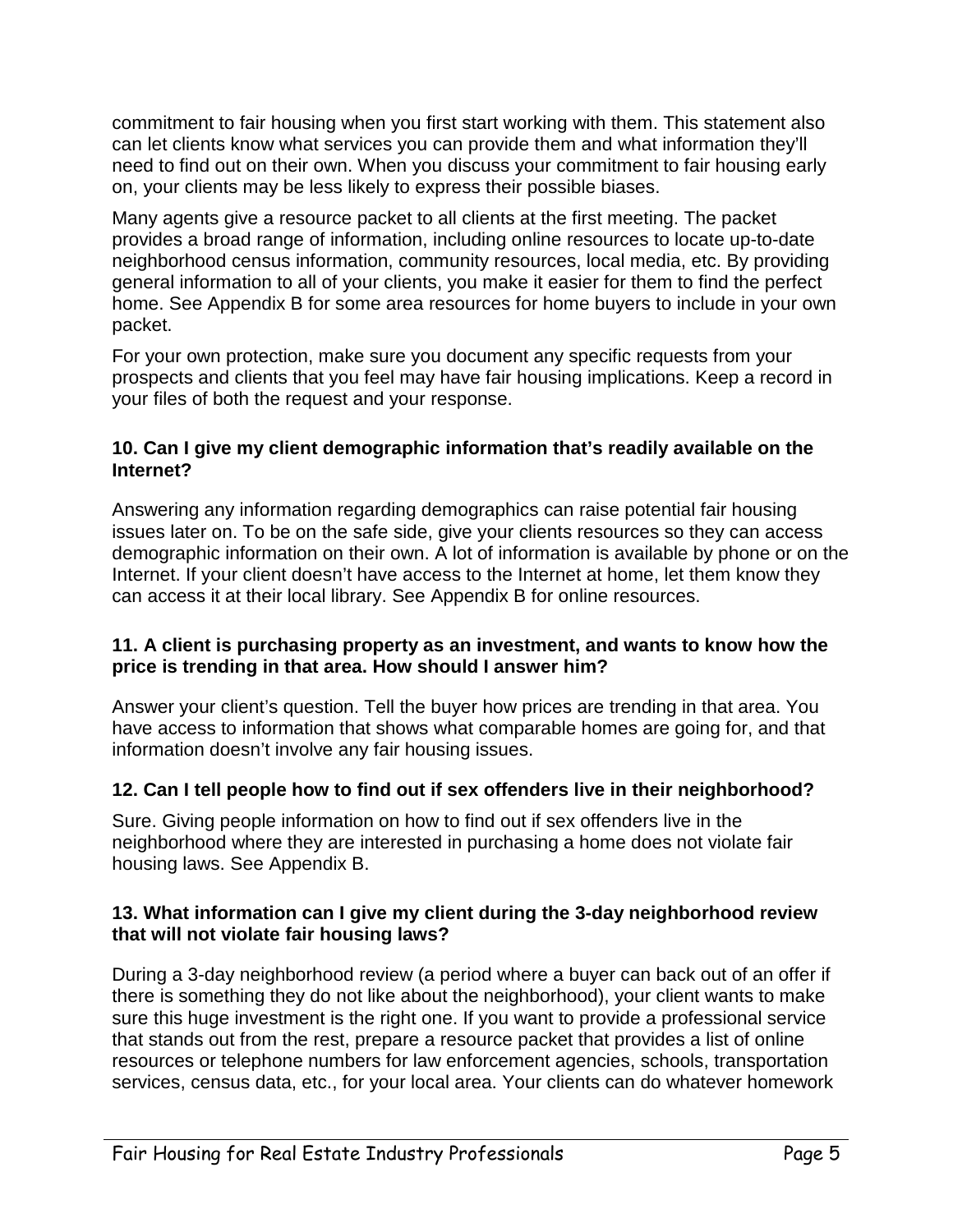they choose, and you don't have to worry about any potential fair housing implications. See Appendix B.

### **14. In Eastern Washington, sometimes clients ask me where the Mexican areas of town are. Can I give them this information?**

You can indicate where Latino businesses are concentrated in the shopping core, but stay away from characterizing residential districts by ethnicity. Provide them with resources described in Appendix C along with contact information for local neighborhood associations. Then let them do their own homework. When your clients have located a neighborhood they like, step in and do what you do best – match them with homes that meet their needs.

### **15. My client has asked me things like: "There aren't a lot of Asian people here, are there?" How should I respond to him?**

Do you have resources at your fingertips? Let your client know that he can learn that information on his own. Explain that you abide by fair housing laws and you cannot answer questions like that. See Appendix C.

This is another good example of why you may want to give a written notice about fair housing to all your clients when you first meet them, so they are less likely to express their possible biases. Remember to document statements like this as well as your responses. This can help protect you later on from potential fair housing complaints.

### **16. My client asks lots of questions like: "Are housing prices going up? How fast do houses sell here? Do the people here keep up their places?" They're legitimate questions, but I get the feeling he's fishing for ethnic information, which makes me uncomfortable. When does a question become coded language for discrimination?**

Feel free to answer questions like these with information on prices and comparables. Let them know they can find additional information about neighborhoods on their own from resources that you can provide them.

### **17. My client asked me, "Why is this house selling for \$300,000, and a few blocks over a similar house is selling for \$200,000?" I think it may have to do with the ethnicity of the people on either side of an old redline, but I don't want to say that to her. How should I respond?**

Let her know that listing prices for houses are determined by many variables, including interior amenities she may not be able to see from the street, a seller's need to move quickly, etc. Offer to show her both homes and let her decide what she wants to do.

You should not characterize a price difference between two houses as ethnically based, because that type of talk perpetuates old redlines. In addition, comments about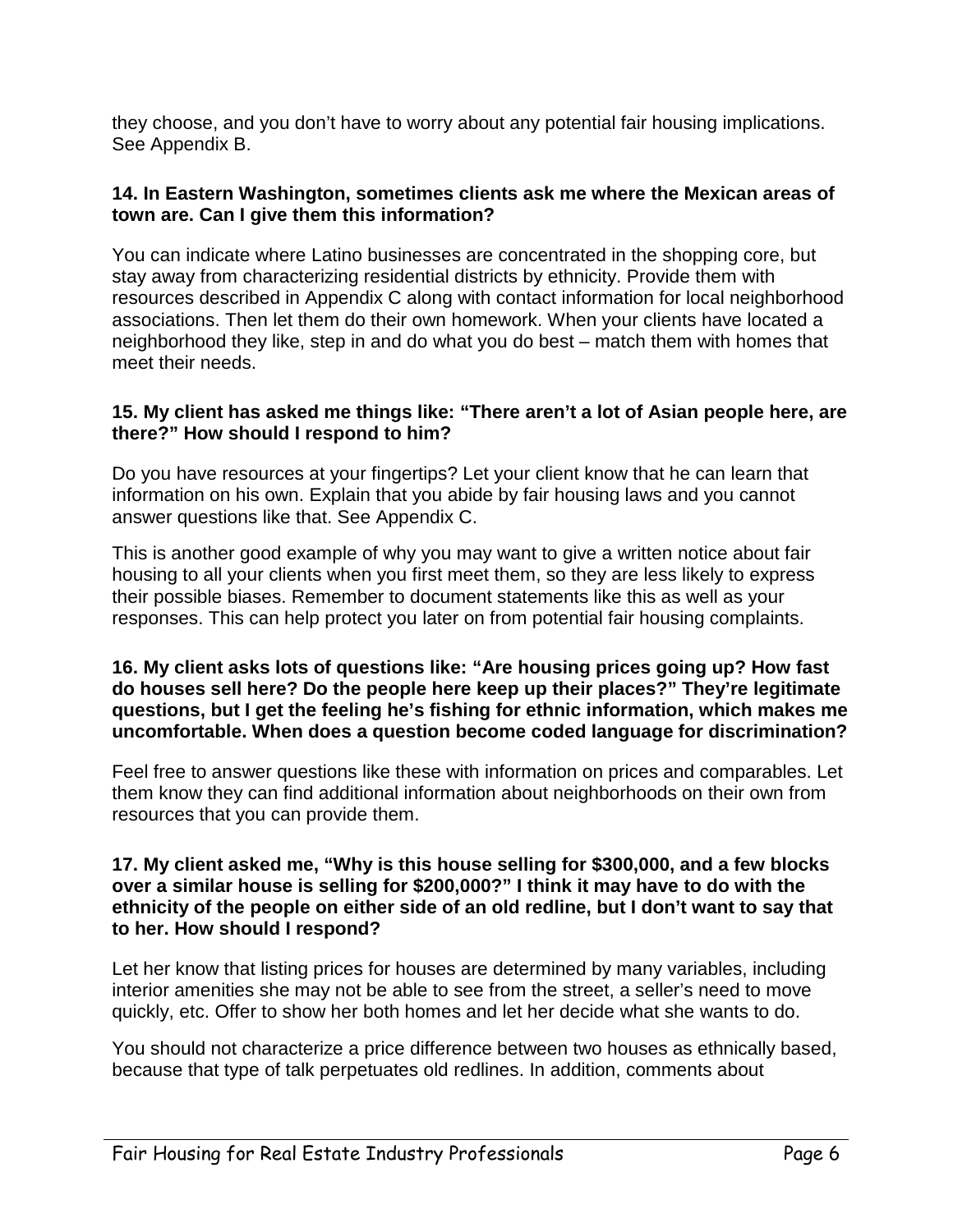neighborhood demographics can open you up to potential steering complaints later on if your client feels you were encouraging her to choose one home over the other based on her protected class.

### **18. A Chinese family from the New York area asked me where Chinatown is. How should I answer?**

Responding to someone who asks you where Chinatown is located (also known as the International District in Seattle) does not violate fair housing laws.

Consider a slightly different situation: say you receive an out-of-town call from a Chinese prospect and you only show them available units in Chinatown or areas you believe have a higher number of Chinese residents. That would be "steering" based on your client's protected class and would be a violation of fair housing laws.

### **19. Some new clients told me, "Just show us houses in the white neighborhoods." What should I do?**

Tell the clients that you support fair housing laws and that you do not consider race as a factor in showing them around. Explain that your expertise is in finding houses in their price range with the features they describe, in areas that they can choose. Give them the same resources that you give all your clients. Document their request and your response and keep it on file.

### **20. A gay prospect, new to the area, asked me where the gay areas of town are. What should I say? How can I provide useful information under the fair housing laws?**

Again, state your support for fair housing and explain that you can't point out residential neighborhoods by protected class. Your safest approach is to provide resources in your area to help your client figure out where he wants to live. Let him know that he can contact a local gay newspaper or other gay organization. That's not a violation of fair housing laws – it's good customer service. Bottom line? Maintaining a broad base of clients is key and getting their referrals is gold. Having a broad range of resources available ahead of time puts you that much further ahead of the competition.

### **21. A relocating home buyer in town for the weekend wants to know which is the most ethnically diverse neighborhood in the area, and he doesn't have time to do his own research. How can I guide him to appropriate neighborhoods without putting myself in legal jeopardy?**

Do you know the most ethnically diverse neighborhood in the area? Do you know what that phrase means to him? You cannot make choices like this for your clients without potentially doing them a disservice and possibly running afoul of fair housing laws. Customers' home searches depend a lot on how much they can afford and what features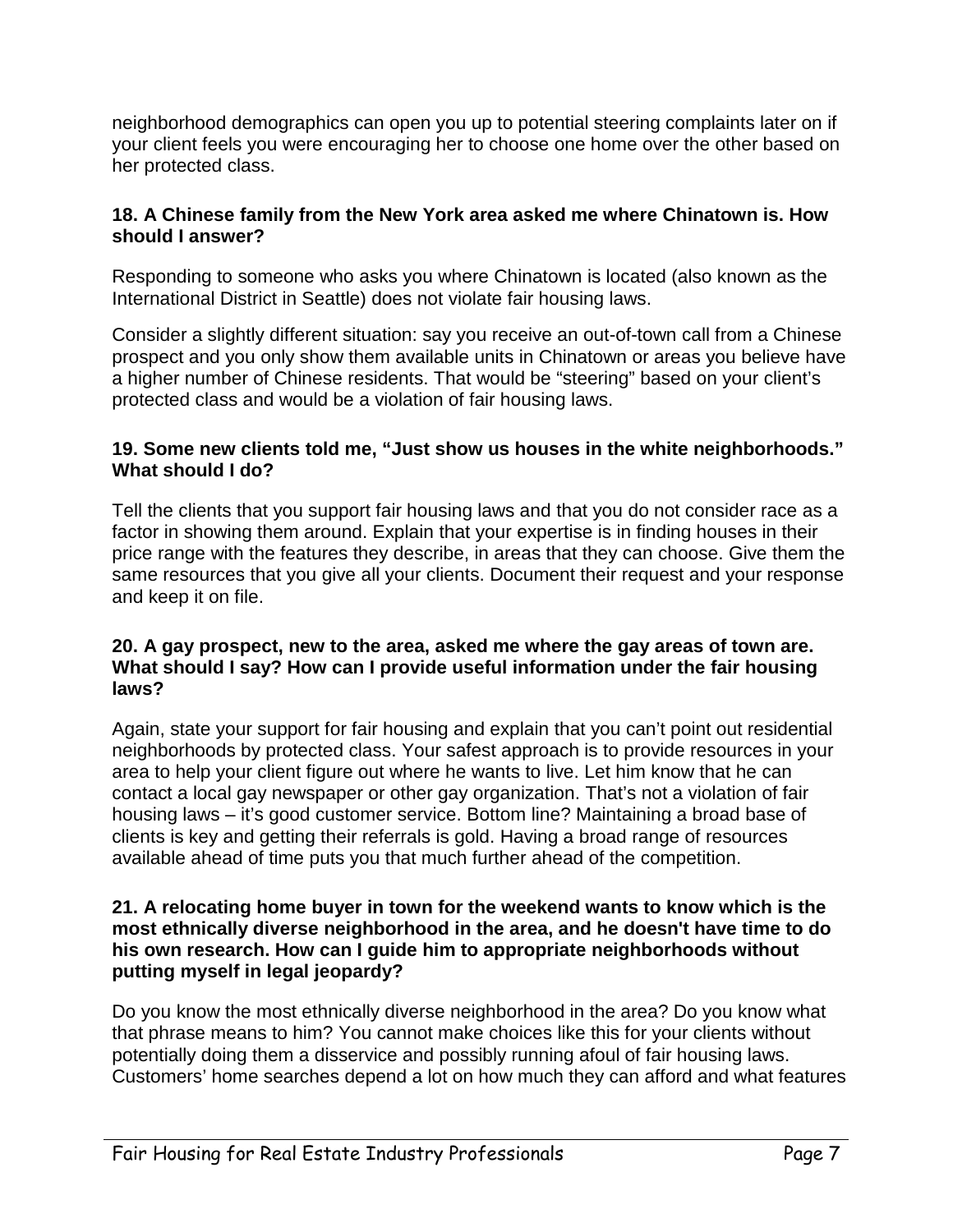they are looking for in a home. Stick with those elements as much as possible. Give them a range of choices that meet their criteria in a wide variety of neighborhoods and let them decide. If they have any time over the weekend, let them use your Internet or direct them to the local library to look up information themselves.

Your Client Resource Packet should let prospects know you support fair housing, and should describe both the services you are able to provide and those they should handle themselves.

### **22. An African American couple wants to make an offer on a FSBO I just showed them. When I contacted the seller, she asked what race my clients were. How should I respond? What if the seller simply refuses to deal with my clients?**

Tell the seller that you cannot give her that information under the fair housing laws and that the question is illegal. In a fair housing lawsuit with these facts, the court found that the real estate agent had "facilitated and participated" in discrimination simply by answering a seller's question about race, even though she immediately informed the seller that her question was discriminatory. In that case, the court imposed a civil penalty on the real estate agent to send a message that questions about race and color should remain unanswered.

If the seller refuses to deal with your clients because of their race, let your clients know that they can file a complaint of illegal discrimination under fair housing laws. You can provide important evidence in their case. You also may be able to file a complaint in this situation because you have been harmed in a real estate transaction – you lost the opportunity to receive a commission! For more information, call your local fair housing agency to see what your rights are.

### **23. This FSBO house is my clients' dream home and I'm worried the owner might sell it to someone else because of their race. Can a fair housing agency do anything – fast?**

Yes, contact your local fair housing agency immediately. We may be able to stop the seller from contracting with someone else until your clients' case can be evaluated! Fair housing enforcement agencies have the authority to go to court to stop a seller from selling a home where the buyer will suffer irreparable harm, and is likely to prevail on the merits.

In a home sale case, irreparable harm is often assumed because if the home is sold to someone else, that buyer can probably not be forced out later to let your clients buy it. Your testimony regarding what the seller said to you would be important evidence in determining your clients' likelihood of proving their case.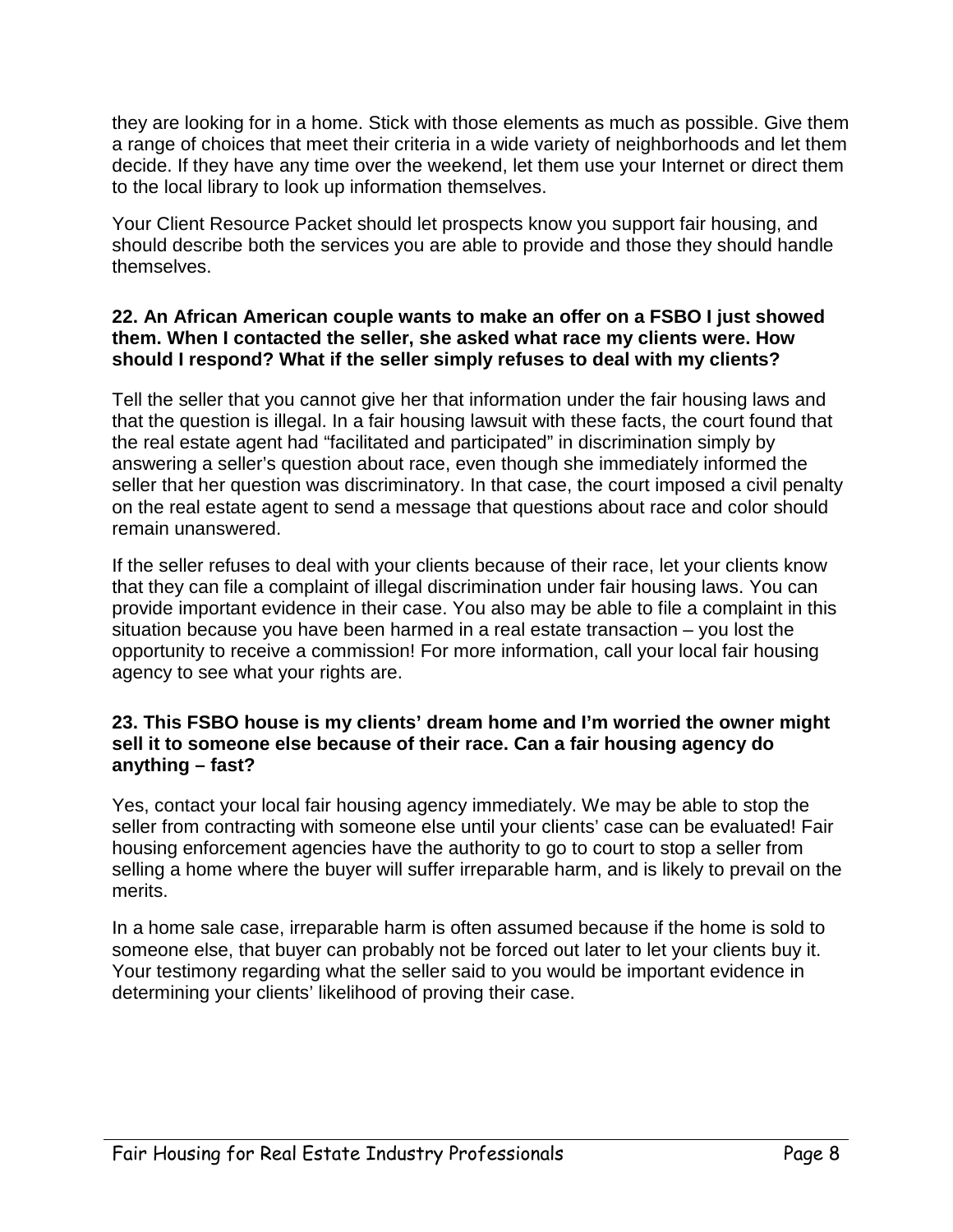### **24. Some of my clients want to include a photo of their families and/or write a letter to make their offer more attractive to the home seller. Does that violate fair housing laws?**

Price and terms, price and terms – that's the bottom line with any offer. You risk potential fair housing complaints when you use photos or descriptions of your clients calculated to appeal to a seller's emotions.

However, if you do offer that option, make sure you offer it to all your clients. Inconsistency in this area can leave you open to a complaint of discrimination based on protected class. Your best service to your clients is to help them determine their best offer based on comparables and what they can afford. Listing agents should be especially wary when a buyer's agent's photos and client description persuade the seller to drop the price and terms.

### **25. I'm not prejudiced, but I really don't want to work with a client who looks really poor, drives a bad car, etc. In my experience, they always have lousy credit and it's a waste of my time to take them around. And let's be honest, many of them happen to be racial minorities. Do I have to work with people like that?**

Some of the most creditworthy people like to dress down. At the same time, some individuals who "look" okay can turn out to be your worst credit nightmare.

When you make assumptions based on observation alone, not only might you lose out on a good prospect, you also open yourself up to a potential fair housing complaint. You should treat all your clients the same way by screening them using non-discriminatory criteria. It's okay only to work with people who have certain credit scores and financial qualifications. Just make sure you determine that before you turn someone away simply because you "think" they don't meet your criteria. Don't forget to document your interactions with all prospects to keep a record of why you decided not to work with someone.

### **26. For safety reasons, I ask for a driver's license before working with a new prospect. Are there any fair housing issues here?**

Asking for photo IDs is okay, as long as you're consistent and flexible. Real estate agents have established a policy of requesting identification from prospects for safety reasons or to verify identity. Fair housing laws do not prohibit such a practice as long as the request is not based on a prospect's protected class. For example, requiring ID only from people who appear to be immigrants would be discriminatory. Requiring a specific form of photo ID – such as a driver's license – may be discriminatory because it can have a disproportionate impact on members of certain protected classes, such as people with disabilities or immigrants from other countries who may not have driver's licenses.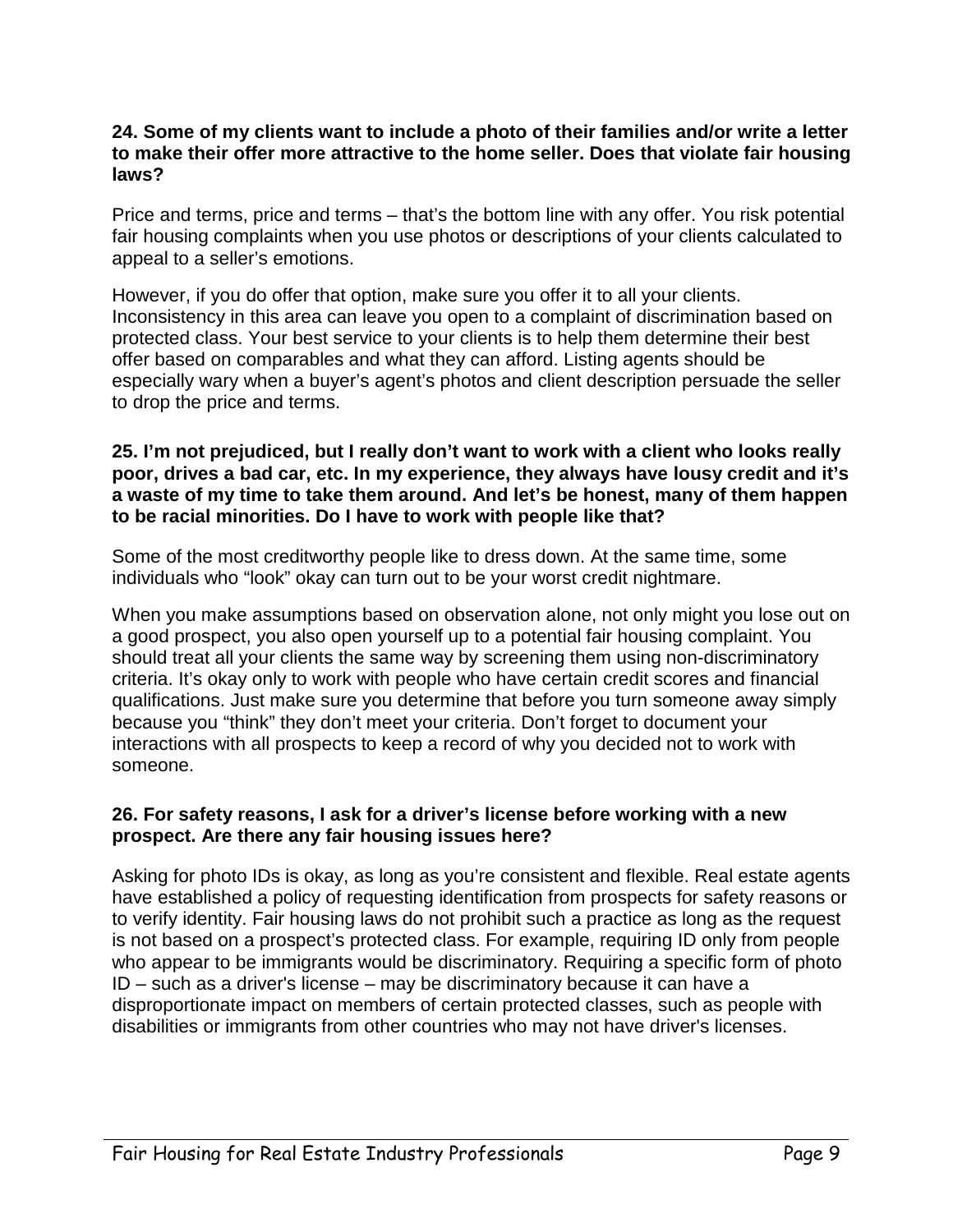

# **Chapter Three**

# **Working with Sellers**

Listing agents who make their commitment to fair housing clear at the very start of a client relationship run into far fewer potential problems later on. Explain up front that you cannot work with a seller who acts in violation of the fair housing laws; explain that both you and the seller are liable for damages if you do not comply with fair housing. Your listing agreements should include a fair housing clause. You might also consider providing a written statement that the seller can sign to document your discussion and your understanding.

### **27. What should I do if a seller refuses to deal with a buyer based on discriminatory reasons?**

Tell such sellers that their actions are a violation of the fair housing laws and that you cannot be involved in any sales transaction that is illegal. Inform them that:

- They will be liable for fair housing violations.
- You will notify your brokerage office and the buyer or buyer's agent that the seller is refusing to sell for discriminatory reasons.
- You can be called to testify against the seller in an investigation or lawsuit.

Also, tell them that if you go along with these illegal actions, you also can be liable for damages and can jeopardize your license. If they do not understand the seriousness of their actions and continue to stick by their discriminatory decision, document your interactions, terminate your relationship and inform your brokers immediately. You also may consider filing a discrimination complaint against the seller because you lost out on your commission.

### **28. A homeowner told me not to bring any gay or lesbian couples around to view his house. What should I do?**

Discrimination based on sexual orientation and gender identity is prohibited throughout Washington state. Inform your seller that his or her request is illegal, and if they deter any potential buyers based on their protected class, you will have to terminate the relationship immediately.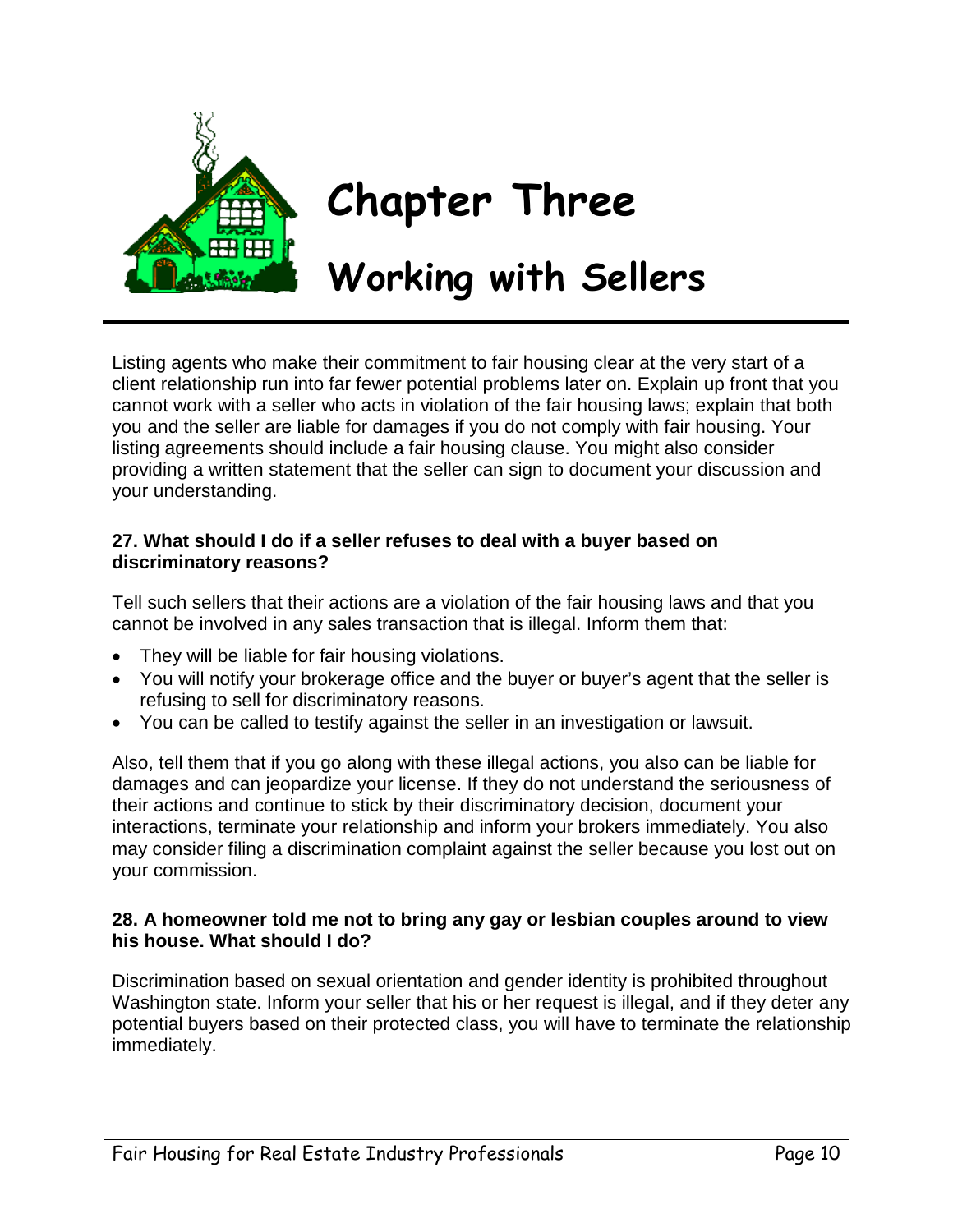### **29. How can I protect myself from a potential complaint of discrimination when there are multiple offers on the table?**

If the seller chooses the offer with the best price and terms, fair housing will not be an issue. Potential fair housing violations usually arise when the seller accepts an offer below the best price and terms. If the seller considers other factors and accepts a lower offer, he should be prepared to provide a business-related reason that is not based on protected class.

One experienced and highly successful listing agent suggests putting all offers in sealed envelopes and opening them in front of the seller at the same time. By doing this you avoid letting issues of protected class status enter into the decision making process.

### **30. My client asked me to collect photos from serious potential buyers. She says she wants to see who might wind up living in her house. I think she may want to exclude buyers who aren't white. What should I tell her?**

Your misgivings may be well founded. Your client has no business requiring photos from buyers. According to one experienced listing agent, "Pictures are really out of line!" If your client considers other factors besides price and terms, she can open herself up to a fair housing complaint. Explain to all your clients that sticking with price and terms is always the best practice. If they take other factors into account, they must be able to provide a business-related reason that is not based on protected class. You don't want to risk being found liable in a fair housing complaint because you helped the seller discriminate!

### **31. My client wants to sell his house to the daughter of an old friend. He's willing to take a lower price and worse terms. Does this violate fair housing laws?**

No, this is not a violation. Fair housing laws are designed to prevent sellers from discriminating against buyers based on their protected class. A homeowner is free to accept a lower offer and worse terms from a friend or family member, as long as that's the real reason. Sellers who use the "old friend's daughter" line to avoid selling to someone based on his or her protected class may find themselves the respondent to a fair housing complaint. In any case, your client should be prepared to document why the lesser offer was chosen, just in case someone thinks their higher offer was denied for discriminatory reasons.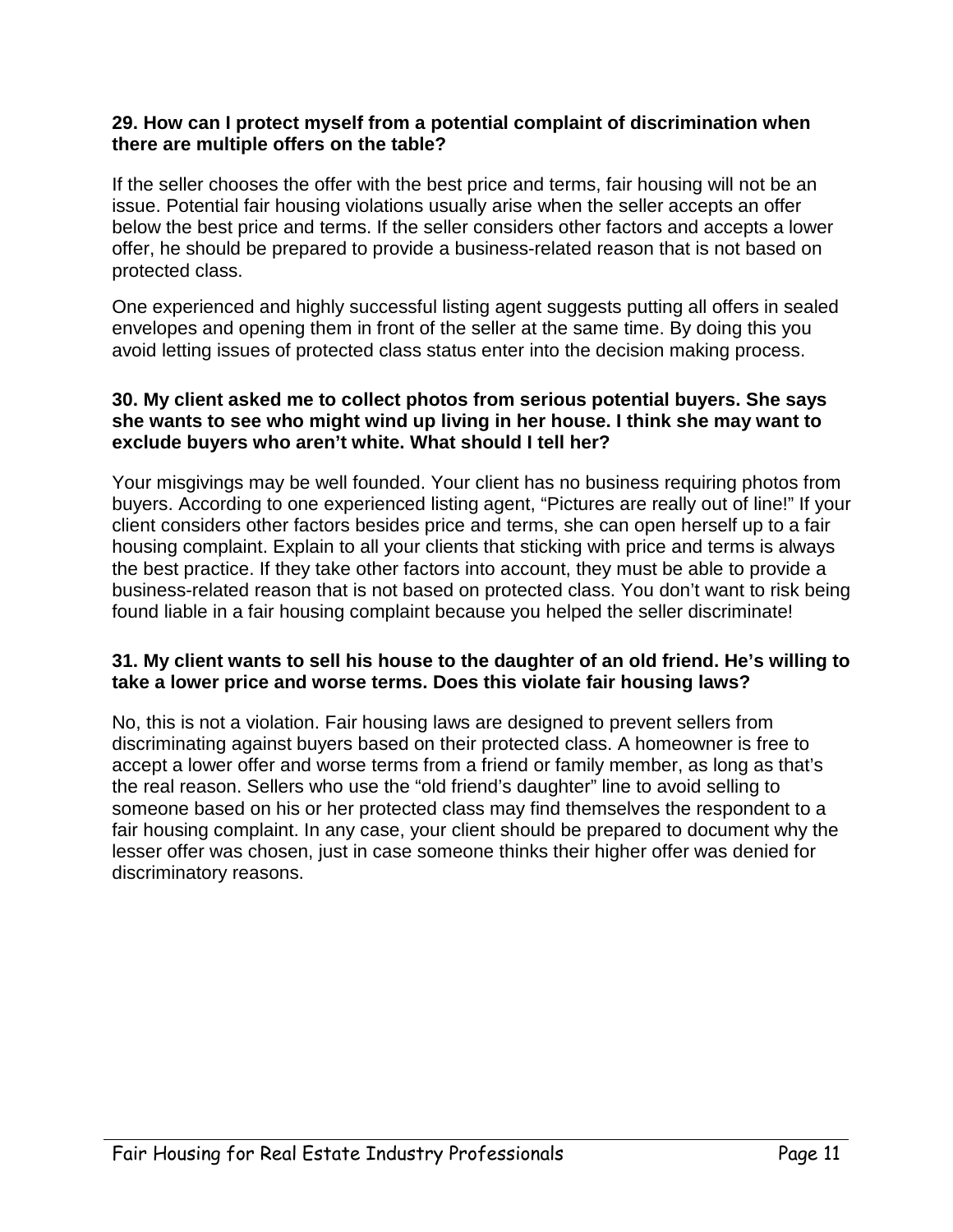### **32. My client's homeowners association has "Covenants, Conditions and Restrictions" (CC&Rs) with race restriction language. Though they're not enforceable, what's the best way to handle this? Can we cross out the offensive language or get the CC&Rs changed?**

You are correct. CC&Rs with restrictions limiting ownership based on a protected class (sometimes referred to as restrictive covenants or "Racial Occupancy" clauses) are considered void under the state's fair housing laws (RCW 49.60.224). Let the buyers know that these illegal, unenforceable terms in the CC&Rs will not affect the sale of the property.

Unlike most states where the process is complicated and expensive, Washington state law provides a straightforward, inexpensive process to strike that discriminatory language from the public records (RCW 49.60.227). The association can also amend the CC&Rs by vote to strike the discriminatory language. If the homeowners association's board is inactive or if the CC&Rs offer no guidance on how to pass amendments, any resident can file an uncontested petition. Contact the association's attorney for assistance. If the association is not willing to amend the CC&Rs, let the association board members know that they could be in violation of the fair housing laws.

### **33. I've heard there are lots of "secret shoppers" scouting open houses trying to catch real estate agents in a fair housing violation. Is that true?**

Not likely. It's too expensive – and besides, testing doesn't work that way.

Fair housing agencies sometimes do run tests to take a general pulse on the compliance of real estate practices with fair housing laws. Here's an example: Let's say the Washington State Human Rights Commission wanted to see how Latino households were being treated in and around Yakima. They would contract with an independent testing organization, which would assign both Latino and white representatives to act like typical customers, and to report their experiences to the testing organization. The organization then would analyze the reports from all the participants and compare the results. If the tests showed differences in the way people were treated, the Human Rights Commission would contact the businesses to discuss the findings and to provide fair housing training and resources. If testing shows clear evidence of discriminatory practices, it can form the basis for an agency-filed complaint.

Fair housing agencies also use testing sometimes as part of an investigation of a complaint of illegal discrimination that has been filed. In this type of situation, test results may be used as evidence in the case.

However, the Fair Housing Partners of Washington do NOT regularly employ testers in order to "catch" real estate agents in some supposed violation.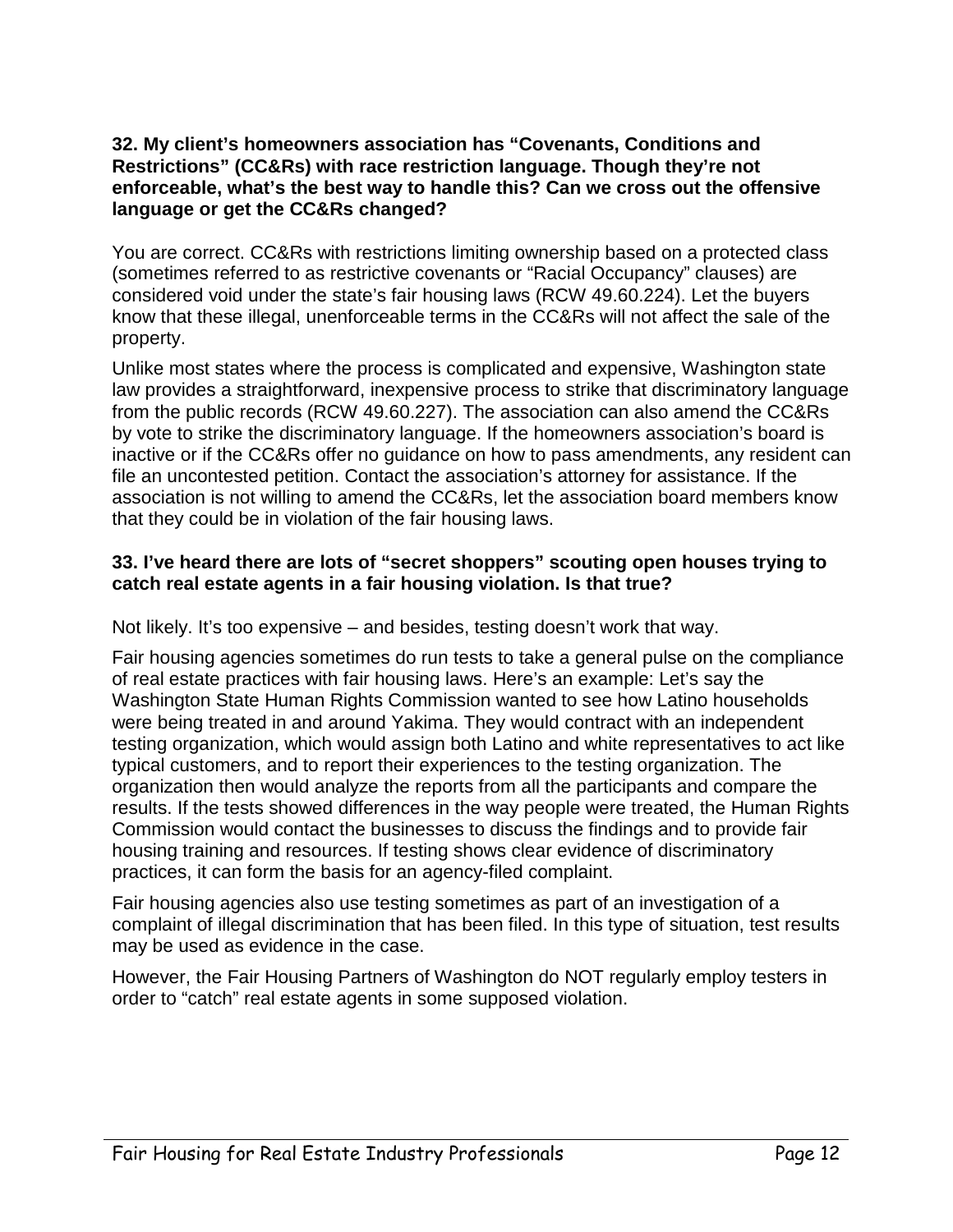#### **34. I do many open houses, and I can spot testers before they walk through the front door. They always ask questions designed to set me up. How can I train my other agents to watch out for these situations?**

It's surprising how many agents believe testers have approached them at open houses. We don't test that way. If you were being tested, you would not realize because testers never would use obvious questions to try to entrap you.

How can you train other agents to watch out for testers? School them on fair housing laws. Provide all your customers with the same professional service regardless of who they are. If you follow those simple rules, then you will have nothing to worry about in a testing situation. Fair housing agencies in Washington state want to work with real estate professionals, not entrap them.

### **35. I had just started talking to a white couple at an open house when a non-white couple walked in and waited until I was available. I didn't ask both couples the same questions. Can I be sued under fair housing laws?**

Why do you ask your customers questions? Because you are trying to learn useful information about them. Are they buying or just looking? Are they working with another agent? Are they pre-qualified? What range?

Conduct your open houses fairly and professionally, and don't worry if you ask the same exact questions to each and every person, as long as you are seeking the same basic information. Your questions should not be the same because you think you might be sued; they should be similar because you want to learn similar information from all of your customers.

### **36. As a listing agent, am I obligated to ask a seller to leave when someone views the house, so the seller doesn't meet potential buyers face to face? If she meets some but not all prospective buyers, couldn't she discriminate? What is my potential liability?**

Fair housing laws do not require a seller to leave when you bring by potential buyers. As long as sellers do not base their final decisions on a buyer's protected class, there should be no problem.

Is your seller refusing legitimate offers? Do you have reason to think her actions might be based on discriminatory reasons? Let the seller know that denial based on a protected class is unacceptable, and be prepared to sever your relationship if you believe that is the issue. The safest course of action is always to make sales decisions based on prices and terms.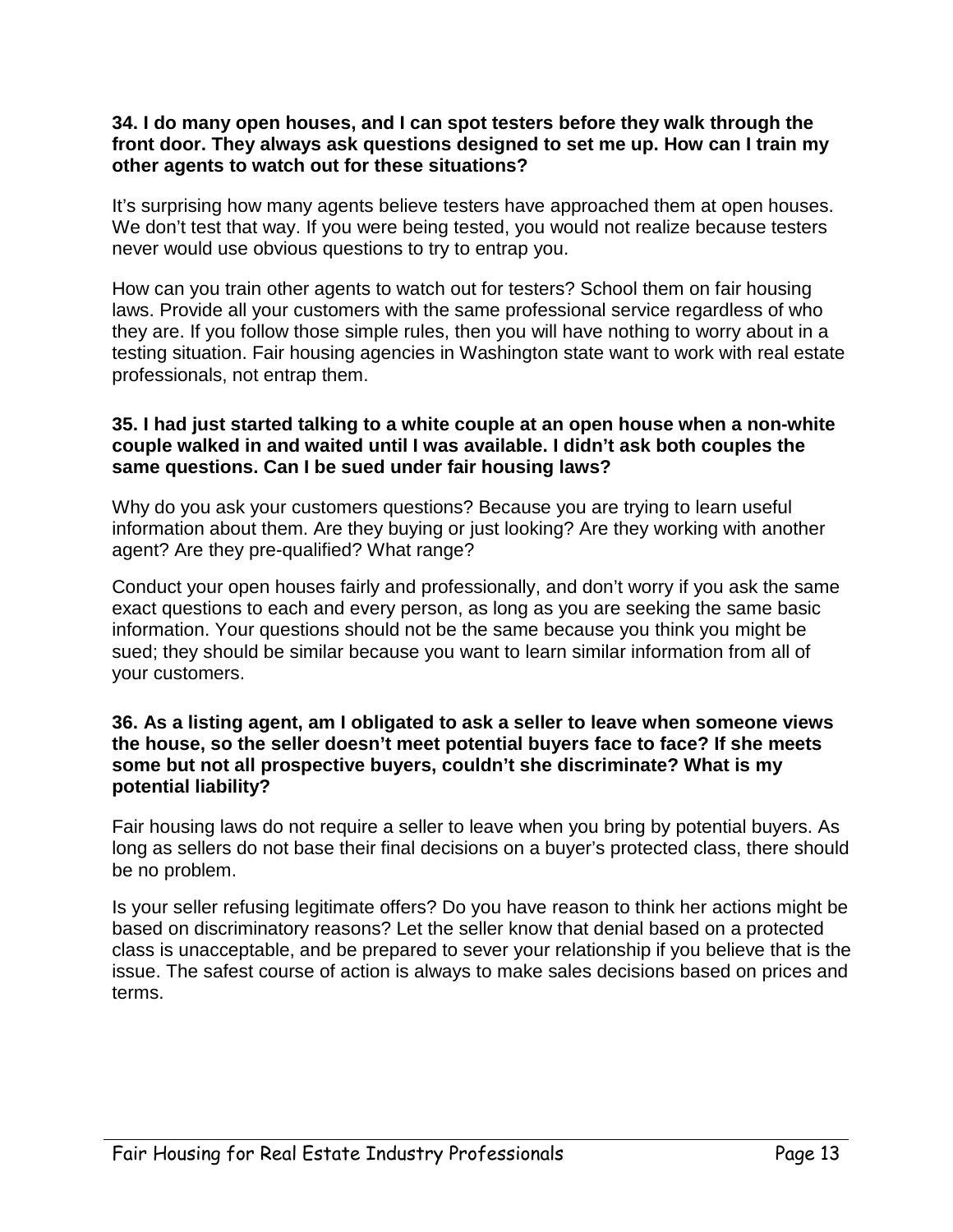### **37. I notice that many buyers' agents present offers to the seller from clients who are the same race or national origin as the buyer's agent. To avoid potential bias, shouldn't there be a law that says only listing agents can present offers to the seller?**

The law requires sellers and agents to treat everyone professionally, and not to consider a buyer's protected class when responding to a bona fide offer. A law like the one you suggest would presume sellers and agents are unable to do that!

### **38. Two women were listed on the offer I presented to my client, who then asked me if the women are lesbians. How should I respond?**

How about, "I have no idea, and I really can't respond to such inquiries under fair housing laws!"

Even in jurisdictions where sexual orientation is not a protected class, an owner could face potential complaints based on sex or marital status. If your client turns down the offer without giving a reason, you may want to ask why. You should let him know that a discriminatory reason could cost him. You may also want to stop representing this client to avoid opening yourself up to liability. Your decision will depend on his actions and responses. This is an example of why it's a good practice for listing agreements to include a fair housing clause.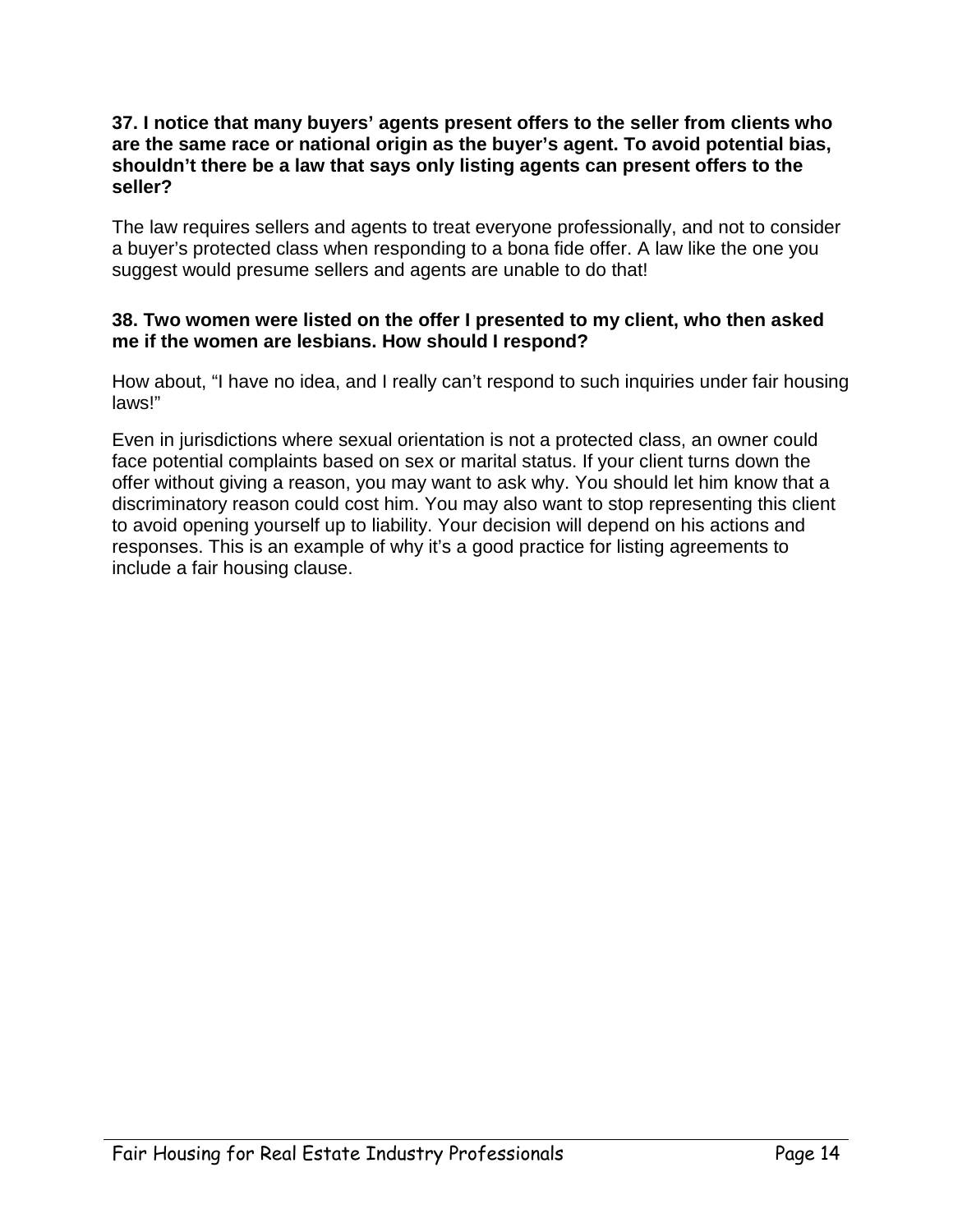

**Chapter Four**

**Customer Service**

Do fair housing laws collide with good customer service? Many real estate agents worry that complying with fair housing laws will prevent them from offering services tailored to their clients' specific needs and interests. Quite the opposite. Fair housing laws are not designed to turn people into robots. Offering quality services to **all** clients is simply a good business practice.

### **39. Fair housing seems to be all about the "intent" of a buyer, seller or agent. Real estate professionals are used to dealing with the paper-driven environment of contractual agreements. How can we incorporate fair housing laws into that environment?**

Put fair housing principles on paper! Start by putting this guide into a three-ring binder labeled "Fair Housing," and continue from there. The suggestions made in this guide are about policies and procedures that you can make your own – all with the goal of providing standout professional services. Fair housing laws fit right into the contractual, paperdriven environment you're talking about.

### **40. Agents take pride in providing personal service to their individual clients. We don't (and can't) treat everyone the same. Doesn't that contradict the intent of fair housing laws?**

Fair housing laws absolutely support providing personal service to each of your clients. The law kicks in when you provide less favorable service to some people because of their protected class. To comply with fair housing laws, put procedures in place to ensure consistent, professional service for all your clients. That will leave you free to provide personal service to meet each of your clients' needs, personalities, etc.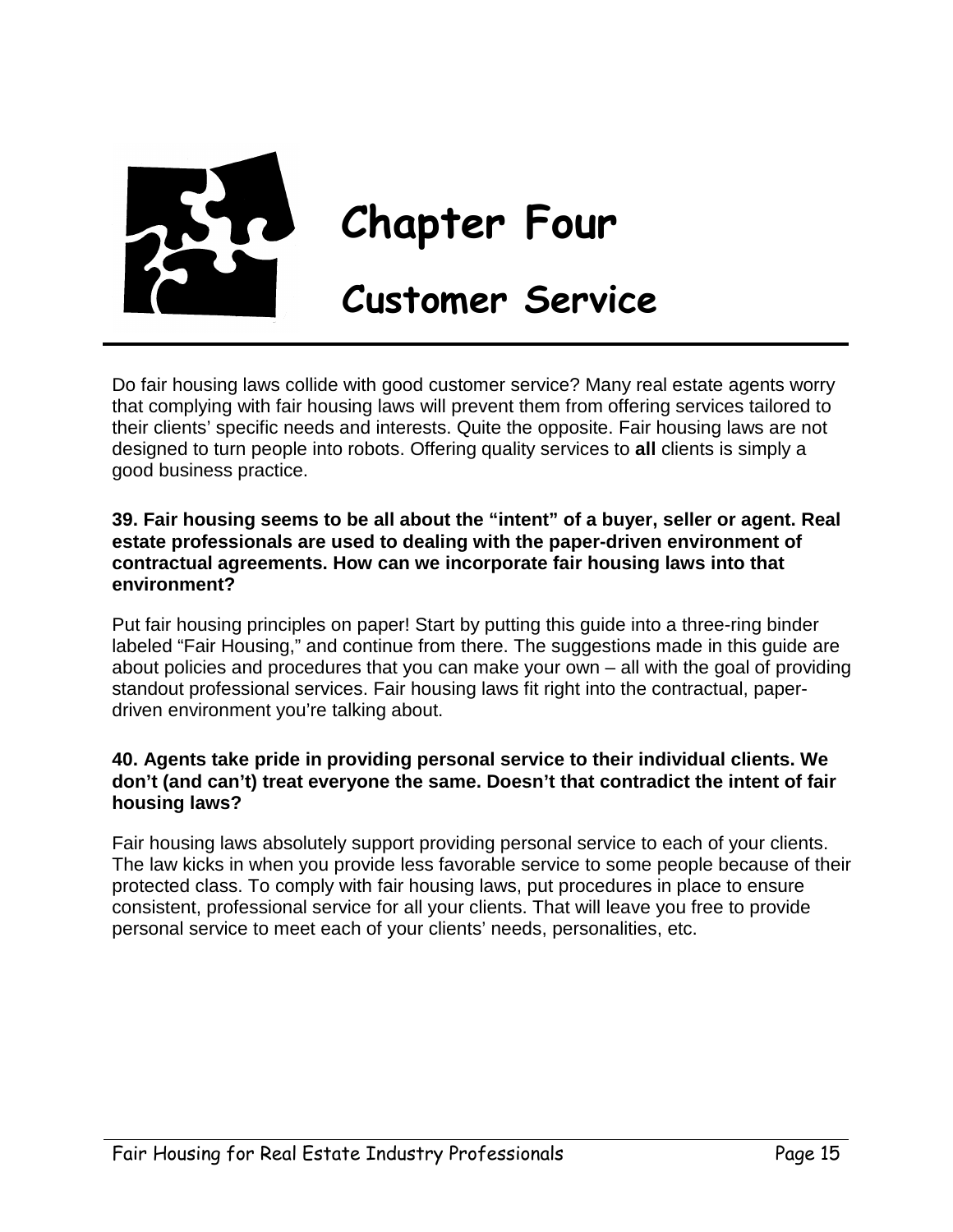### **41. I got into an argument with another agent about selling to families versus single people. I thought it was a fair housing issue. How can we get the straight information?**

The answers to this and other fair housing wagers are just a phone call away. Call your local fair housing agency! You'll find contact information in Appendix G. See Question 65 for information on selling to families versus single people.

### **42. Customers sometimes want to work with an agent or mortgage lender who is NOT of their own ethnic background. As the manager of a real estate office, can I honor that type of request?**

No. As part of your office management policies, you should have a procedure to decide how to assign walk-ins or cold callers. The agent designated as next in line to take a prospect should get the nod. Tell the prospective client that all of your agents are highly qualified and provide excellent service, and that you cannot assign agents based on their protected class. If you assign your personnel based on protected class, you risk a fair employment complaint from your employee!

### **43. Is it legal for me to refer a non-English speaking client to an agent who speaks the client's language?**

Yes – as long as the referral is based on clients' language needs, rather than their ethnicity. When you base your referral on clients' requests to work in their own language, you should be okay.

### **44. Do we have to provide translated documents for non-English speaking clients?**

No. You may **choose** to provide translated documents as a customer service, but it is not required. On the other hand, isn't much of your focus on generating more prospects? For example, if you work in a community with many Spanish speakers, wouldn't it be great customer service to provide translations of your basic information and home buying resources? General home buying information already exists in several languages. Making that material available to prospects, along with other documents, such as your prospect questionnaire, helps you reach a broader range of prospects and clients. Note that if you work for a public agency selling federally funded dwelling units, you are required to effectively provide key information in a language the client understands.

### **45. I have a Russian prospect who doesn't speak English. I don't speak Russian, and I don't know anyone who does. Do I have to work with this prospect?**

Yes! You cannot turn away prospects simply because of an accent or because communication presents an extra challenge. Prospects with limited English proficiency or a heavy accent may be covered under fair housing protections based on national origin.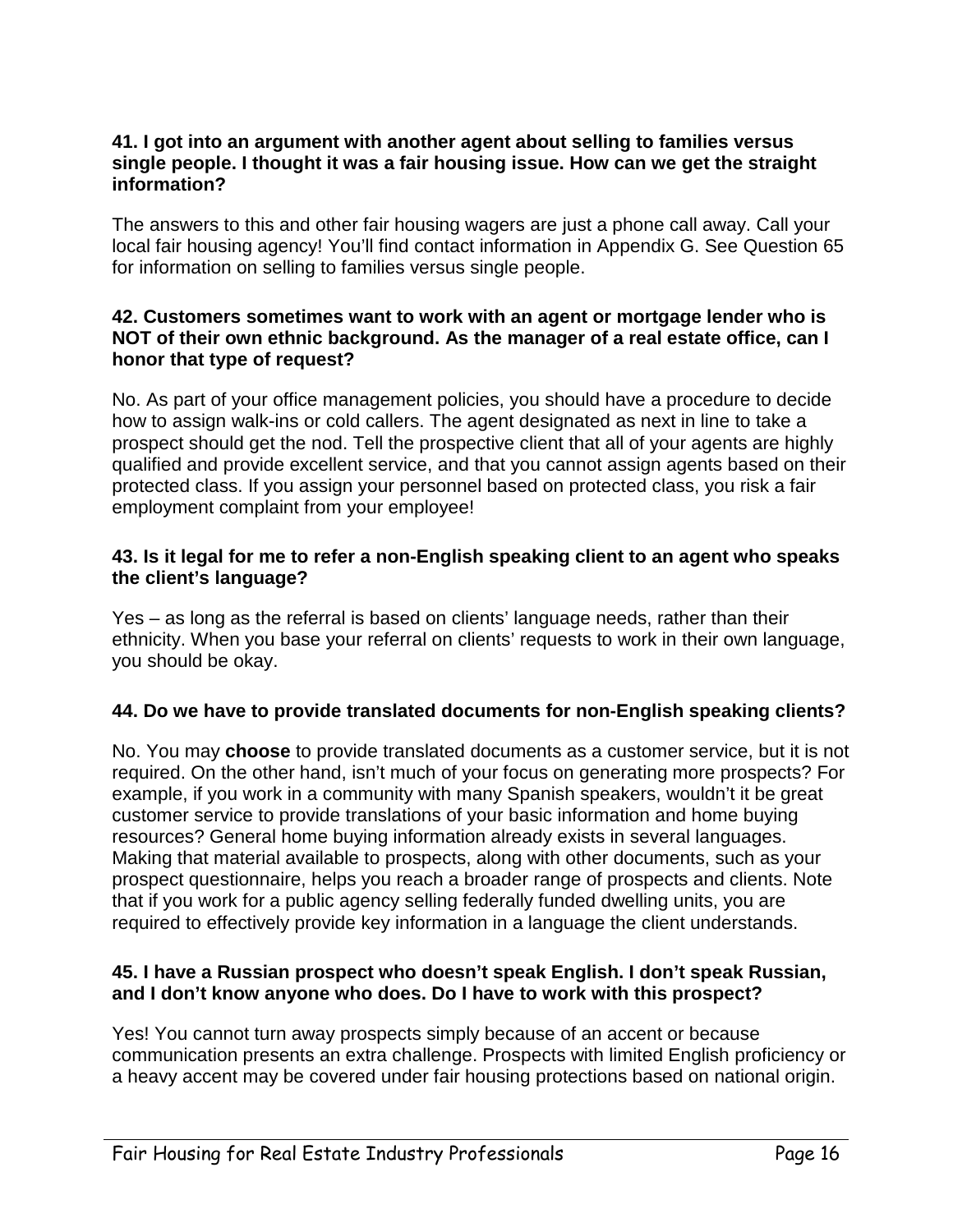Make every reasonable effort to provide your services in English, just as you would for fluent English-speaking clients. Ask them if they have anyone they could bring with them who speaks English and can interpret. Consider hiring someone to interpret, finding a community organization that can help, or using a real-time foreign language translation service available over the telephone.

No one expects you to master the dozens of languages spoken by people in our state. However, non-English speaking clients buy houses every day. Learning to work with clients who speak other languages and being open to translating some useful documents can expand your client base considerably and open up more business opportunities.

### **46. I'm a buyer's agent. Time and again, I find people of certain ethnicities are a real hassle to work with. I'm not racist, but why should I have to accept this type of person as a client?**

Because it's the law. If you refuse to work with people simply because of their protected class, you make yourself vulnerable to fair housing complaints. Your reputation – and eventually your business – will suffer.

What goes into your decision to work with particular clients? You want to work with people who are qualified and who are serious about purchasing a home. Use your same criteria with everyone to decide if you want to have a working relationship with them. If you apply this screening process to all prospects, your interactions with your clients will improve and your business decisions will be legal and documented. And remember, difficult people come in all races, ethnicities and genders!

### **47. A client came into our office and started talking to our only African American agent. When the agent briefly stepped away, the client told our receptionist she'd rather work with someone else. The receptionist said she had to continue working with that agent. The next day, I started working with a client over the phone and later that week, I realized she was the same walk-in client. How should our office handle this type of situation?**

It is up to you and your office to decide how you want to manage this situation. Your office handled the initial contact correctly by following your policy that walk-ins should work with the first agent assigned to them. Your subsequent contact with the client was inadvertent. You may feel uncomfortable about it, but you and your office have not violated any fair housing or fair employment laws.

To prevent similar mix-ups in the future, make sure your policy addresses the issue of "agent-switching." There are valid reasons why a client may want to change agents; at the same time, it is a violation of fair housing law to allow a client to switch agents for discriminatory reasons.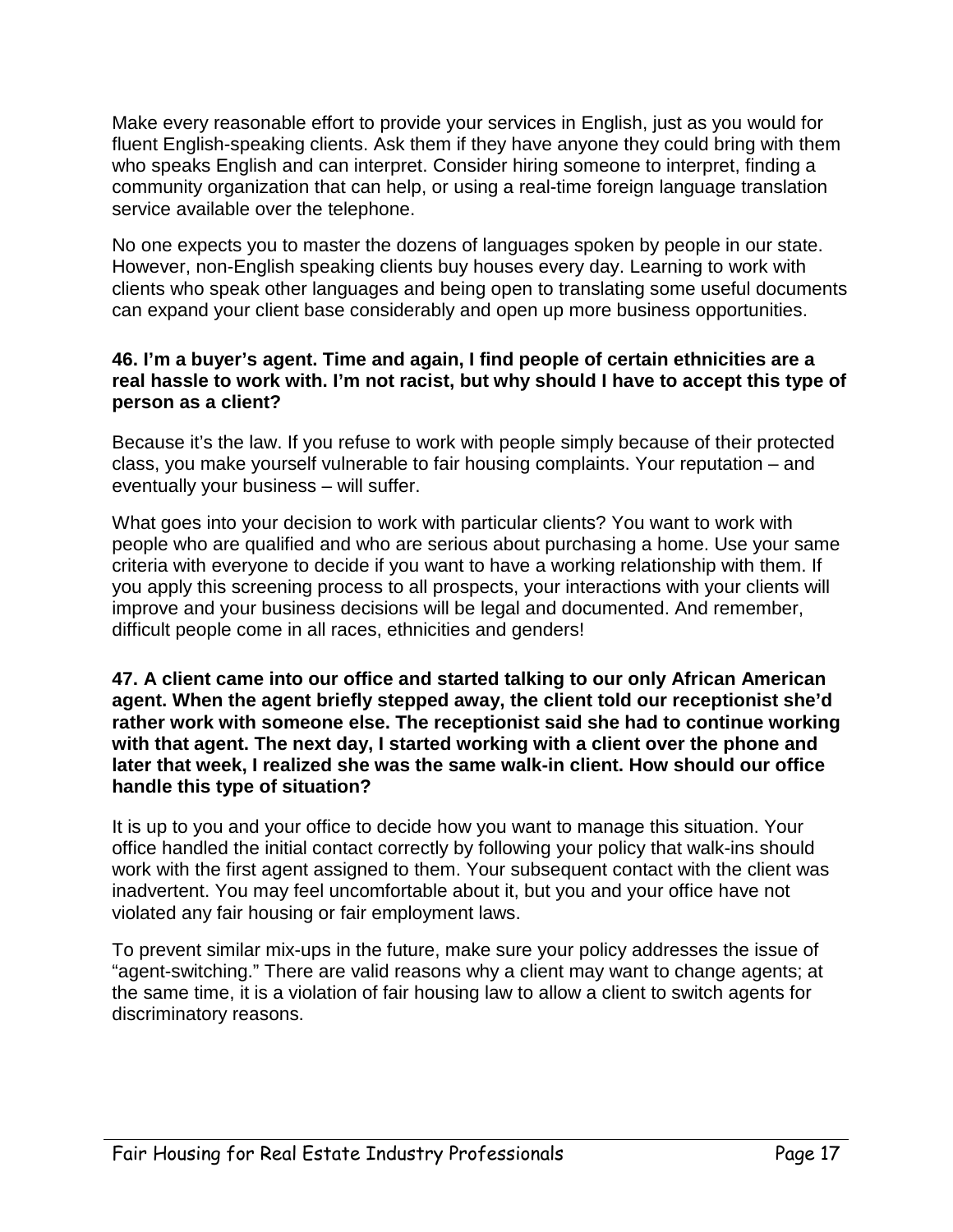### **48. My client drives me crazy. He misses scheduled appointments, doesn't give me promised information, and passes up good homes because he's waiting for a "super deal" that will never happen. He happens to be Asian and I'm Latino. I want to sever our relationship, but I fear being tagged with a fair housing violation. Any thoughts?**

Fair housing laws do not require you to keep working with problem clients. As long as your motivation is not discriminatory, go ahead and sever the relationship. Be sure to document your actions. If the situation ever became the basis for a fair housing complaint, investigators would want to know how you handle non-Asian clients who act in a similar way.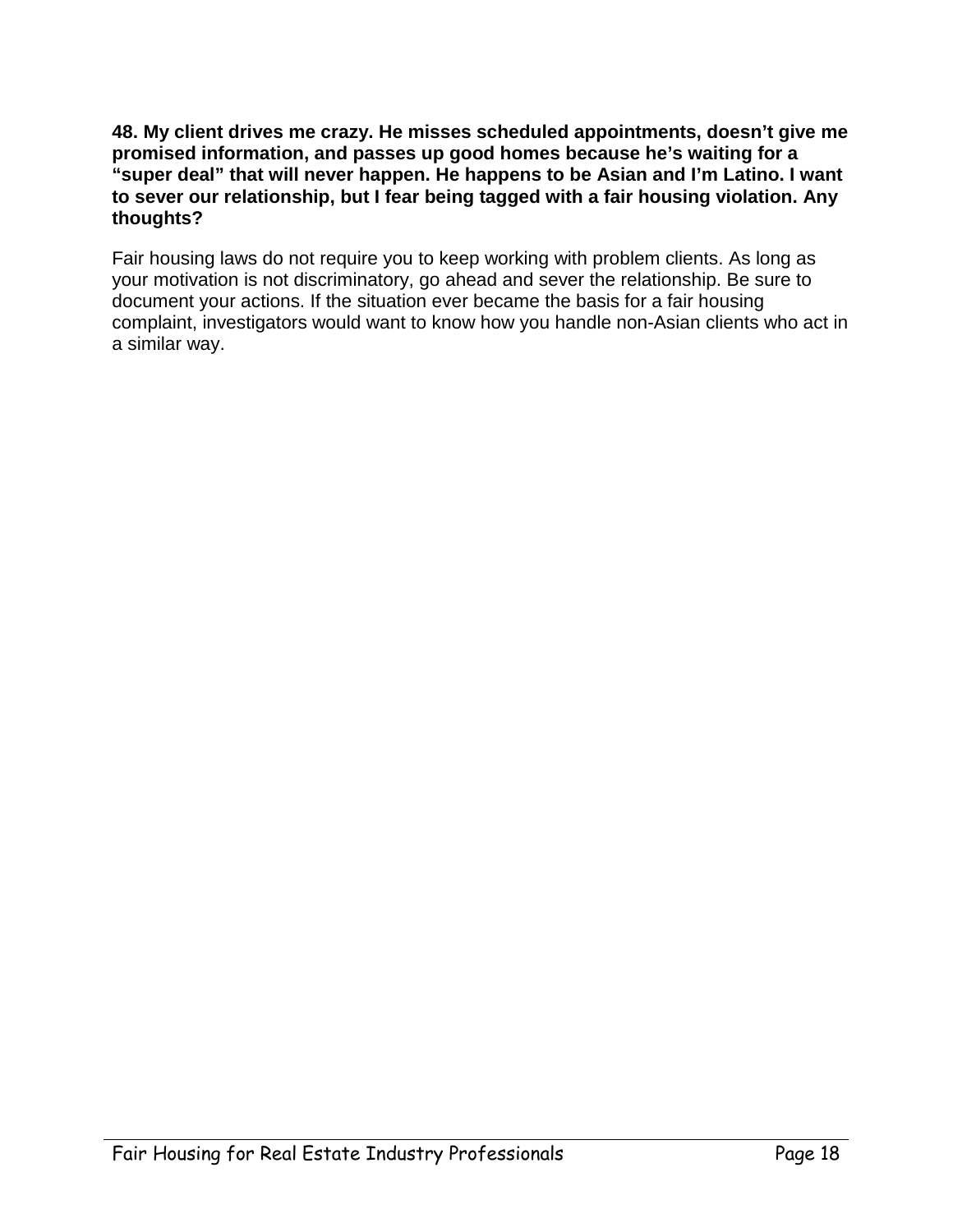

# **Chapter Five**

**Working with Mortgage Lenders, Brokers, and Industry Professionals**

Mortgage lending is a fair housing issue. The 2007 update to the State of Washington's Analysis of Impediments to Fair Housing Choice identified mortgage lending patterns indicating the unequal treatment and underservice of minority markets. For example:

- Native American, African American, and Hispanic homebuyers are less likely to be approved for conventional mortgage financing but disproportionately likely to obtain sub-prime or predatory mortgage products.
- Minority borrowers are disproportionately likely to obtain government insured mortgages compared to conventional financing.
- The proportion of subprime mortgages originated to Hispanics and African-Americans in 2005 was nearly double the rate of subprime mortgage originations to white borrowers.
- Mortgage lending testing conducted in Seattle, King County, and Eastern Washington revealed instances of differential treatment of prospective home buyers.
- According to the federal General Accountability Office (GAO), nearly all of the nation's growth in home mortgage lending to minorities between 1996 and 2005 was comprised of subprime mortgages. As the market share of subprime mortgage originations grew from 2% in 1996 to 26% in 2005, the share of FHA home purchase loans to minorities decreased from 32% to less than 7% in the same period.

While subprime lending serves a valid purpose by increasing access to credit, problems occur when customers who qualify for conventional loans are steered to the subprime market and end up paying much more for their loans.

Real estate professionals often refer their clients to mortgage lenders and brokers. Some agents even serve as mortgage brokers to their clients. If you play any role in the mortgage lending process, you should understand the potential fair housing issues that can emerge.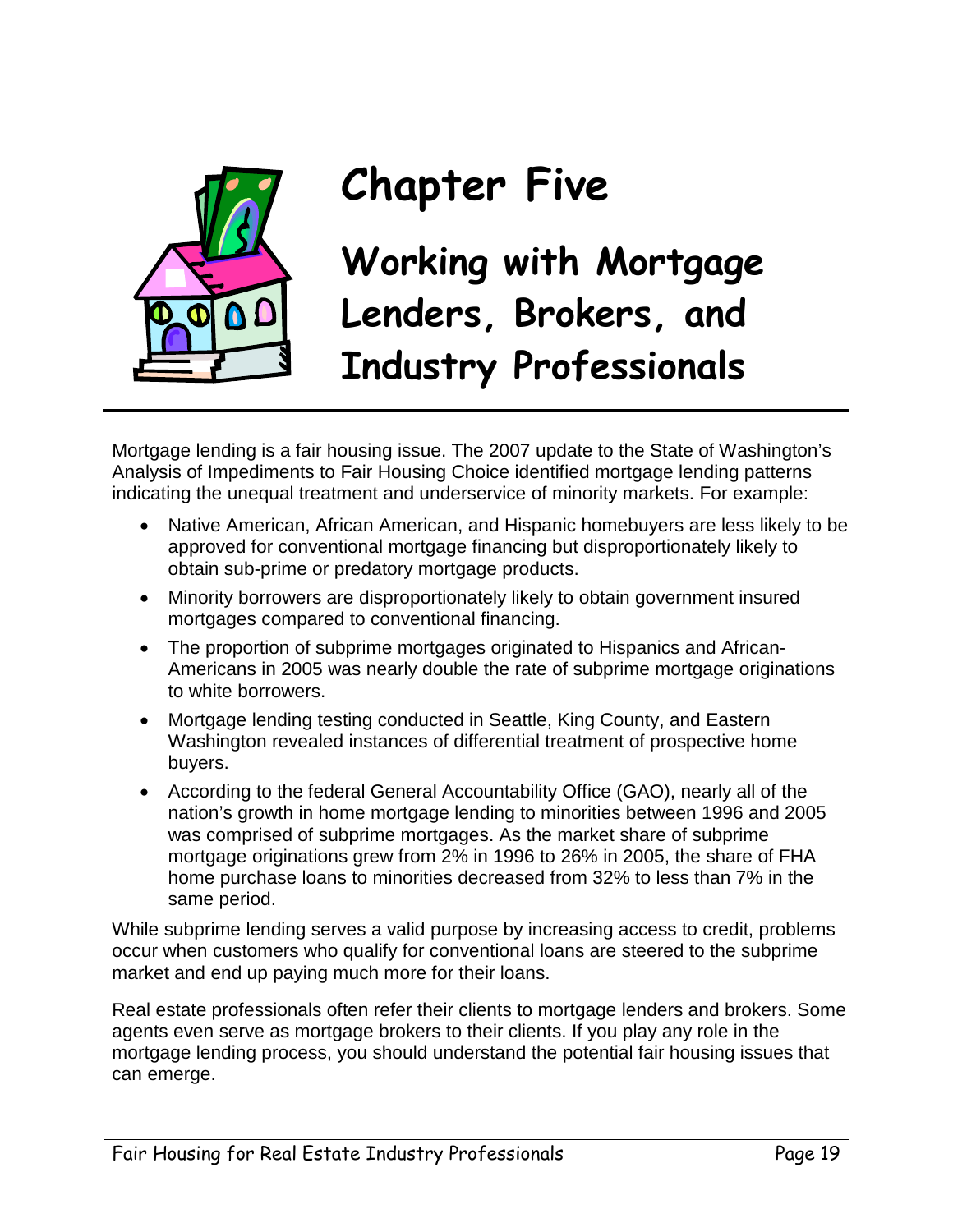### **49. Sometimes my clients ask me to look through the loan documents for a house I helped them find. What are some of the things I should be aware of, and what should I do if I find any problems?**

The best advice you can give your client is to tell them to have their loan documents reviewed by an attorney. Give them the number for the Washington State Bar Association or your local bar association for referrals. This could be the best hour of legal services they ever buy.

In general, when you are looking through loan documents, take a close look at the Good Faith Estimate (GFE), which your client should have received within three business days of the loan application. Escrow companies use the GFE to develop their estimates of closing costs. Look over your client's GFE for any unusual or unexpected costs. Since the GFE discloses all fees, discounts and charges, you can use it to spot potential "padded" fees such as a loan origination fee, extra charges built into the closing costs, etc.

Recommend that your client get at least two GFEs from different companies, and compare their costs based on the same loan amount. In addition, you should compare your client's GFE with the HUD-1 settlement statement of costs that was prepared for the closing. Significant differences between the GFE and the HUD-1 may be a sign of loan gouging. But watch out – don't offer advice or information unless you have the expertise necessary to do so! This area is complicated.

### **50. I have a good working relationship with a few mortgage brokers and I often refer clients to these brokers. Is there anything wrong with this from a fair housing standpoint?**

Not necessarily. It's always a good idea to be familiar with the business practices of anyone to whom you refer clients. At the same time, you should NOT refer your clients to specific brokers based on the clients' protected class status. Consider creating a standard referral list of brokers that you hand out to any client who asks for it.

### **51. I refer clients to a mortgage broker who's been in the business for a long time. What can I do to make sure she's keeping current on all the latest loan products? How can I keep myself informed?**

If part of your customer service involves referrals to mortgage lenders and brokers, then you owe it to your clients to keep yourself informed, as well as to pass on the same information to your brokers.

The Washington State Housing Finance Commission maintains referral lists for loan products and programs both old and new. Contact them toll-free at 800-767-4663 (HOME) in Washington State or visit www.wshfc.org.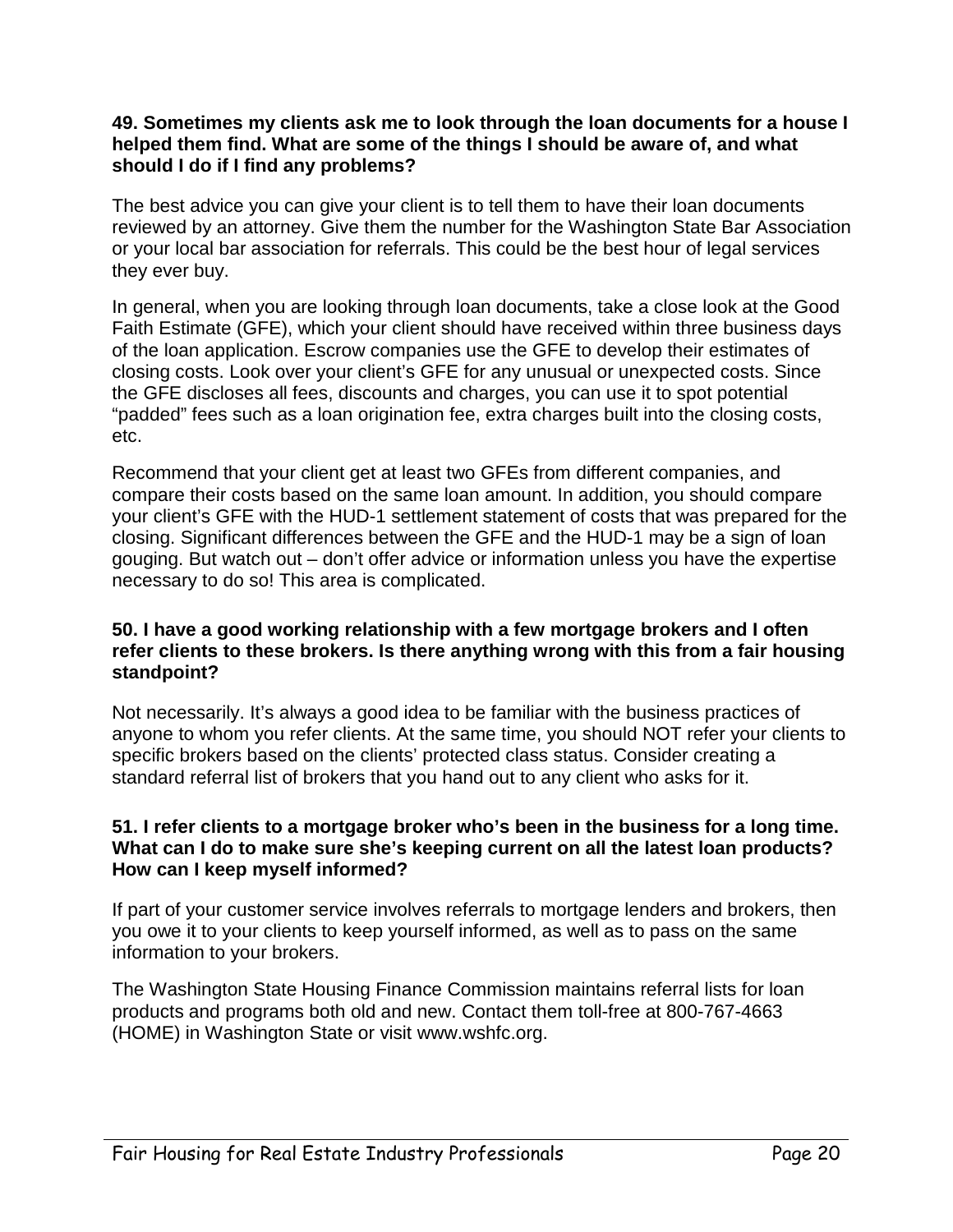### **52. When is an FHA loan appropriate for a buyer, and when might a conventional loan be a better choice?**

In general, FHA loans can be a good option for prospective home buyers who do not have the resources to make a conventional down payment (at least 10% of the purchase price). FHA loans also allow buyers to finance a larger percentage of closing costs. On the other hand, rolling the closing costs into the loan drives up the total cost over the life of the loan. FHA loans also involve more regulations and require more extensive inspections. You may want to refer your clients who are considering FHA loans to first time home buyer classes and resources about down payment assistance programs. See Appendix D for referrals.

Unless you take the time to study the many mortgage products that are available, you are better off to admit your unfamiliarity than to pretend expertise. Rather than advise your customers, have a list of resources available and encourage them to take the time to fully educate themselves about all available options.

### **53. I'm both a real estate agent and a mortgage broker. Are there any fair housing issues I should consider?**

The same fair housing concerns apply as for all real estate transactions. At the very least, you should document all your actions, in case any questions arise later.

Of greater concern are the potential conflicts of interest in this situation. It can be difficult to separate an agent's desire to close a deal with a broker's interest in setting up a loan. You may want to consider talking to a real estate attorney to iron out any potential conflicts ahead of time and set up systems to protect yourself and your clients.

You should also provide your potential buyers with a clear choice of lenders to avoid the appearance of steering them to yourself or any other specific broker.

### **54. Could it be discrimination for a home seller to refuse an offer from a prospective buyer because the buyer requests a delayed closing to account for the more-complicated VA mortgage approval process?**

The fair housing laws for Washington state, City of Seattle and City of Tacoma prohibit discrimination against honorably discharged veterans and discrimination based on military status. An honorably discharged veteran or an active or reserve member in any branch of the armed forces of the United States, including the National Guard, Coast Guard, and Armed Forces reserves.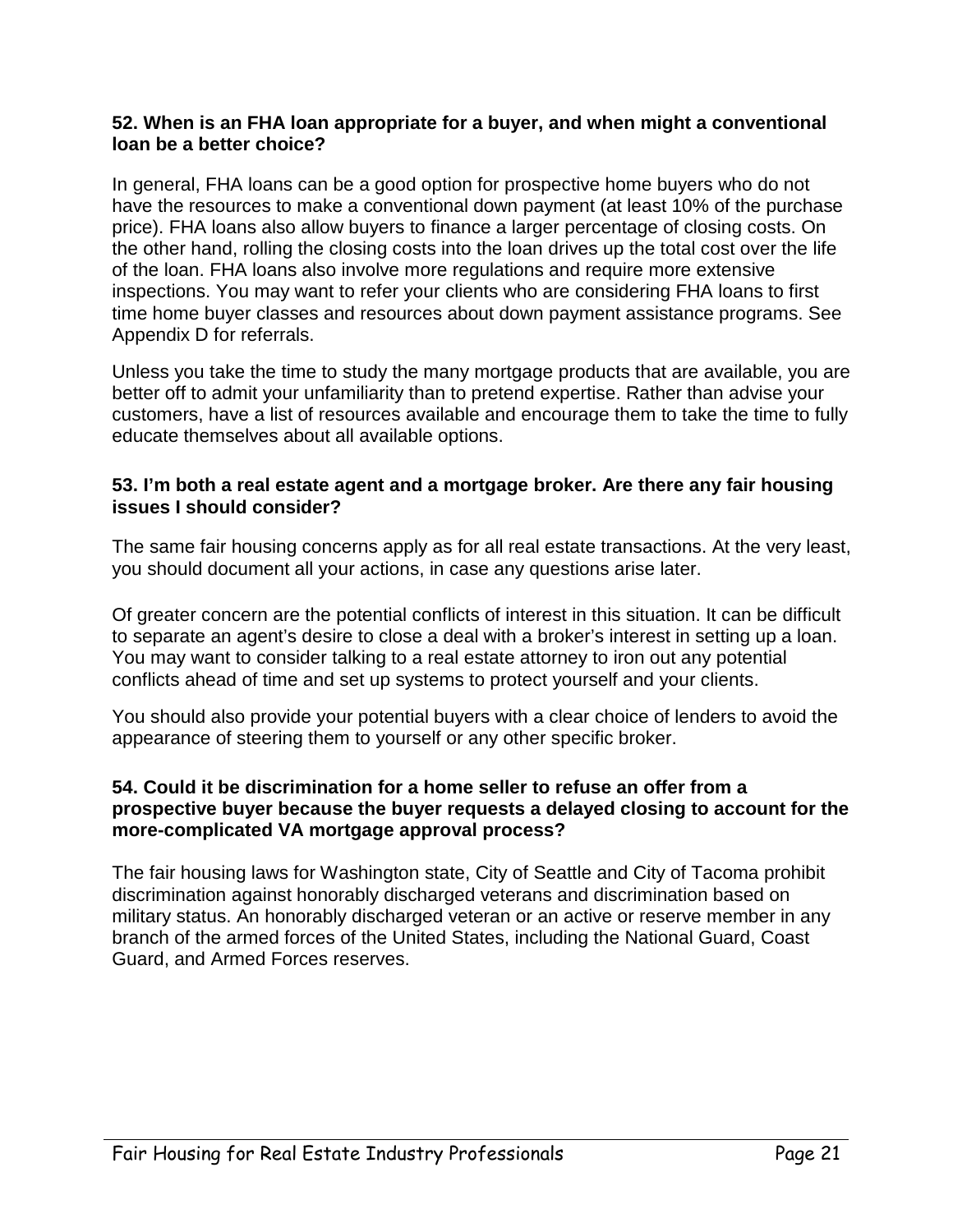### **55. My client is a lawful permanent resident with nontraditional credit. Where can I refer him to get the fairest loan product?**

There are established guidelines for using nontraditional credit factors to estimate a customer's creditworthiness. Most lenders are familiar with these guidelines and will make use of them. Watch out for a lender who refuses to deal with a client with nontraditional credit – s/he could be using it as an excuse to avoid working with someone based on a protected class such as national origin.

Any legal resident can buy a home anywhere in the U.S. Treating a legal resident differently than a U.S. citizen can lead to a complaint of illegal discrimination based on national origin. Refer your client to the resources in Appendix D.

### **56. I've learned that a real estate broker knowingly steers his clients to mortgage lenders that I regard as predatory. What should I do?**

If you believe that laws are being broken, you should report the violators to the Washington State Department of Financial Institutions (DFI), which regulates financial institutions and mortgage brokers in this state. If this situation involves someone working in your office, you should consider speaking either with the broker or to your managing agent. Predatory loans may also be violations of fair housing laws. Therefore, predatory product steering should be reported to fair housing agencies as well.

A predatory loan is a dishonest loan that harms borrowers by making it difficult or impossible to keep up with payments. Predatory lending threatens the reputation of everyone in the industry. In addition, lawsuits against predatory lenders have been filed. Real estate agents have a vested interest in helping to support the integrity of the housing market. For more information on predatory lending, see Appendix F.

### **57. I know a real estate agent who referred his client to a mortgage lender who I think is predatory. I believe the agent did it by mistake, but I'm concerned. Can I talk to him about this?**

Yes, absolutely. Both real estate agents and mortgage lenders rely on the public's perception of integrity. It is important for people within the industry to "police" themselves. If your colleague made a mistake, he will appreciate your discussing it openly.

### **58. How can I protect a client from predatory lending?**

A number of businesses, nonprofit organizations and government agencies work with home buyers to educate them about predatory and subprime lending. The data indicates that some individuals end up with high interest loans because of their protected class status when they could qualify for loans at a lower rate. People should make absolutely sure they don't qualify for a lower rate before signing a high interest loan! See Appendices D, E, G.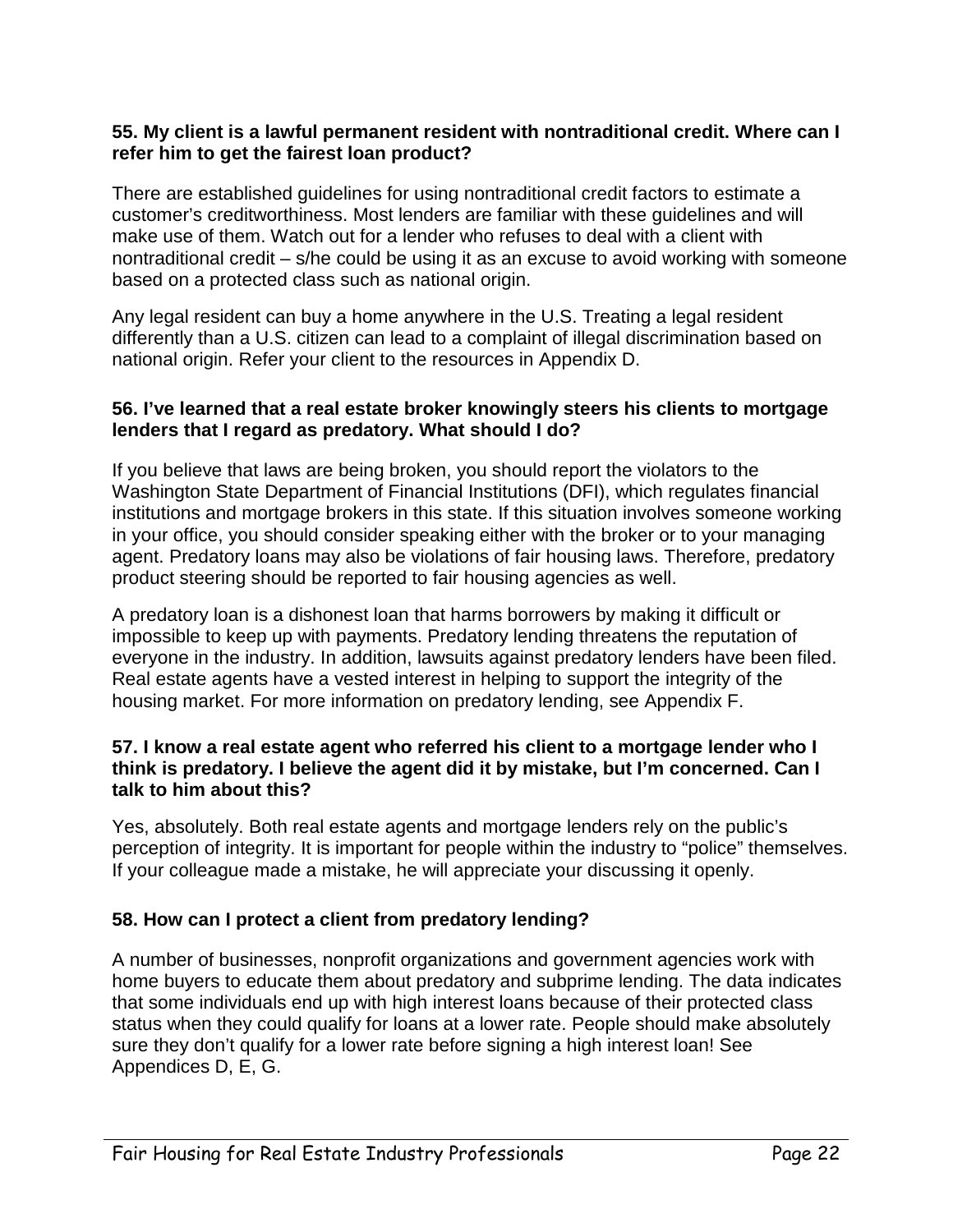### **59. All the brokers and housing inspectors I work with and refer clients to are white men. Is this a fair housing violation? Should I be concerned?**

If everyone to whom you refer clients provides fair, consistent service to all customers regardless of their protected class status, no fair housing laws have been violated. Should you be concerned? That's a different issue. Diversity is not just a good thing – it's also good business. Diversifying your professional network gives opportunity to more people and may help you reach customers you didn't know existed.

### **60. What should I do if I think an appraiser is making either an unjustifiably high or low appraisal?**

Ask to look at a copy of the appraisal. As a real estate agent, you have access to comparable sales amounts for similarly situated houses. If the original appraisal appears vastly different from comparable sales, suggest that your client ask the lender for a reevaluation of the appraisal. Your client also can ask for a second appraisal, although that will cost an additional fee. Remember, a highly unusual appraisal could be a sign of predatory lending or a possible fair housing violation. Document your own actions to protect yourself.

### **61. Where can I get more information about down payment assistance programs for first-time home buyers? Where can I refer them to learn about the home buying and mortgage processes?**

There are several programs for down payment assistance and loan products for first-time home buyers as well as classes on home buying and the mortgage process. Please see Appendix D for a complete listing. The Washington State Housing Finance Commission offers workshops for first-time home buyers. They also know organizations in your area that offer these services, as well as lenders certified to offer specific programs. Contact them toll-free at 800-767-4663 (HOME) in Washington or visit www.wshfc.org.

One of the newest assistance programs involves the Section 8 program. The Section 8 program, also known as the Housing Choice Voucher Program, is a federal government program that assists very low-income families, the elderly and those with disabilities to afford housing in the private housing market. Local housing authorities administer the subsidy provided by HUD to assist low-income households by paying a portion of a unit's rental cost.

In support of its efforts to expand homeownership, HUD now enables low-income families to utilize their housing assistance toward a mortgage payment. In the City of Seattle, City of Bellevue, and unincorporated King County, those who participate in the Section 8 Program are protected against discrimination. This protection would also apply to prospective homeowners who seek to utilize their Section 8 assistance payment to become homeowners.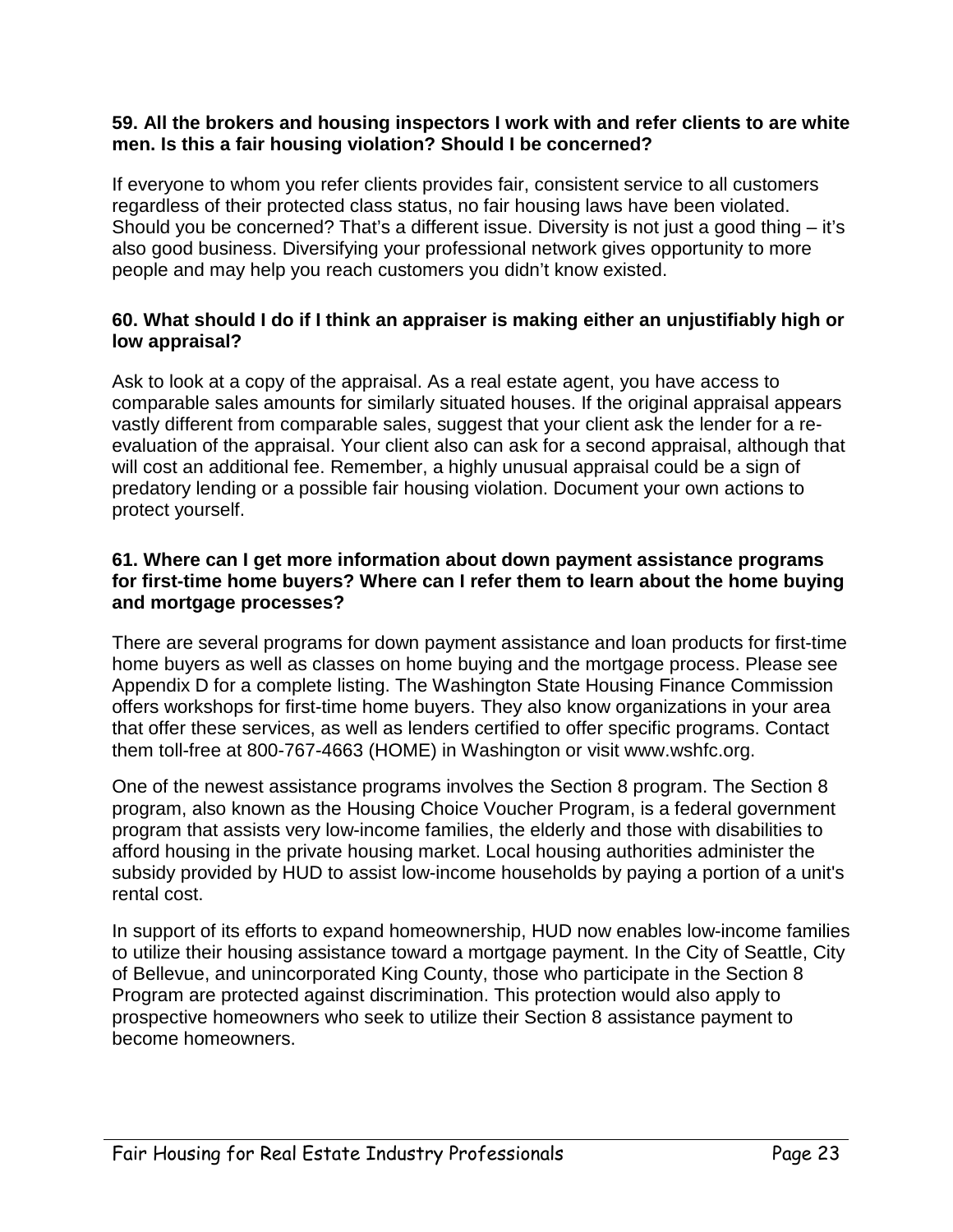

# **Chapter Six Families with Children and Housing for Older Persons**

The 1988 amendments to the federal Fair Housing Act added families with children as a protected class. (Fair housing laws refer to this as "familial status" or "parental status.") Families with children include households that have one or more children under the age of 18, pregnant women, and adults who intend to take custody of a child in the near future. Fair housing laws make it illegal to refuse to sell to a family because they have children. It also is illegal to subject families with children to different terms and conditions of residency, harsher rules, or restrictions on the use of common areas.

An exception under the Fair Housing Act allows a housing community or facility to refuse to sell to families with children if their residents are 55 and older, or 62 and older, and if the facility meets certain conditions (discussed in more detail below).

### **62. Can I say "Families Welcome" in advertising or on community signage?**

Yes. You may market to families with children without violating the fair housing laws. Indicating that families with children are welcome does not deny any other protected class the opportunity to purchase housing.

### **63. Should I avoid certain words or phrases to make sure I don't discourage families with children?**

When advertising a residence for sale, avoid words or phrases such as "adult community" or "perfect for mature professionals," which may reflect a preference for buyers with no children. Also, avoid telling families that they might prefer to consider property in another neighborhood where there is a playground nearby or a location away from heavy traffic. Never assume you know what a family is looking for in a residence.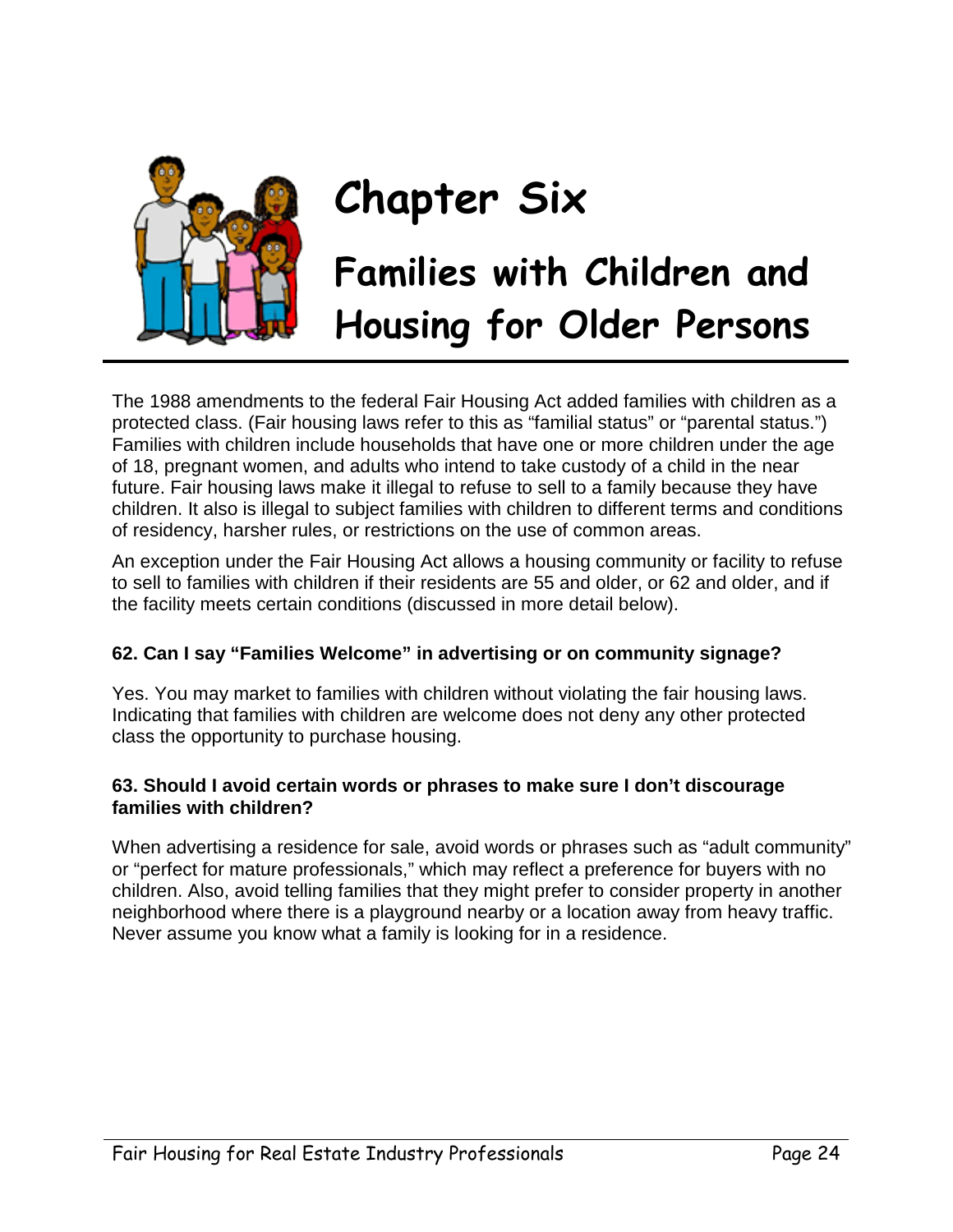### **64. I'm showing a condo that sits right over some water and has wide gaps between the balcony rails. A family is interested in the place, but I don't think it's safe for their young child. Shouldn't I say something?**

No. Safety concerns are not a valid reason to deny housing or otherwise to discourage families with children. It is up to the family to decide how to deal with safety concerns. Because an unsafe condition can imperil anyone, make sure to point it out to every home seeker, not just families with children.

#### **65. A listing agent told me her clients would prefer to sell their house to a family. I have several single people who are interested in the house. Does the seller's plan violate fair housing laws? If so, what should I do?**

Fair housing laws do not prohibit favoring families with children because there is no protected class that would be harmed by this action. (A "person without children" is not a member of a protected class). If a seller turns down your clients' offers simply because they do not have children, the seller has not violated fair housing laws.

On the other hand, it's a risky decision. Anytime owners sell a property based on a preference, they leave themselves open to fair housing complaints. People whose offers are rejected may perceive bias in the seller's decision, and allege illegal discrimination based on other protected classes, such as marital status, gender, race or sexual orientation – to name just a few.

The safest course of action is always to evaluate offers using prices and terms, rather than more personal considerations.

### **66. Can I tell clients with families what the schools are like or if sex offenders are registered in the area?**

Yes, you may. This is not a violation of the fair housing laws.

### **67. I'm selling a condo in a community that has a two-per-bedroom limit on occupants. A family of five made an offer on a two-bedroom unit. Can the community limit the number of occupants?**

The fair housing laws allow for **reasonable** limits on the number of occupants allowed in each unit. When a community establishes such limits, it impacts families with children more severely than households without children. Communities must justify their use of occupancy standards by demonstrating legitimate business needs. Complaints filed by families with children involving occupancy standards are reviewed on a case-by-case basis because each case presents a unique set of facts. No clear rule or number is possible because the size, configuration and location of units are different.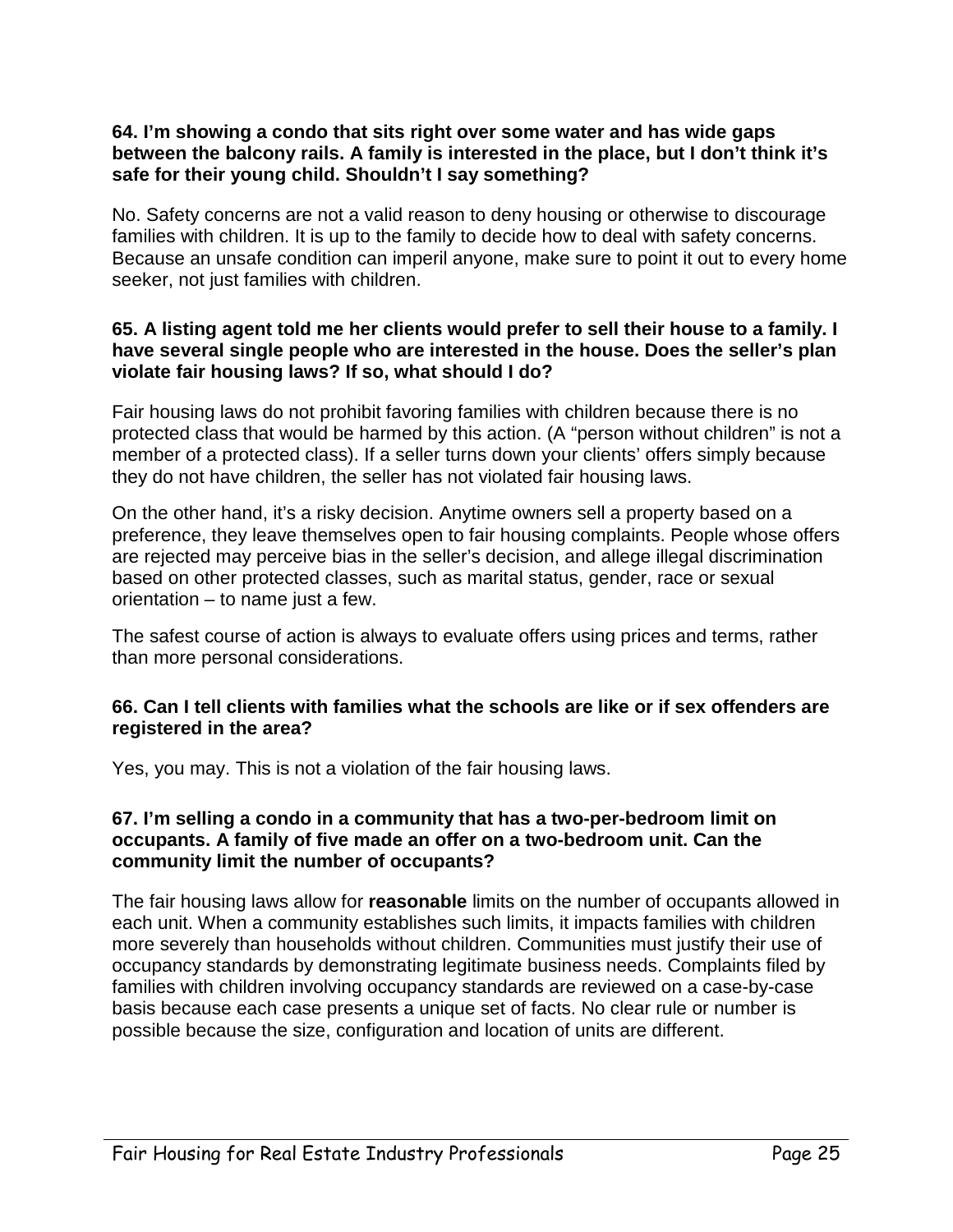HUD has established a policy that presumes that a two-per-bedroom occupancy standard is generally reasonable. This presumption is not absolute, however, and the HUD policy notes other considerations to keep in mind. Some jurisdictions in this state have adopted occupancy policies or zoning codes allowing more than two people to a bedroom. HUD and WSHRC use a set of factors set forth in guidance memoranda issued by each agency and both defer to local occupancy codes.

Simply establishing a two-per-bedroom standard may not protect the condominium association from a finding that the standard is overly restrictive. Most rental housing providers can justify a reasonable standard based on protecting their asset from increased wear and tear resulting from an increased number of occupants, but the condo association may have difficulty arguing business necessity where it does not own the unit at issue.

Because you are dealing with a time-sensitive issue, consider measuring the rooms, checking the local zoning codes, and running the situation by your local fair housing agency. The agency can outline the options available to you, the seller and the buyer depending on the information for your specific case.

Occupancy restrictions that explicitly limit the number of children in a bedroom are not legally binding. For example, a condominium CC&R that requires an owner to adhere to a **"one-child-per-bedroom" rule** would be considered discriminatory on its face because it is very restrictive and singles out children. It should immediately be removed from the CC&Rs to avoid any potential complaint of discrimination by families trying to buy or lease in the complex. See Question 32 for more details.

### **68. My client is selling a condo in a community that requires that an adult be present when children under 18 use the pool. They also post "adult only" swim hours. Can they do that?**

Communities that require adult supervision in some areas should be careful not to establish unnecessary restrictions. The condo association's rule could discourage a family from buying your client's condominium. Let the association know that they should avoid establishing overly restrictive policies or they could face potential fair housing complaints**.** 

The condominium board can contact its local fair housing agency to learn how to bring their rules into compliance with fair housing laws. The community should base its supervision requirements on existing health and safety laws. If the community's rules are in the range of these age guidelines, they will likely be considered reasonable under fair housing laws.

For pools, the Washington Administrative Code states that when no lifeguard or attendant is present at a pool, children 12 years or younger must have a responsible adult (18 or older) present (WAC 246-260-100). This law permits children between the ages of 13-17 to swim with at least one other person present who is 13 or older.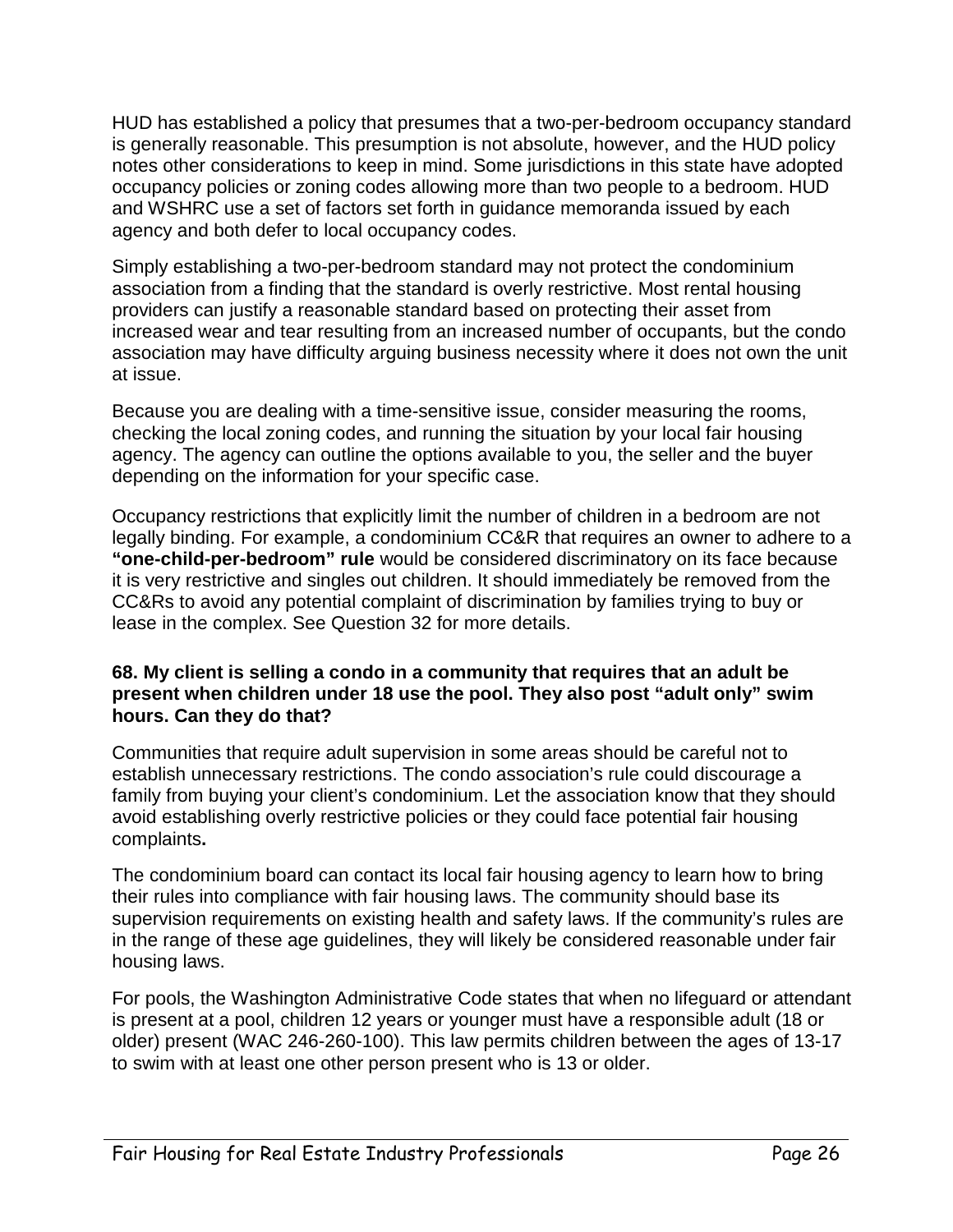Pool rules should be reasonable for the use and enjoyment of **all** residents. "Adult swim" hours are not permitted. Designated "lap swim" sessions are fine as long as they are open to all residents.

### **69. I have a listing for a condo in a community that has a sauna and workout room. What age limits can they establish under fair housing laws?**

Some facilities (like saunas or hot tubs) might be dangerous for very young children. WAC 388-148-0170 requires "age and developmentally appropriate supervision of any child that uses hot tubs, swimming pools, spas, and other man-made and natural bodies of water."

When setting age limits for fitness centers, it is helpful to look at industry standards, because there are no state or federal laws that state the age of people who can safely use weight training equipment. Many fitness centers permit children aged 15-17 to use fitness equipment without adult supervision, and require adult supervision for children aged 13-15. Equipment manufacturers' height and weight recommendations may also provide reasonable guidance. Remember, there is a difference between rules for equipment use and rules for who can enter the room. Children should be permitted to accompany their parents or a responsible adult, so long as they don't touch the equipment or cause disturbances for others.

### **70. What is the Housing for Older Persons Act?**

The Housing for Older Persons Act (HOPA) was signed into law on December 28, 1995. Under the Fair Housing Act, as amended by HOPA, a community that qualifies for the "housing for older persons" exemption can refuse to rent or sell to families with children. The community must meet certain requirements. Three types of housing qualify under HOPA:

- HUD Secretary designated elderly housing
- Housing for residents who are 62 or older, whether private or assisted
- Housing intended and operated for occupancy by residents who are 55 years of age or older. For 55 or older housing, the following criteria must be met:
	- At least 80% of the occupied units are occupied by at least one person who is 55 years of age or older
	- The owner or management of the housing facility or community must publish and adhere to policies and procedures that demonstrate an intent to operate as 55 or older housing
	- The facility or community complies with rules issued by the HUD Secretary for verification of the age of the occupants through reliable surveys and affidavits.

The HOPA exemption applies only to the familial status protections of the Fair Housing Act. Qualified HOPA communities cannot discriminate on the basis of other protected classes such as race, religion, national origin, etc.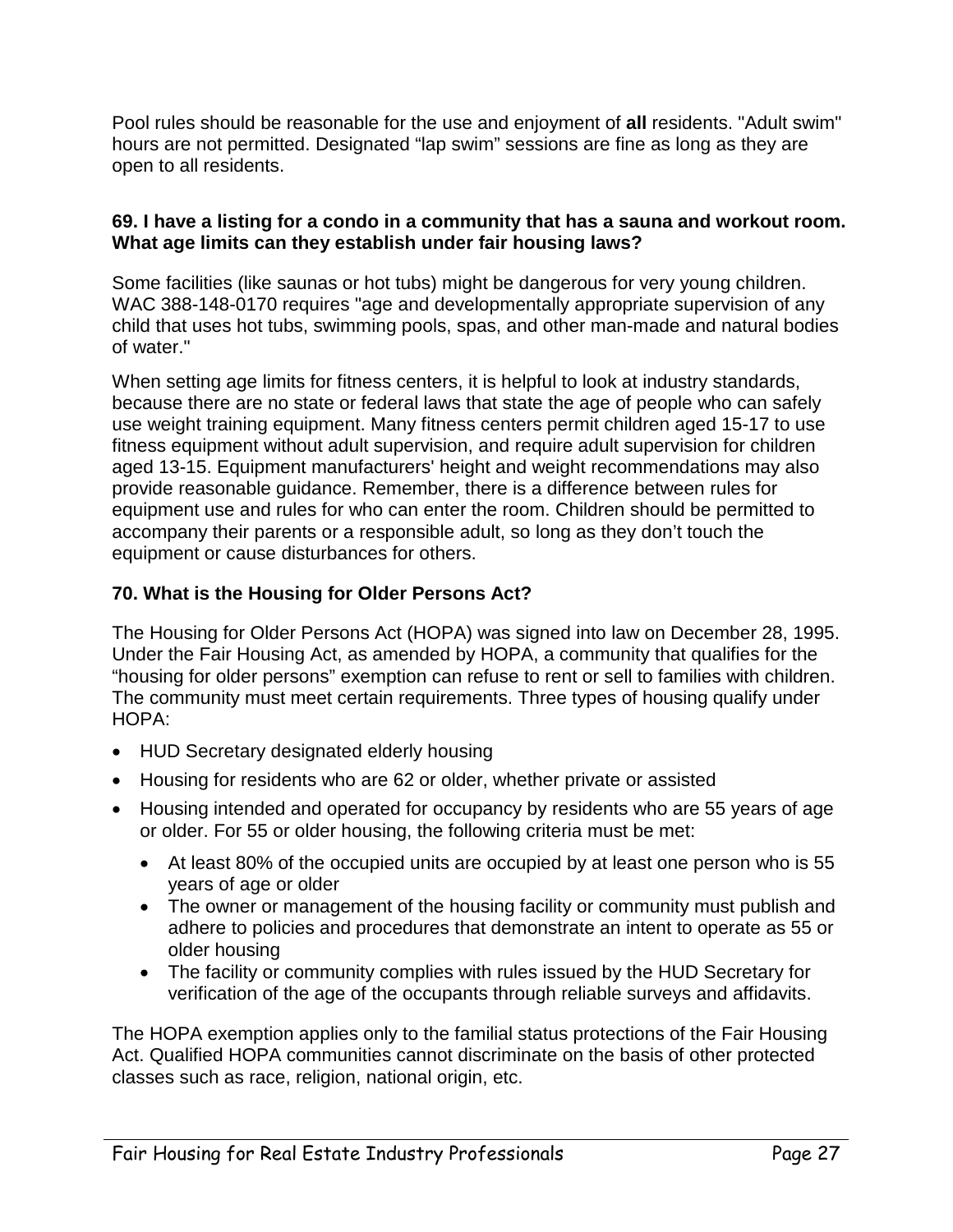### **71. How can I verify a community's intent to operate as a "55 or older" community?**

The first thing you should do when listing a home in a HOPA community is to obtain formal certification in writing that it qualifies for the HOPA exemption.

Any signage or printed material should include HOPA language stating that it is a "55+ Community," an "Age 55 or Older Housing Community" or similar language. It should be clear to anyone driving by, calling to inquire about, or living at the property that it is a "55 or older" community. The community provisions, rules, regulations and any written materials should also indicate that it is a "55 or older" community.

When you advertise or describe the residence to prospects, make sure they know that it is intended for occupancy by at least one person age 55 or older per unit. Such advertising is affirmative evidence that the community qualifies for the HOPA exemption. Avoid using phrases such as "adult living" or "adult community" or telling prospective buyers that it is an "adults only" community.

If for some reason the community doesn't actually qualify as a HOPA community, the law specifically protects real estate agents from damages if they believed that the 55 and older exemption applied to a particular community. (This is known as "good faith reliance.") You would have to show that you did not actually know that the community was ineligible for the exemption, and that the community certified to you formally in writing that it qualified for the exemption.

### **72. Do I need to verify a purchaser's age when I am selling a home in a "55 or older" community. If so, how should I go about getting it?**

Let the purchaser know that they will need to verify that they meet the age requirement; however, it is up to the community to make sure that the purchaser is 55 or older. HOPA requires that a housing facility or community compile a list of occupants and verify the ages of the occupants.

The community should have a procedure for age verification. A variety of documents are considered reliable as age verification documentation, including a birth certificate, a driver's license or a passport. HUD's HOPA rule lists various documents and other methods for verifying age.

### **73. Can a "55 or older" community impose restrictions on children under 18 in certain common areas at certain times?**

Yes. If the "55 or older" community qualifies under HOPA, it can restrict the use of amenities by children under 18 who are guests of the community's residents. Generally, once a community is exempt from familial status protections under HOPA, it is exempt for all purposes and can apply such restrictions to its residents.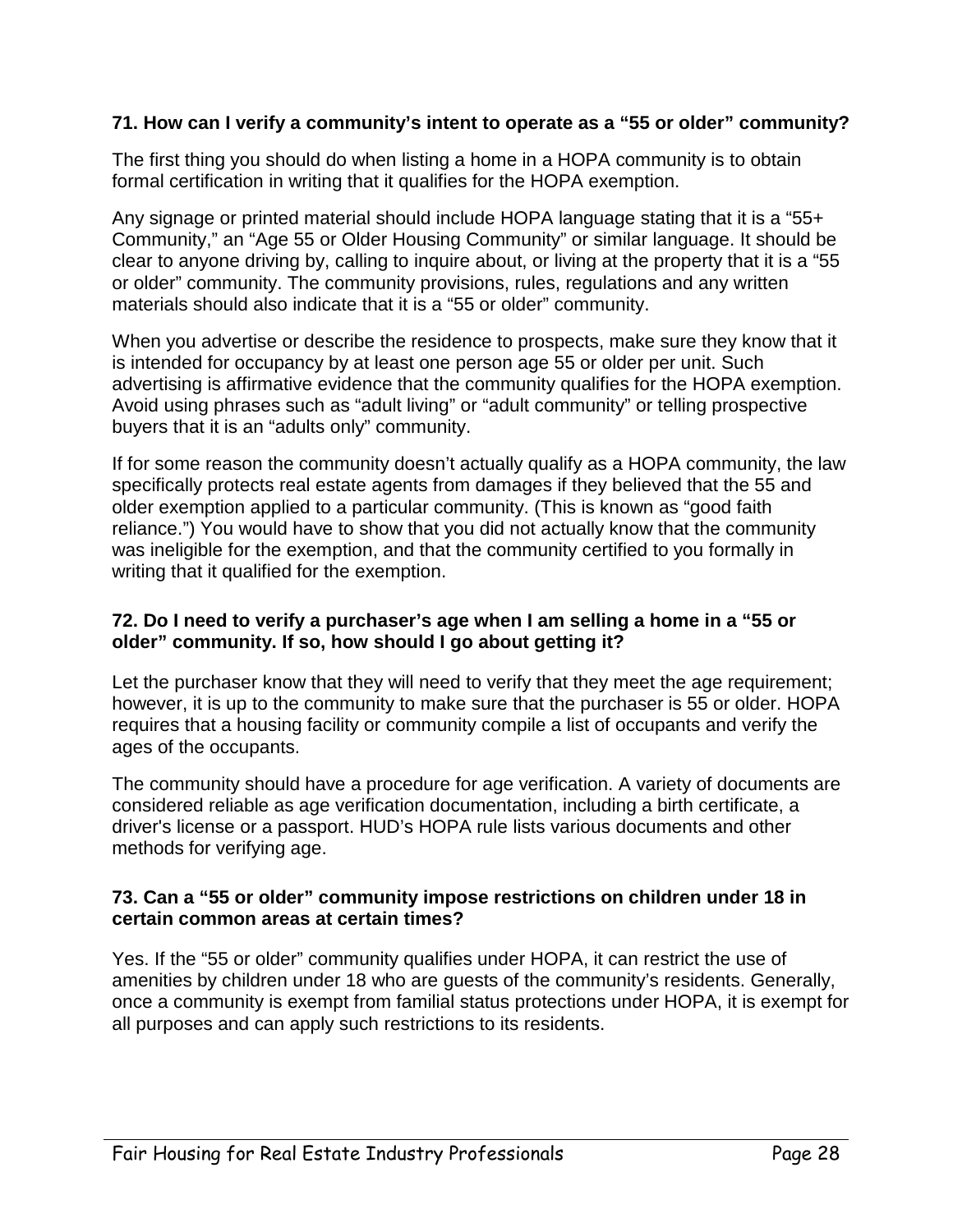

# **Chapter Seven**

# **People with Disabilities**

Fair housing laws provide general protections against discrimination of people with disabilities. They also require the provision of reasonable accommodations as needed. Civil rights agencies receive frequent calls about access and accommodation issues, and are available to help you interpret these requirements.

### **74 What disability laws apply to the sale of houses?**

**Fair Housing Act:** The federal Fair Housing Act and local fair housing laws prohibit sellers or people in the real estate industry from discriminating against people because of their disability or the disability of anyone associated with them. The laws also include accessibility design and construction requirements for multifamily housing.

**Section 504 of the Rehabilitation Act of 1973:** Section 504 prohibits discrimination based on disability in any housing, program or activity receiving federal financial assistance.

**Americans with Disabilities Act:** In most cases, the ADA does not apply to residential housing. **Title III** of the ADA covers public and common use areas at housing developments when these areas are open to the general public (such as a sales office) or when they are available for use by the general public (such as a community room that is rented to non-residents).

### **75. Are there any differences between federal and state or local laws regarding disability?**

Yes. Washington state law has a broader definition of disability than federal laws. Under federal laws, a disability must "substantially limit a major life activity." The Washington State Law Against Discrimination, WAC 162-22-020, defines disability as "the presence of a sensory, mental or physical disability when a condition is medically cognizable or diagnosable." A condition is a "sensory, mental, or physical disability" if it is an abnormality and is a reason why the person with the condition did not get or keep the housing in question, or was discriminated against in other terms and conditions of housing.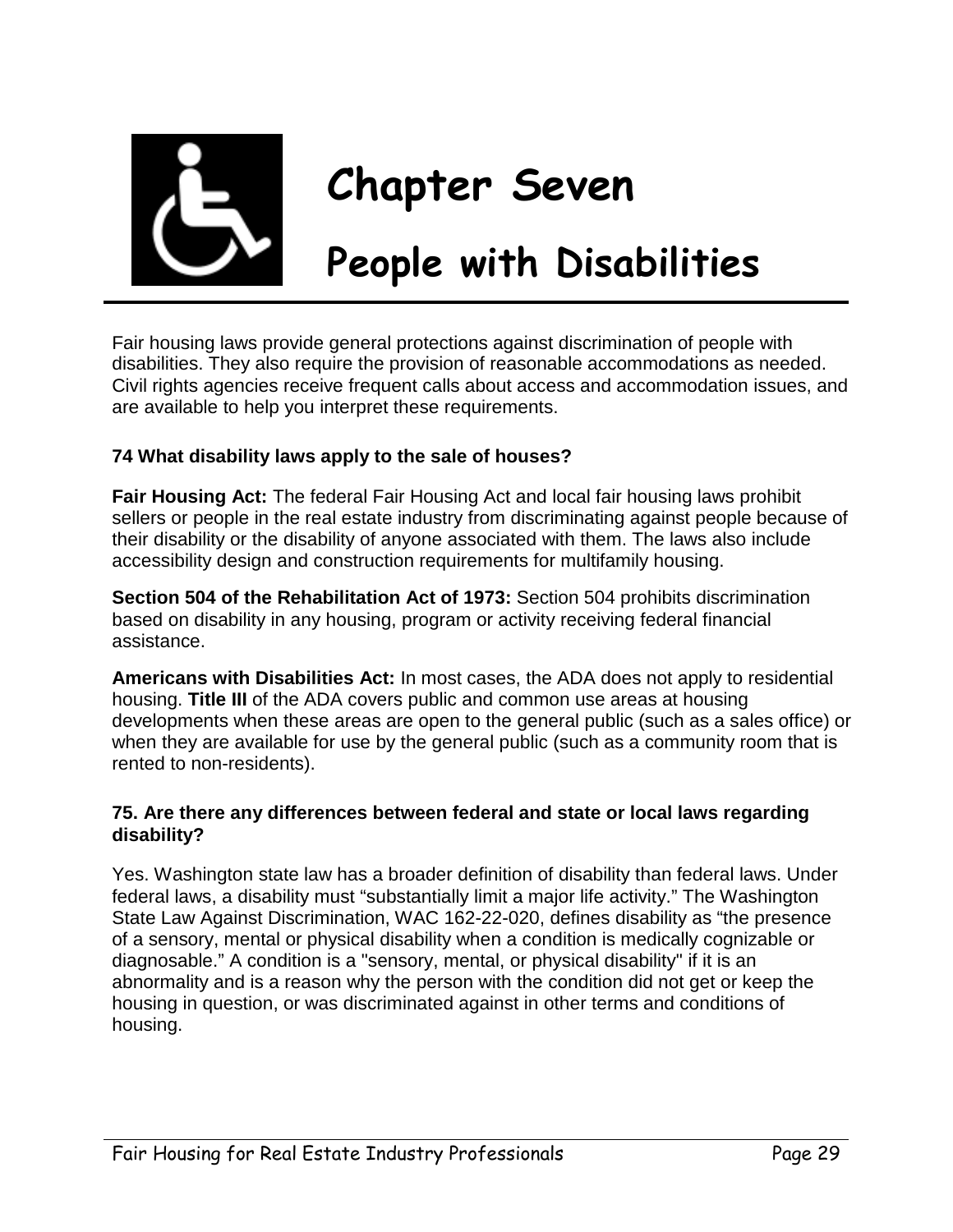Washington's definition includes people with temporary disabilities. A person with a leg injury who requires several weeks of recovery would be considered disabled under state law and should be given temporary accommodations as needed.

### **76 Under fair housing laws, who is considered to be disabled and who is not?**

Under fair housing laws, the definition of disability includes people who have a current mental or physical disability. The laws also include those who do not currently have a disability, but have a record or history of one. These laws also protect nondisabled people who are regarded or perceived as disabled, and who are treated negatively because of that perception.

The following people are not considered to have a disability under fair housing laws:

- Current illegal drug users
- Anyone with a conviction for the illegal manufacture or distribution of a controlled substance.

### **77. My client's home has a ramp and other access features. She'd like to market it to people with physical disabilities. Can we do that?**

Yes, she can market her accessible home to people with disabilities. This is not only legal, it is encouraged. To expand marketing options consider working with social services agencies and organizations for people with disabilities.

### **78. What can we do to make our services more available to people with disabilities?**

You may want to include a notice in your printed materials that states your willingness to provide reasonable accommodations. A "reasonable accommodation" is a change, adaptation or modification to a policy, program or service, which will allow a person with a disability to benefit. All requests for accommodation must be considered on a case-bycase basis through an interactive process between the real estate professional and the client.

It's a good idea to develop a reasonable accommodation policy to distribute to your staff and clients. Train your staff to respond to accommodation requests in a timely and professional manner. Finally, make sure that your office meets the accessibility standards under state and federal fair housing laws. For older buildings, make sure that you have an accessible business office, and either accessible on-site parking or an accessible route from public transportation to your office.

For more detailed information, see the "Sample Policy on Reasonable Accommodations" available from the Fair Housing Partners of Washington State.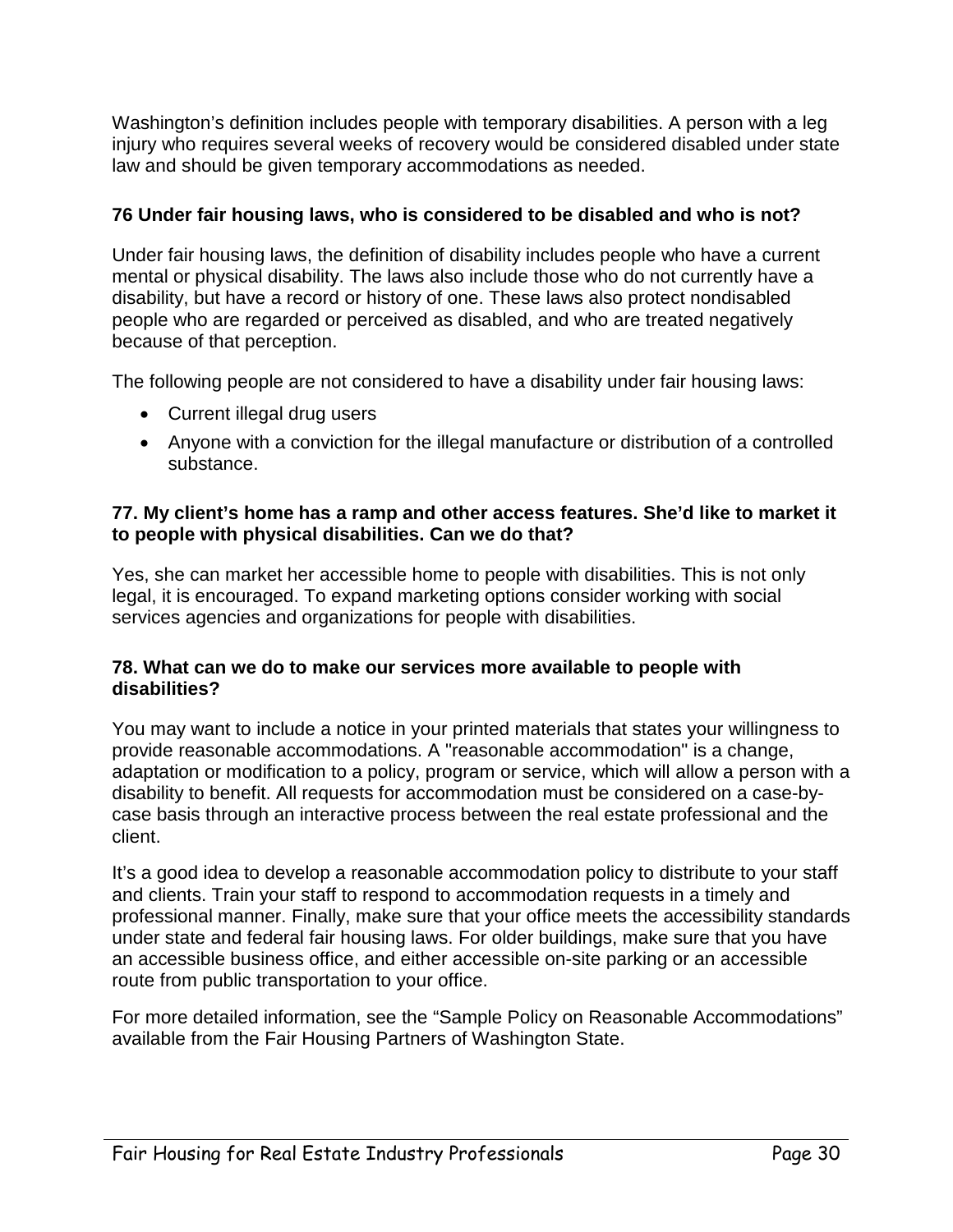### **79. A blind person contacted our office about buying a house. She's new to the area and wants us to show her several different neighborhoods. Do you have advice about working with visually disabled people?**

Ask her the same question you ask all your new prospects: "How can I help you?" She will tell you exactly what her needs are and how you can be of service. If she does ask for some sort of accommodation because of her disability, then you should comply with any reasonable request. For example, she may request that you read written information aloud or provide it in large print. If her vision is better during the day, she may ask to see properties during daylight hours only. She may need to take your arm to navigate over a rough pathway or down a flight of stairs. If she uses a guide dog, it should be allowed to accompany her throughout the viewing of properties.

### **80. A deaf couple came into my office looking for a home. I hired a qualified sign language interpreter to assist. It's great – now I'm getting lots of new deaf clients! Did I HAVE to hire an interpreter?**

What a smart way to expand your clientele! Your readiness in providing sign language interpreters obviously paid off by word-of-mouth recommendations.

The Fair Housing Act requires real estate professionals to ensure nondiscrimination "in the terms, conditions, or privileges of sale of a dwelling, or in the provision of services" for clients with a disability. In addition, Title III of the Americans with Disabilities Act considers real estate offices and lending institutions to be "places of public accommodation" which are required to provide effective communication with customers who are deaf, hard of hearing, or speech disabled. The level of communication needed will vary depending on the complexity and confidentiality of the topics of conversation.

A sign language interpreter might not be necessary in most minor transactions such as showing the clients available homes. Upon request with reasonable advanced notice, you are required to provide an interpreter at your expense when working through the legal paperwork involved in purchase and sales agreements and loan documents, for example.

Most clients who are deaf or hard of hearing will alert you to the best method of communication. Maintaining face-to-face contact is important to communicate with a client who reads lips and/or picks up cues from facial expressions. One option for less complex communications is to share a computer for typing questions and answers back and forth, if the client finds this approach is effective. For some deaf individuals, English is a second language and English skills vary. Sometimes simply writing notes back and forth will suffice, but it can be burdensome. As you found out, sometimes an interpreter may be the right thing to do even though other means of communication can suffice. Clients can suggest interpreters and may be able to recommend a lower cost option for you!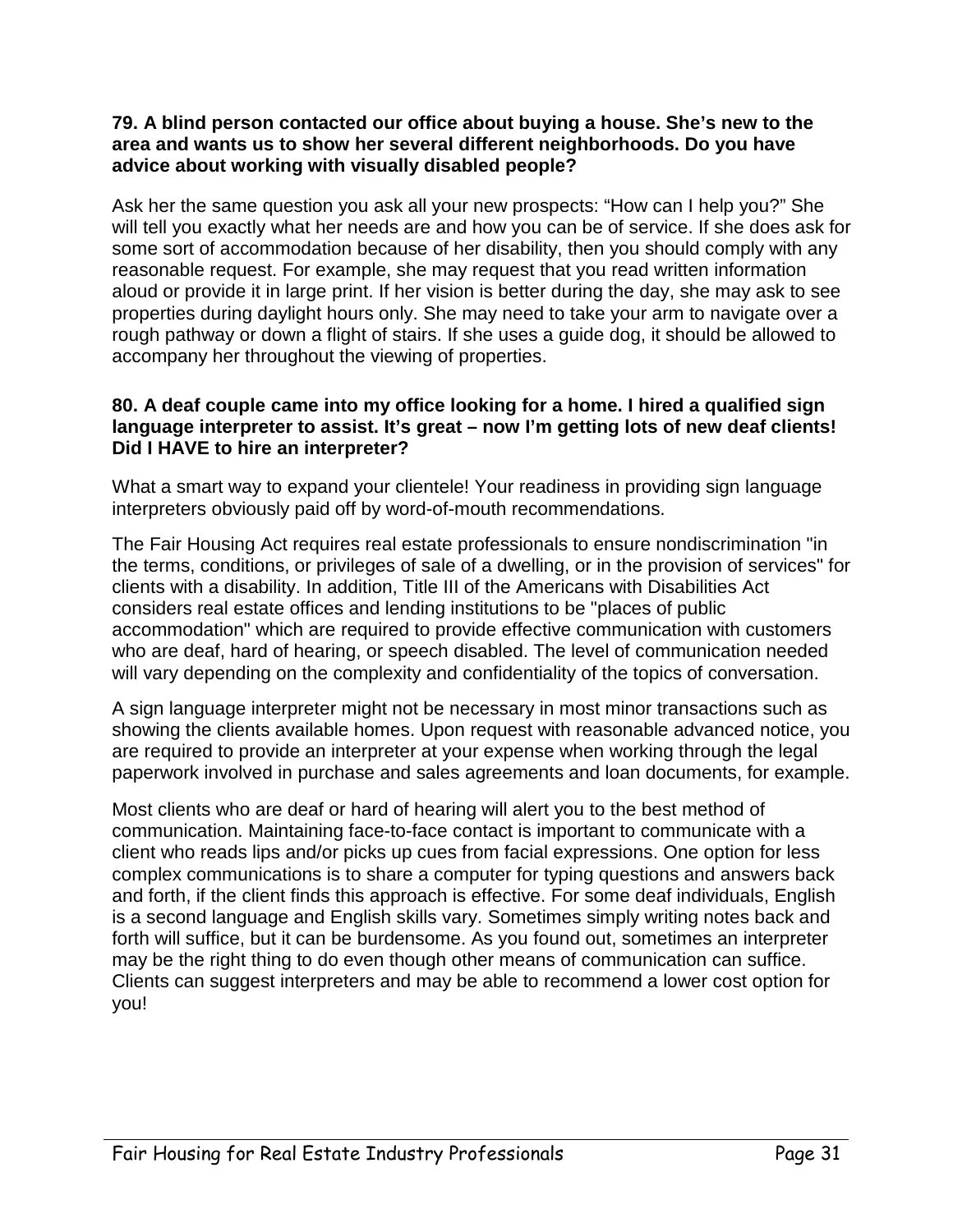#### **81. A wheelchair user wants me to show him some homes. What should I do when the home he wants to see is inaccessible to him?**

Keep in mind that people use wheelchairs for a wide variety of reasons. Some wheelchair users can walk a certain distance with a cane or walker, or even without assistance. At the outset of the process, you can ask this prospect "How can I help you?" He will tell you what his needs are and how you can be of service.

It is appropriate to alert him to the inaccessible features of this home, and to consult with him about how he wishes to manage the viewing. The house may be more accessible than you think. If he can walk with assistance, he may need to take your arm to navigate over a rough pathway or down a flight of stairs. It would be unreasonable for him to expect you or your staff to carry his wheelchair. You may wish to consider creative alternatives, such as videotaping home interiors that he could watch later.

### **82. A prospect brings a dog with him wherever he goes. He says it's a service animal, but I've never seen it do anything but sleep. I don't want this animal shedding on the back seat of my car. What should I do?**

It may not be obvious what the individual's disability is, why your client needs the service animal, or what the service animal does for him (and it's not appropriate to ask!). If he identifies the dog as a service animal and wishes it to accompany him wherever he goes, you should permit that as a reasonable accommodation, as long as the animal is well behaved and does not make a mess. If you are concerned about dog hair on your car seat, perhaps you can spread out an old towel or blanket for the dog to lie on.

Read on for basic facts about service animals:

- Some fair housing laws define a service animal as "any animal that is individually trained to do work or perform tasks for the benefit of a person with a disability." Other fair housing laws define them as "an animal that does work, performs tasks or provides medically necessary support for the benefit of an individual with a disability." King County's fair housing law also includes "therapeutic companion" animals.
- Service animals are **not** pets. A person with a disability uses a service animal as an auxiliary aid – similar to the use of a cane, crutches or wheelchair. Fair housing laws require that service animals be permitted despite "no pet" rules.
- While the most common service animals are dogs, they may be other species, such as cats, monkeys, birds or other animals. Service animals may be any breed, size or weight.
- Service animals need no special licenses or visible identification. While some owners of service animals choose to put special collars or harnesses on their animals, there is no legal requirement for service animals to wear visible identification (i.e., special collar or harness) or to have documentation (i.e., license, training certification or identification papers).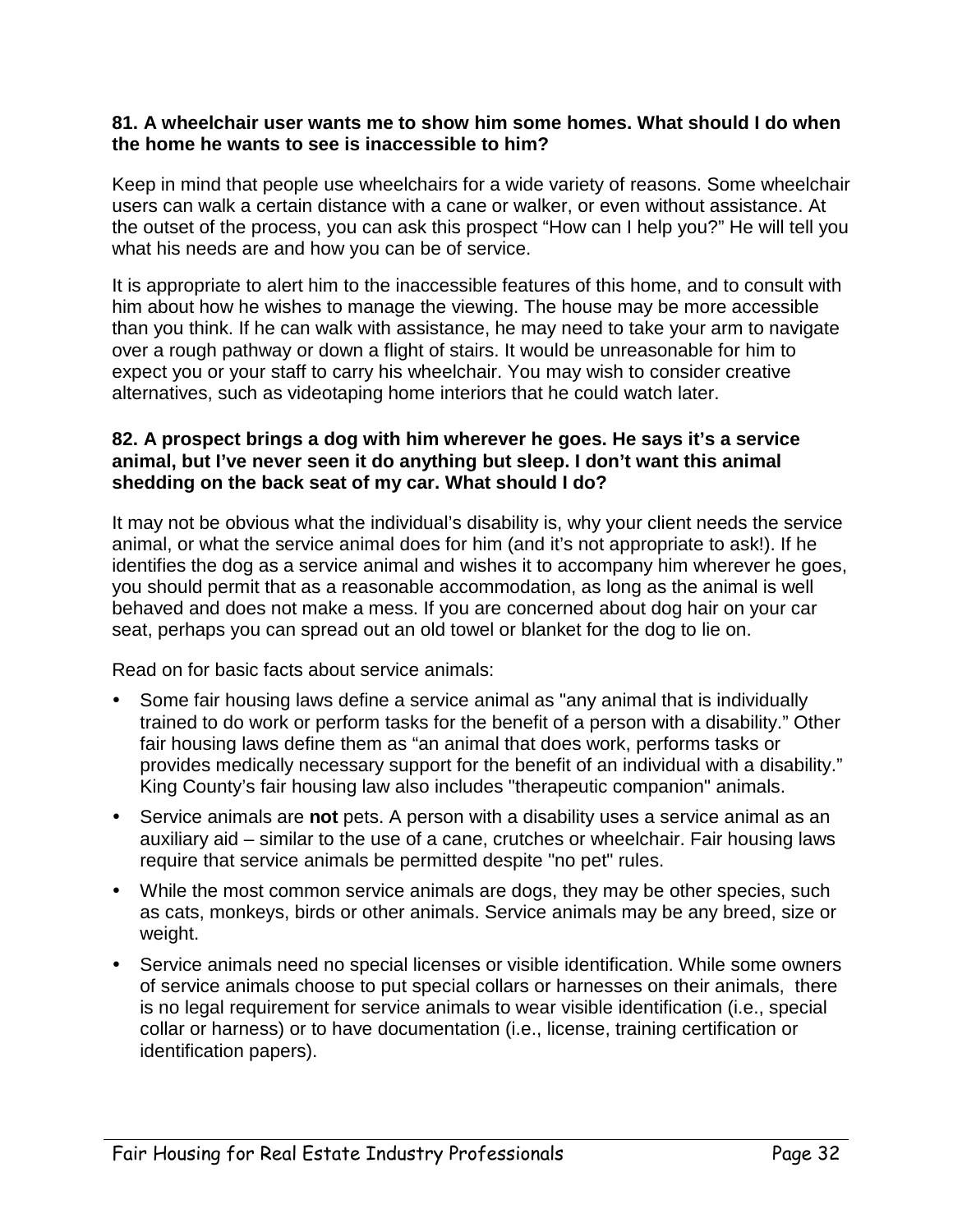- Service animals need no "certification". There are no state or national standards for certifying service animals, and no government agencies provide certification.
- A person may train his or her own service animal.
- Because service animals provide different types of assistance, in some cases a person with a disability may require more than one service animal.
- The service animal's owner is responsible for the animal's care, should observe leash laws, properly dispose of animal waste, and ensure the animal behaves around others.
- Service animals should be under the control of the owner.

For more detailed information, see the Sample Policy on Service Animals available from the Fair Housing Partners of Washington State.

### **83. A condo association with a "no pets" policy is refusing to allow my client to purchase a unit because he has an "emotional support animal." What can I do?**

A service animal for a person with a disability is not a pet. An emotional support animal prescribed by a health care provider is a type of service animal. It is a reasonable accommodation for the condo association to permit your client to purchase the unit and live there with his animal despite the no pet policy.

In some cases, the disability and need for a service animal is obvious, such as when a blind person uses a guide dog. If the need for a service animal is not obvious, the condo association board can request that your client provide a letter from his health care provider verifying that he has a disability (but no details about it!) and has a disabilityrelated need for this animal.

A resident with a service animal is responsible for the animal's care. The animal's owner should observe leash laws, properly dispose of animal waste, and ensure the animal behaves around other residents and does not break noise rules.

### **84. A homeowners association let my client have a service animal but the board wants to know what they should say to other owners who are angry about the decision or who want a pet themselves.**

If other residents ask why your client has an animal in a "no pet" complex, the board can say "Federal and local fair housing laws require our community to make exceptions to the 'no pets' rule under certain circumstances. If you believe you may qualify for an exception, management would be pleased to schedule a confidential meeting to discuss this matter." The board should not mention disability, as doing so would violate your client's right to privacy. Ideally, the association has a reasonable accommodation policy and all residents are aware of it, so service animals should not be a new concept for anyone. The board is responsible for accommodating disability-related needs – allowing service animals does not mean they must permit nondisabled residents to have pets.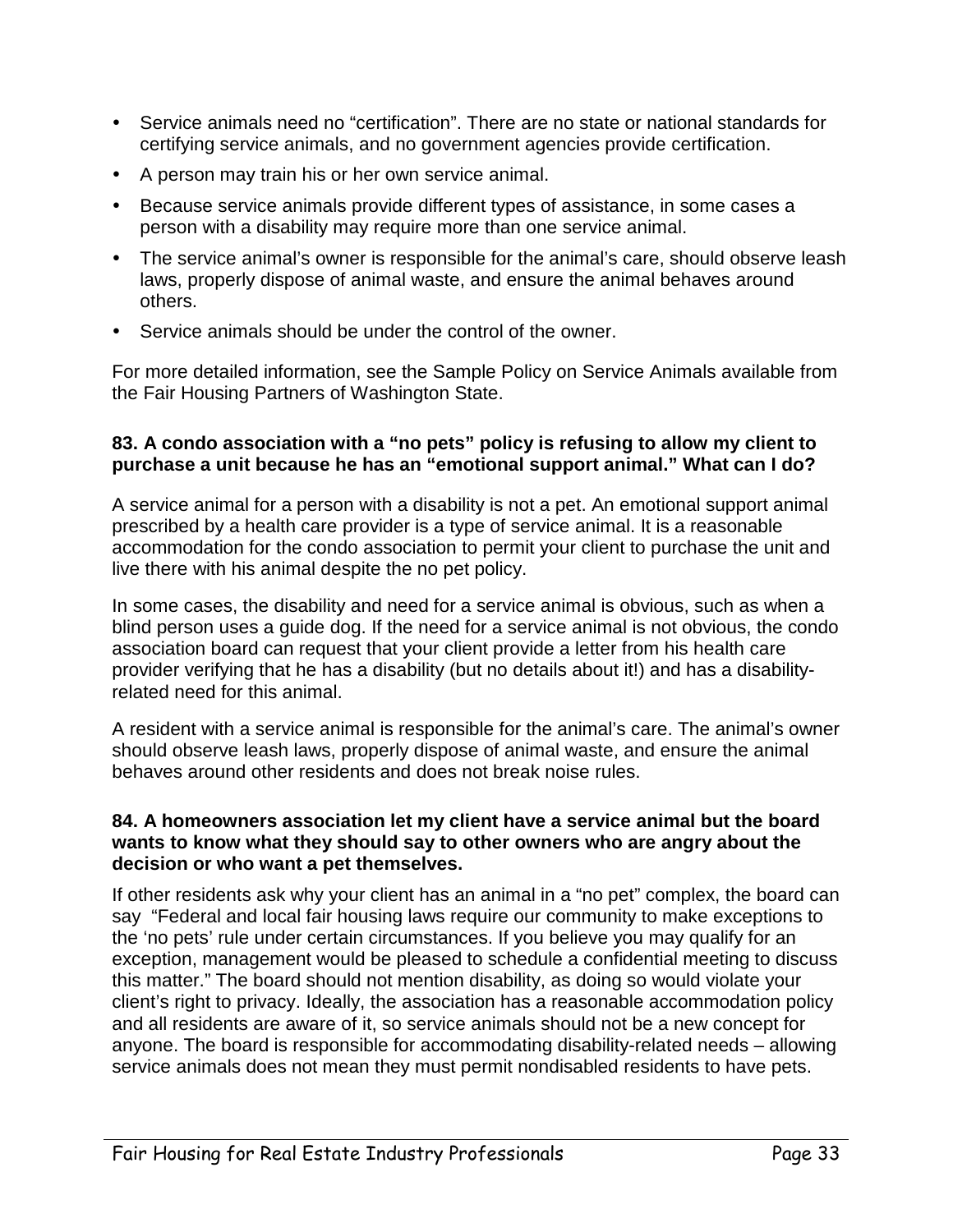### **85. A buyer with a Rottweiler as a service animal made an offer on a condo. The condo association says that their insurance company won't insure certain breeds, including Rottweilers. What should we do?**

The condo board should ask its insurance provider to make a reasonable accommodation or exemption or waiver in its policy under the fair housing laws. Ask the insurance company to waive its blanket prohibition of a certain breed, and instead to make an individual assessment of this service animal's behavior. If there is no evidence that this service animal is dangerous, the insurance company may have a hard time defending its denial of a reasonable accommodation request. A safety determination has to be made on the facts and not on speculation about what a particular breed of dog might do. The condo board, the seller, the seller's agent, the buyer and his agent could all file fair housing complaints against the insurance company. If found in violation of fair housing laws, the insurance company could be responsible for any damages that the parties had to incur waiting for them to respond to the request.

### **86. A homeowners association is refusing to let my client sell her townhome to a buyer who needs a nearby accessible parking space as an accommodation. Parking is at a premium in this complex; the current space for this unit is up a hill. What should I do?**

Meet with the homeowners association and the buyer to work out a parking accommodation with them. Homeowners association boards have a responsibility to accommodate reasonable requests. Before the meeting, talk with the buyer to discuss her specific parking needs. Many people who need accessible parking do not need an extra-wide space with an access aisle; they use a regular size space nearest (or on the most accessible route) to their front door.

Generally, a state disabled parking permit is sufficient proof of need for a reserved accessible parking space. The buyer should bring the permit or a copy to the meeting. If she has no permit, she can provide the association board with a letter from her health care provider confirming that she requires accessible parking due to a disability that limits her mobility. This is sufficient documentation of her need for the association to act on her accommodation request.

Homeowners association boards should provide assistance within their means to the person seeking a parking accommodation. If the space requested is under the control of the owner of another unit, the two owners must be allowed to negotiate a swap or some other agreement so the person with the disability can have an accessible space close to her unit.

If the association refuses to assist in this process or denies your client the opportunity to arrange accessible parking, causing the sale to fall through, you, your client and the buyer can file a discrimination complaint.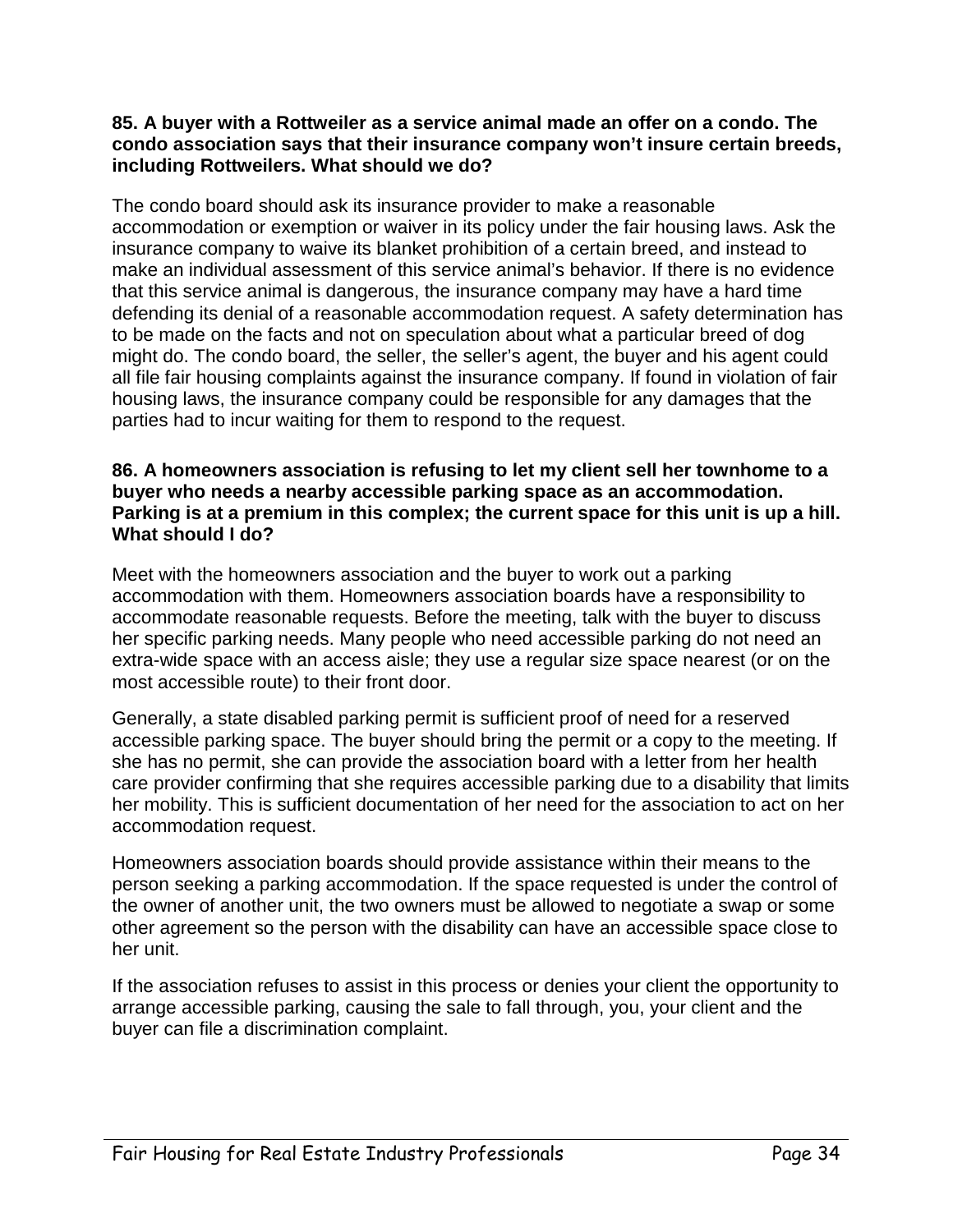### **87. A prospective buyer with a wheelchair wants to purchase an inaccessible condo. He's willing to build a ramp on the front deck at his own expense. The condo association board turned down the proposal, claiming the construction would "deface" the property. Both the condo owner and buyer are on hold. What should they do?**

Under fair housing laws, the prospective buyer should be allowed to make a "reasonable modification," a physical change to the property necessary for full enjoyment of the housing. The Department of Justice (DOJ) and HUD published extensive guidance regarding reasonable modification issues in March 2008 in a document entitled Reasonable Modifications Under the Fair Housing Act.

Here are a few considerations about these modifications:

**Quality of work:** The condo board may condition permission for a modification on the buyer's provision of a reasonable description of the proposed modifications, as well as assurances that the work will be done in a professional manner and that required building permits will be obtained. Within reason, the condo board may require that the design of the ramp meet the aesthetic guidelines of the complex (for example, having the color of the ramp match the deck or building color).

**Restoration:** The condo board may **not** condition permission for accessibility modifications on the buyer agreeing to restore the premises to the condition that existed before the modification. If the buyer should ever move out, the condo board also should allow modifications to common areas to remain.

**Insurance:** The condo board may **not** condition permission for accessibility modifications on the buyer agreeing to purchase special liability insurance.

A growing number of buyers who are elderly and/or disabled are shopping for accessible housing choices, or wish to age in place. The addition of a ramp or other accessible features in the common areas may make this condo community a more desirable housing unit for many prospective buyers. Remember that individuals who become disabled while they are residents can request reasonable modifications any time they are needed.

### **88. My client applied for a loan on a duplex and brought all of his financial information to the broker. The broker asked several intrusive questions about his disability that seemed to go beyond determining if he could afford the loan. Is this legal?**

No. It's natural to have some curiosity about a person's disability. However, making personal inquiries about a disability during a business transaction is both inappropriate and illegal under fair housing laws. Generally, professionals involved in the sale or loan process should ask a person with a disability the same questions that they ask **all** loan applicants. You can advise your client to contact his local fair housing agency.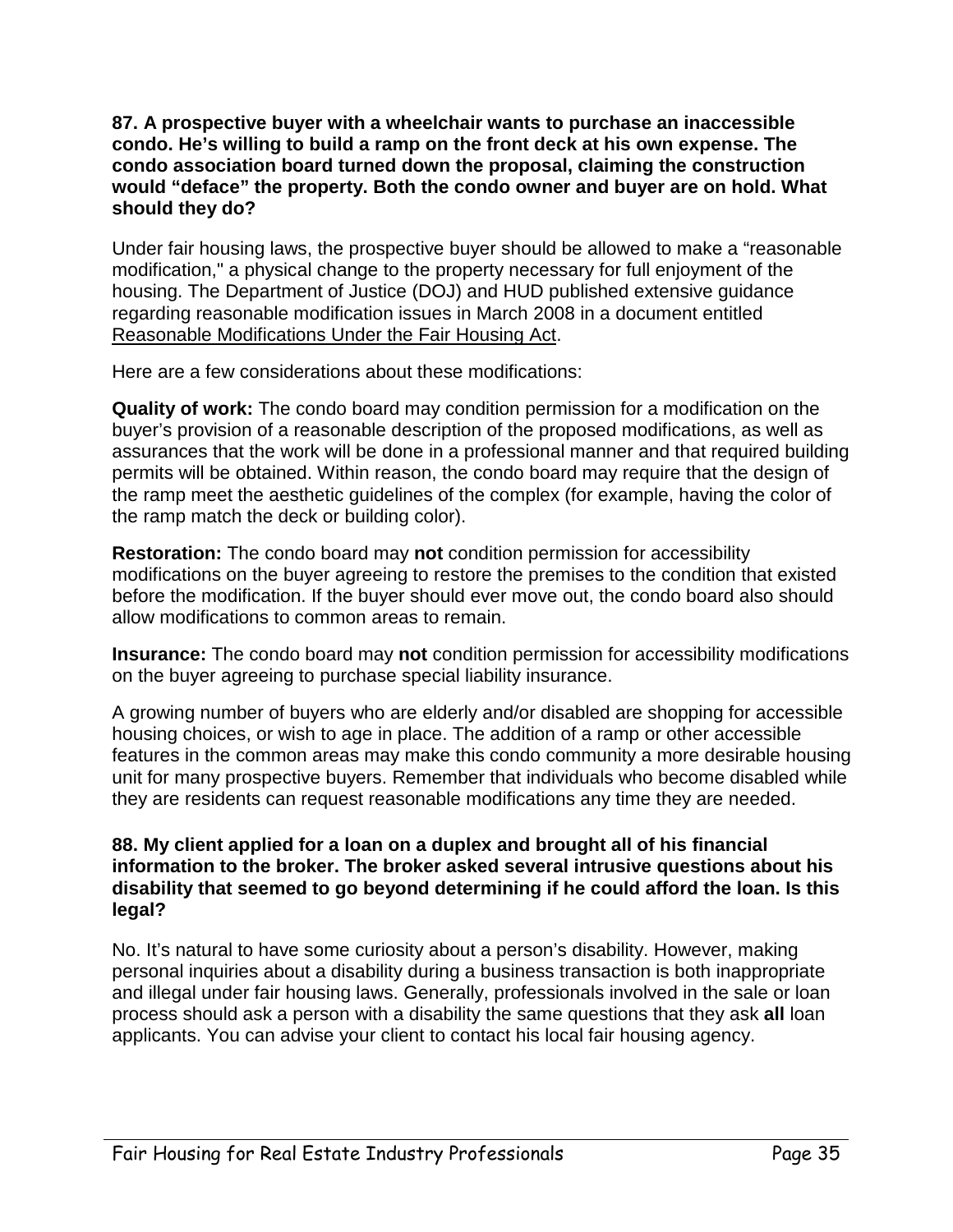If a loan seeker requests a reasonable accommodation, the broker can ask what type of help is needed. (For example, if a buyer asks for written materials in large print, the broker can ask what size of type would be helpful.)

Here are some examples of questions that should **not** be asked:

- Do you have a disability?
- How severe is your disability?
- Why are you getting SSI?
- Can I see your medical records?

### **89. What are the general access requirements under fair housing laws?**

The Washington State Building Code incorporates both the federal Fair Housing Act and the Americans with Disabilities Act access requirements. This is a complicated area, so we present general information here. We recommend that you contact the Washington State Building Code Council or your local fair housing agency for more information.

**For properties built before 1976:** Title III of the ADA applies to public areas, including sales or rental offices, display homes that are open to the public, and any route of travel from public transportation to those areas. You should remove barriers that impede the access or use of these areas for a person with a disability where such removal is "readily achievable." Readily achievable means "easily accomplishable and able to be carried out without much difficulty or expense." This is determined on a case-by-case basis. Some of the factors considered are the nature and cost of the action needed, and the overall financial resources of the housing provider. If you are planning any additions or alterations to your office, you should refer to state and federal laws for new construction (discussed below) to make sure you comply with the applicable standards.

**For buildings constructed after 1976:** The Washington State Barrier-Free Design Regulations were adopted in 1976. These regulations established accessibility standards in the common areas and added access standards for individual dwelling units.

### **If the housing was constructed after 1976 and has 11 or more units:**

At least 5% of the units (with a minimum of one) must be what is presently designated as a "Type A" dwelling unit. "Type A" dwelling units require greater maneuvering space in the kitchens, bathrooms and doorways to better accommodate wheelchair users. Structures designated as a "townhouse" under the International Residential Code and built after 2004 may be exempt from this requirement. For more information, contact your local building department.

**Additional standards for buildings constructed after March 13, 1991:** A complex is covered under fair housing laws if it has four or more units and was constructed for first occupancy on or after March 13, 1991. All units in an elevator building must be accessible and all ground floor units in a non-elevator building must be accessible.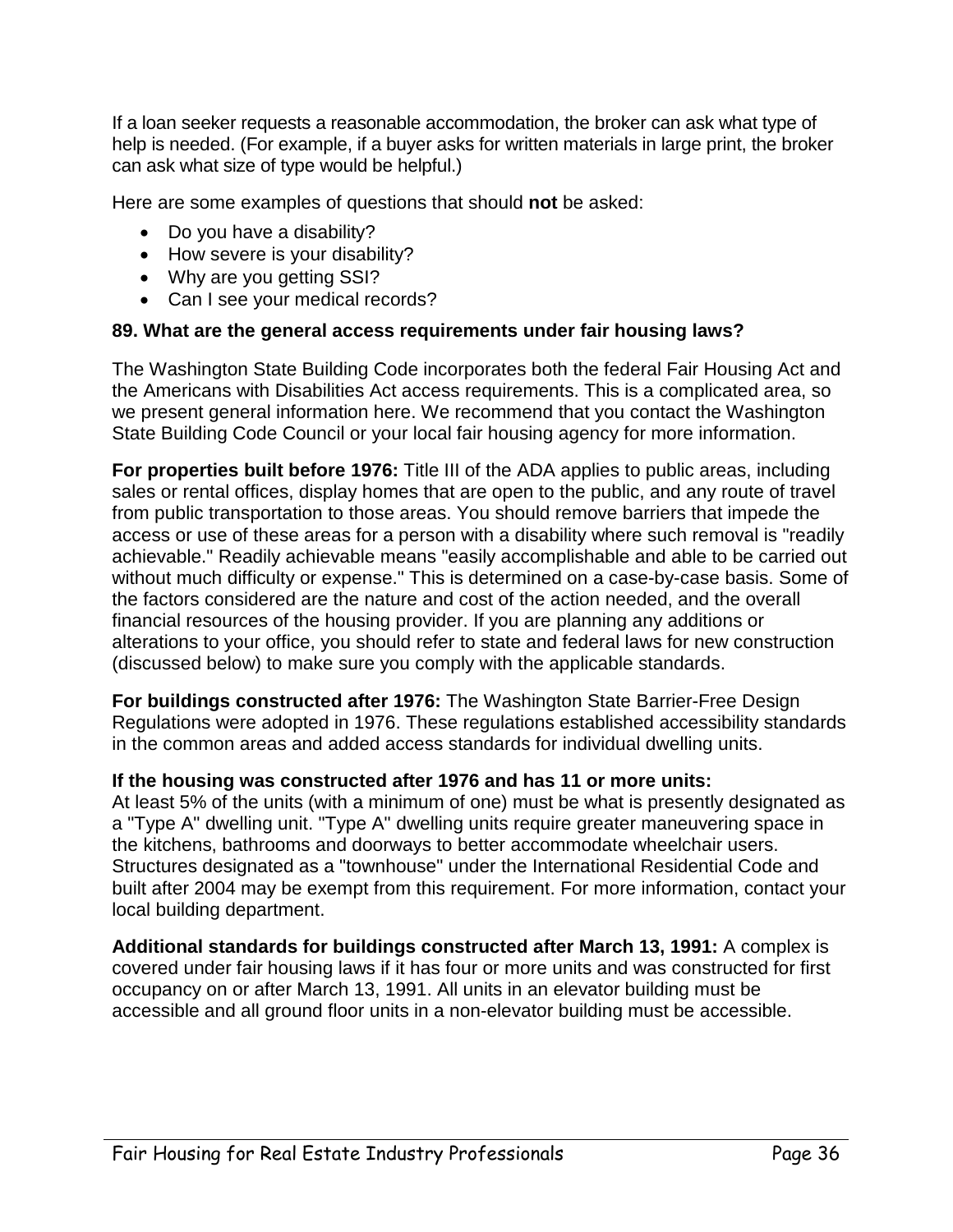Under fair housing laws, buildings built after March 13, 1991, must have:

- 1. An accessible entrance on an accessible route
- 2. Accessible public and common use areas, including parking areas, curb ramps, passenger loading areas, building lobbies, lounges, corridors, elevators, public restrooms, rental or sales offices, drinking fountains or water coolers, mailboxes, laundry rooms, community and exercise rooms, swimming pools, playgrounds, recreation facilities, nature trails
- 3. Usable doors
- 4. Accessible routes into and through the dwelling unit
- 5. Accessible light switches, electrical outlets, and environmental controls
- 6. Reinforced bathroom walls to allow later installation of grab bars
- 7. Usable kitchens and bathrooms.

HUD recognizes ten "safe harbors" for compliance with the Fair Housing Act's design and construction requirements. For detailed information, see www.fairhousingfirst.org. Information about these safe harbors as well as HUD's policy for their use may be found in the "Report of HUD Review of the Fair Housing Accessibility Requirements in the 2006 International Building Code," online at

www.hud.gov/offices/fheo/disabilities/modelcodes/IBC-Notice.pdf.

### **For more HUD information about disability access, see:**

- Fair Housing Accessibility First (a HUD-funded education program that helps home builders and architects design and construct housing that meets the FHA accessibility requirements), www.fairhousingfirst.org
- "Fair Housing Act Design Manual," www.huduser.org/publications/destech/fairhousing.html
- "Accessibility Requirements for Buildings, www.hud.gov/offices/fheo/disabilities/accessibilityR.cfm

### **90. What is "visitability?"**

Most current building design for both housing complexes and single family homes is according to traditional specifications, without special attention given to access. Visitability is an affordable and inclusive design approach for integrating basic accessibility features into all newly built homes and housing. The idea is to build housing that has basic access for residents and their guests, including:

- One zero-step entrance on an accessible path of travel
- Doorways that are 32 inches clear throughout the floor plan
- Basic access to at least a half-bath on the main floor.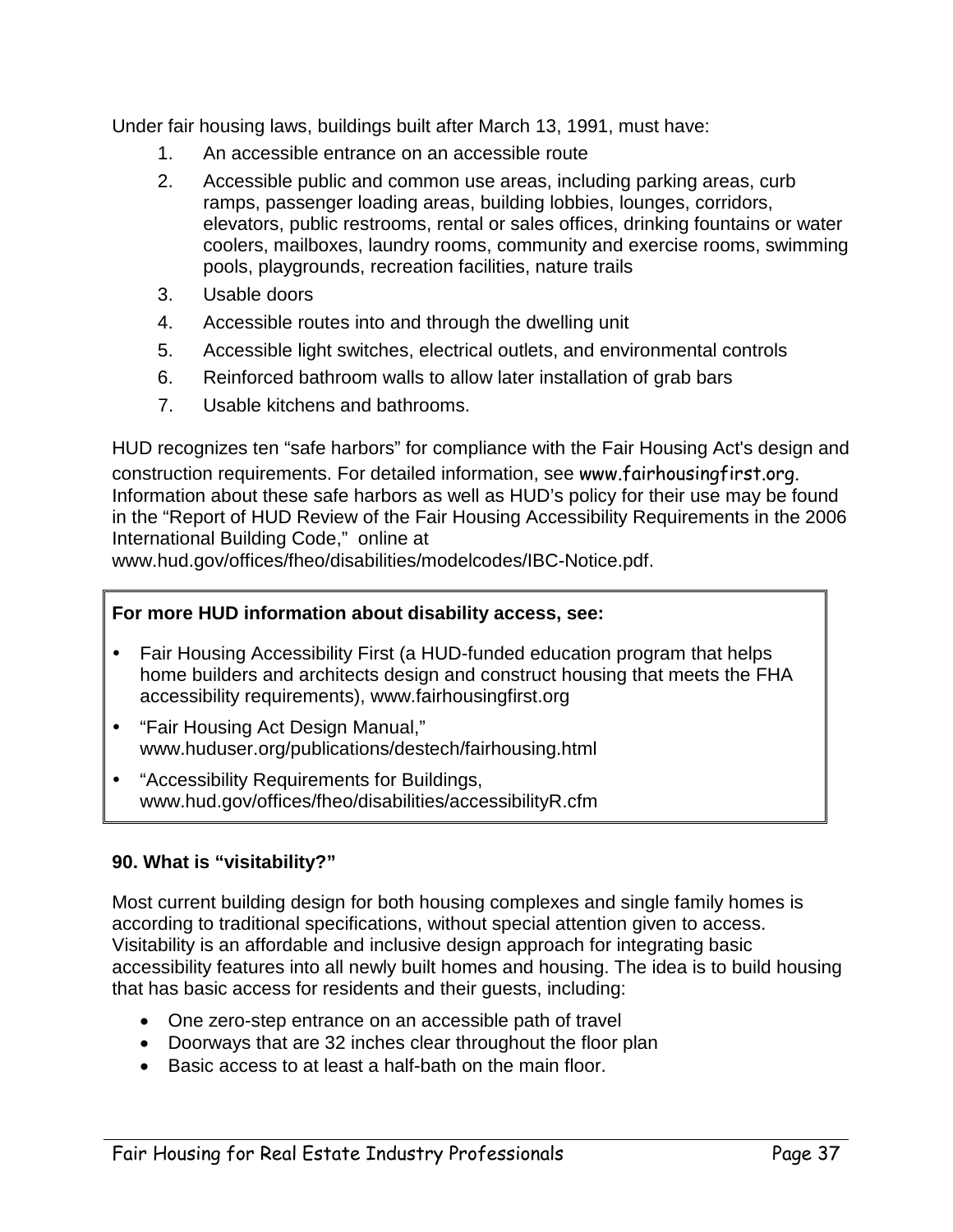Visitability falls midway between "accessible housing" (housing that uses adaptive technology and design, such as ramps, lowered cabinets, and roll-in showers) and "universal design" (housing designed to ensure a basic level of accessibility in all housing). Visitability is a universal design goal that can be achieved today on a widespread basis.

While a few municipal ordinances enforce visitability for housing built with public funds, visitability is still mostly a voluntary standard that can be used in any type of housing. Visitability makes houses relatively easy to adapt in the future, so current residents can remain in their homes as they age. If included during design and planning, visitability features are extremely cost-efficient and provide advantages (and often added value) to non-disabled consumers as well.

For more information, see the following resources:

- Center for Inclusive Design & Environmental Access, www.ap.buffalo.edu/idea/indexwelcome.html
- Visitability Initiative, www.ap.buffalo.edu/rercud/projectDV4.htm
- Concrete Change, www.concretechange.org.

### **91. I represent a development company that's constructing a two-building complex. Before we began work on the second building, a buyer notified us that he wants a roll-in shower and some other accessible features installed in his unit. What should we do?**

At this point in the process, the request for a change in your plans should be considered a reasonable accommodation. The following guidance is provided in DOJ and HUD's Reasonable Modifications Under the Fair Housing Act:

If the dwelling unit is not subject to the design and construction requirements (i.e., a detached single family home or a multi-story townhouse without an elevator), then the purchaser is responsible for the additional costs associated with the structural changes. The purchaser is responsible for any additional cost that the structural changes might create over and above what the original design would have cost.

If the unit being purchased is subject to the design and construction requirements of the Fair Housing Act, then all costs associated with incorporating the features required by the Act are borne by the builder. If a purchaser with a disability needs different or additional features added to a unit under construction or about to be constructed beyond those already required by the Act, and it would cost the builder more to provide the requested features, the structural changes would be considered a reasonable modification and the additional costs would have to be borne by the purchaser. The purchaser is responsible for any additional cost that the structural changes might create over and above what the original design would have cost.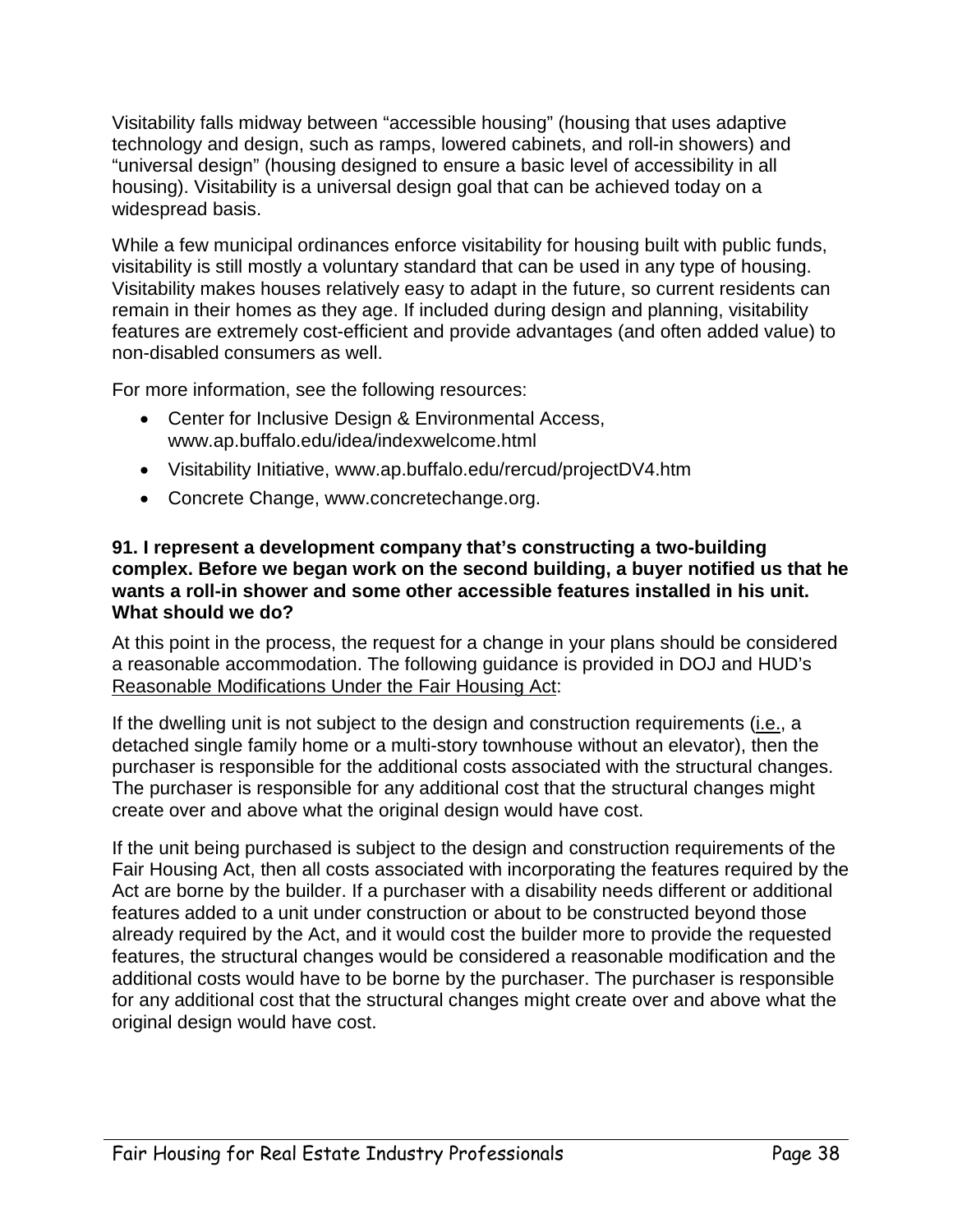### **92. If the house next door is a group home for people with developmental disabilities, do I have to disclose that to potential buyers?**

You do not have to disclose this information, and under fair housing laws, you should not do so.

When unsure about whether a particular situation might be discriminatory, it's helpful to substitute another "protected class" and see if that sounds inappropriate. For example, if an African American family owned the house next door, would you point that out to the potential buyer? No!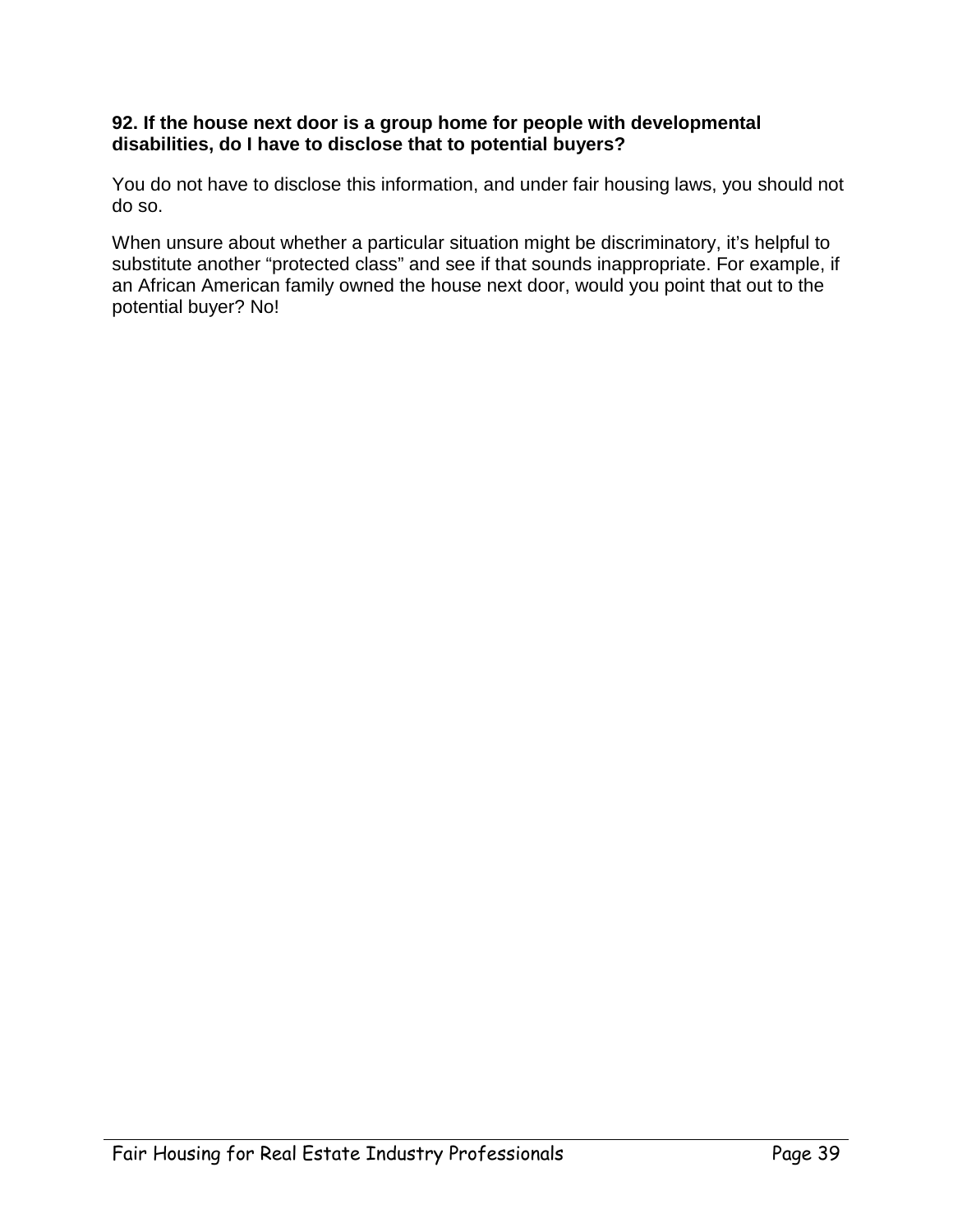

# **Chapter Eight**

# **Both Sides of the Law – Protections & Liabilities**

"Maybe I'm naive," said one Seattle area real estate agent, "but I've just never experienced a situation that involved fair housing. No buyers or sellers have ever said anything racist or anti-anyone. I know in some parts of the country this is still an issue, but why all the fuss about something that doesn't seem like much of a problem here?"

Prospective home buyers and real estate professionals are better informed than ever before about their fair housing rights and responsibilities. Because of this, we don't hear as many blatant "You can't live here" statements as we used to.

Unfortunately, discrimination is still a problem for people trying to purchase homes. It may be more subtle, but it's there. In some areas, it is pervasive. This chapter will show you the protections and liabilities you may have under fair housing laws.

### **93. I just lost a sales commission when an owner refused to deal with my Mexican clients. What are my rights?**

You qualify as someone who has been harmed in a real estate transaction based on your association with your Mexican clients. You can file a complaint with your local fair housing enforcement agency, and your clients can file their own complaint as well. If the house is still available, in some situations, enforcement agencies have the power to stop the owner from selling to anyone else until they are able to determine if a fair housing violation has occurred. The sooner you and your clients contact your local fair housing agency, the better.

### **94. I just filed a discrimination complaint. What happens now?**

The fair housing agency sends written notice to the person or business named in the complaint as a respondent (the one alleged to have committed the discriminatory act). The respondent has a chance to respond in writing to the complaint.

Early in the process, the agency attempts to resolve the complaint using mediation techniques, if all parties are willing. If an agreed resolution does not occur, the agency completes its investigation. The investigation is designed to determine whether the fair housing laws have been violated. Investigators gather evidence such as witness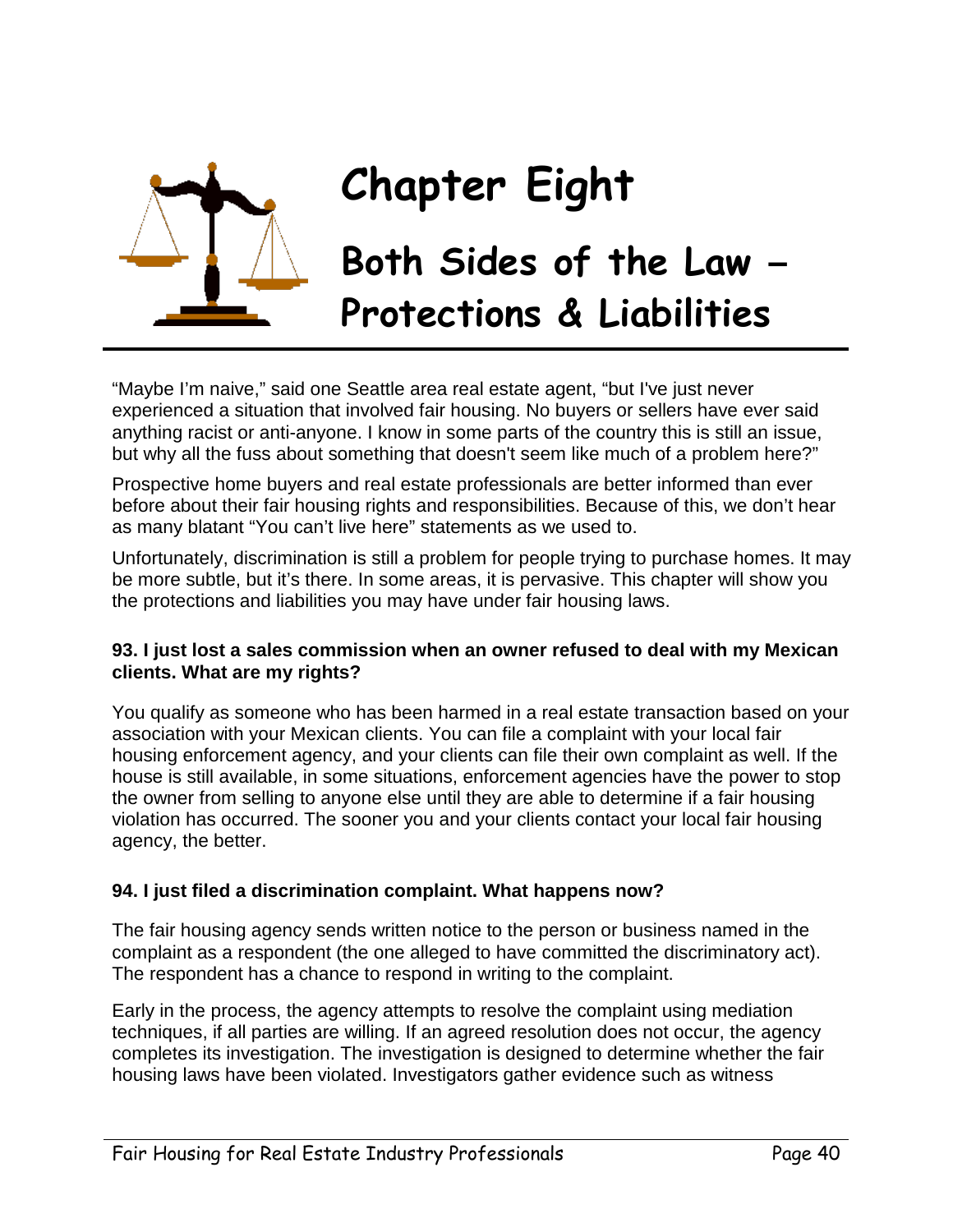interviews, written documents, on-site visits, etc. After completing the investigation, the agency makes a determination whether the evidence indicates "reasonable cause" or "no cause" to believe discrimination occurred. The agency sends a written decision to you and to the respondent.

If there is a "no cause" finding, you may appeal the decision. If there is a "reasonable cause" finding, investigators work with you and the respondent(s) to develop a settlement agreement that includes appropriate remedies, such as payment of lost commissions, staff training, or other remedies. All parties sign the settlement agreement. If attempts at resolution fail, the case is referred to the agency's legal department. The case will go through either an administrative process or the court system that covers the investigating agency's jurisdiction.

You can help your case by gathering as much information as you can to give to the investigator. Write down the details of what happened to you, including dates, times, who was involved, as well as names of possible witnesses. Keep an ongoing log of events. Save any written materials that relate to your case. Do **not** try to obtain witness statements – leave that to the fair housing investigators.

It is illegal for a respondent to retaliate against you because you filed a discrimination complaint. If you think you have been retaliated against, tell the fair housing agency immediately. You can file a separate complaint concerning the retaliation, which will be investigated regardless of the findings or outcome of the original complaint.

### **95. I'm Native American and I work in a small town. I'd like to join my local real estate association, but I keep getting put off. What are my rights?**

State and federal fair housing laws protect agents who are denied access to real estate related services based on their protected class. Contact your local fair housing agency (see Appendix G) and ask them review the specifics in your case. You may also want to contact the Washington Association of Realtors and ask them to help you to access services in your area.

### **96. Can violating fair housing laws affect my real estate license?**

Yes. A fair housing violation can result in the suspension or revocation of your license under both fair housing laws and the Department of Licensing's Real Estate Disciplinary Guidelines.

### **97. Should I keep all buyers' offers on file? For how long? What other records should I keep?**

It's a good idea to keep all housing-related records on file long enough to be able to respond to complaints or lawsuits. There are several different time periods within which an individual may file. The safest course of action is to consult your real estate attorney for information about records retention.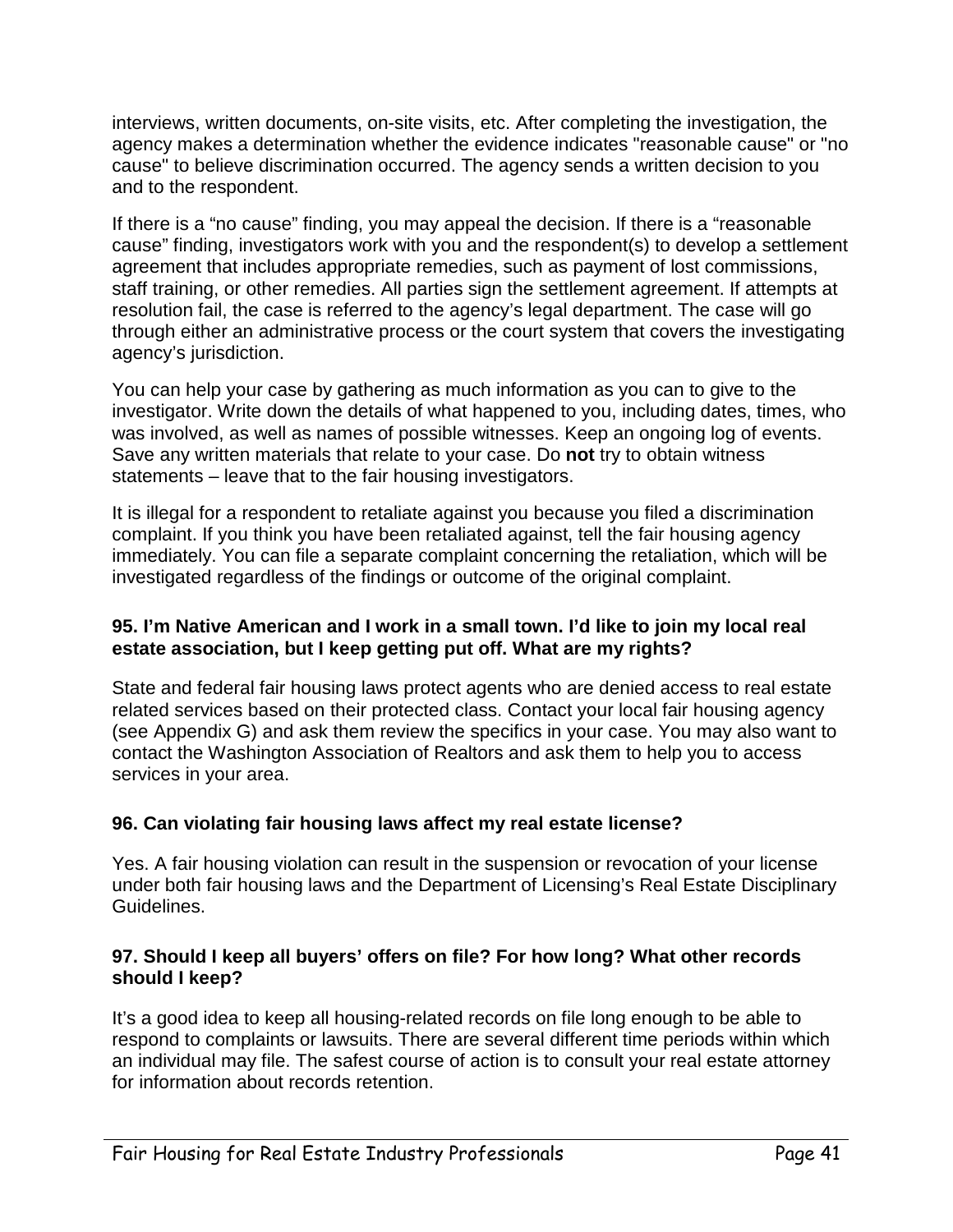### **98. What is my general liability regarding fair housing?**

If your actions are found to be in violation of the fair housing laws, you may be responsible for paying monetary remedies to the injured party for actual damages (including damages caused by emotional distress, humiliation and embarrassment), attorney fees, and civil penalties to the agency where the complaint was filed. You also may lose your license.

### **99. Is a real estate brokerage firm in violation of fair housing laws if one of its employees or agents unlawfully discriminates?**

Yes. Ordinary vicarious liability rules apply in the area of fair housing – in other words, the firm (as an entity) is responsible for the actions of its agent. If a real estate firm is not incorporated or if the owners or principals also acted in a discriminatory manner, the owner(s) or principals can be personally liable.

### **100. A complaint was just filed against me alleging discrimination. What happens now?**

Because state and local agencies have laws that are "substantially equivalent" to the Fair Housing Act, HUD contracts with state and local agencies to handle its investigations. Most housing complaints in this state are filed both with HUD and with the local fair housing agency that has jurisdiction over the property. If the case is filed with both, you will receive paperwork from HUD as well as from the local agency with jurisdiction. In circumstances where HUD does not offer coverage, a case will be filed with the state or local agency only.

All fair housing agencies follow a similar complaint processing procedure. You will be required to respond to the complaint within a certain number of days. Before starting a formal investigation, most agencies also offer a formal dispute resolution process to attempt a voluntary, mutually agreed upon conciliation of the allegations. HUD requires that agencies attempt conciliation within 30 days after a complaint has been filed, and throughout the investigation if early conciliation efforts fail.

The enforcement agencies investigate complaints as neutral fact-finders, evaluating documentation, interviewing relevant witnesses, conducting site visits, and making a final determination once all the evidence has been gathered. Both the charging party and respondent(s) have the opportunity to respond to the evidence.

If the investigation does not find sufficient evidence to support the allegations, a case is closed with a "no reasonable cause" finding. The charging party may request a reconsideration of a "no cause" finding. respondents have the opportunity to respond to the charging party's request.

If the investigation finds sufficient evidence to support the allegations and efforts at resolution fail, a "reasonable cause" finding is issued and referred to the agency's legal department. The case will go through either an administrative process or the court system that covers the investigating agency's jurisdiction.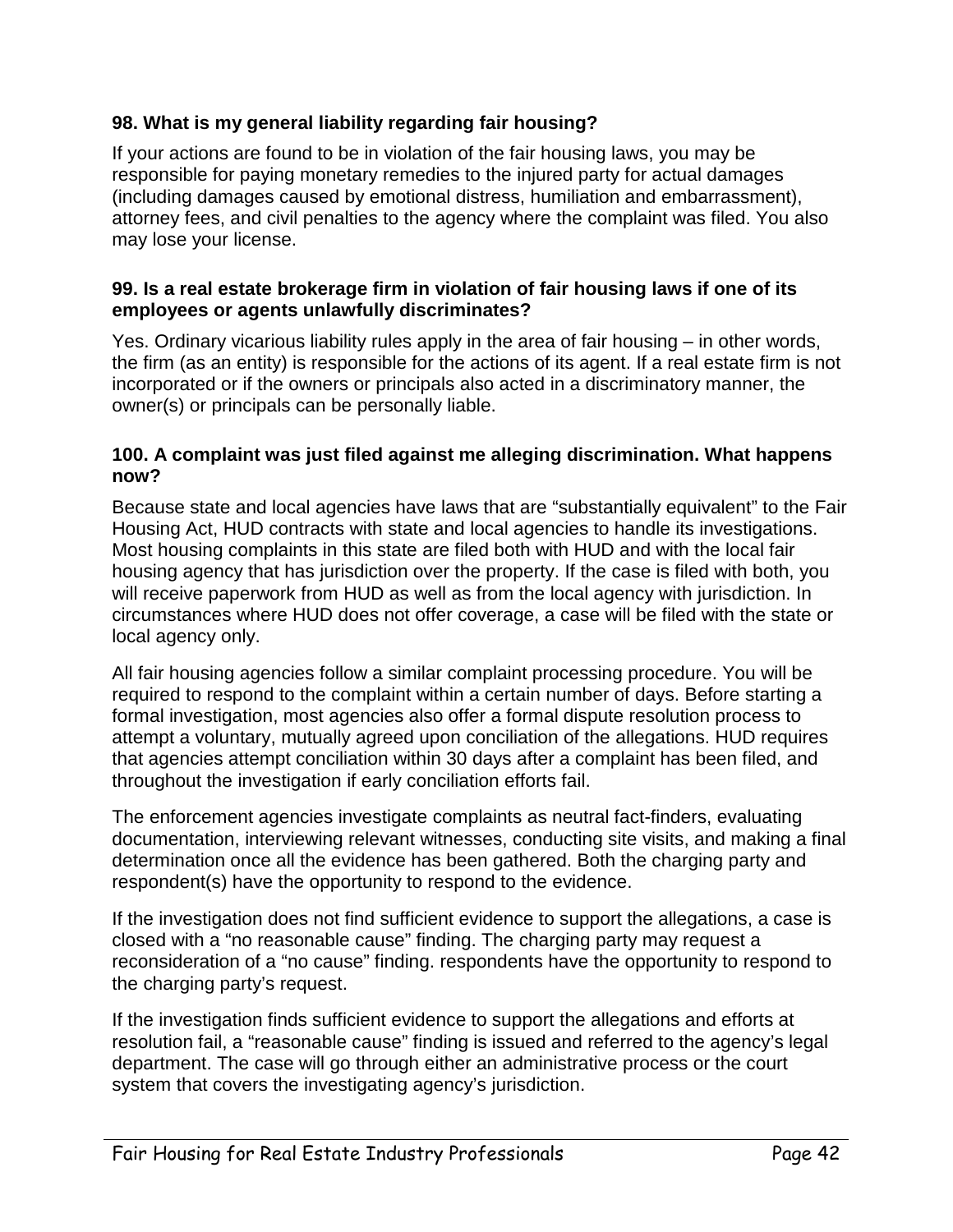### **Appendix A**

### **Fair Housing Basics**

The Civil Rights Act of 1866, passed by the Reconstruction Congress, guaranteed property rights to all citizens regardless of race. Unfortunately, it took another hundred years for passage of the federal Fair Housing Act (Title VIII of the Civil Rights Act of 1968) to make a real change in fair housing.

The Fair Housing Act represented the culmination of years of congressional consideration of housing discrimination legislation. Its legislative history spanned the urban riots of 1967, the release of the Report of the National Advisory Commission on Civil Disorders (the Kerner Commission Report, which concluded that America was moving toward two societies, separate and unequal), and the assassination of Dr. Martin Luther King, Jr.

On September 13, 1988, President Reagan signed the Fair Housing Amendments Act into law, adding two protected classes (families with children and people with disabilities) and strengthening the administrative and judicial enforcement process for complaints to the U.S. Department of Housing and Urban Development (HUD). The amended law also called for monetary penalties in cases where housing discrimination is found to have occurred.

### **What fair housing laws apply in Washington State?**

The federal Fair Housing Act and its 1988 amendments (FHA) protect people from negative housing actions taken because of their race, color, national origin, religion, sex, disability, or family status. Race, color, national origin, etc. are referred to under the law as "protected classes." The FHA also protects against the disproportionately harsh impact of an otherwise neutral policy on members of a protected class. Finally, the FHA protects people from adverse treatment or retaliation simply because they exercised their rights under the Act.

The Washington State Human Rights Commission (WSHRC) enforces the state law against discrimination, RCW 49.60, which is considered substantially equivalent to the FHA and has the additional protected class of marital status. Three local agencies enforce local fair housing laws that are also considered substantially equivalent to the FHA. The King County Office of Civil Rights, Seattle Office for Civil Rights, and Tacoma Human Rights and Human Services Department all enforce local ordinances that include additional protected classes.

### **How do I know which laws apply in the areas I work?**

To determine which laws apply to your property, refer to the fair housing agency chart in Appendix A. The chart includes contact information, a description of each agency's geographical jurisdiction, the time period during which a fair housing complaint must be filed, and the protected classes each agency covers. Using the chart, determine which fair housing agency can answer your fair housing questions.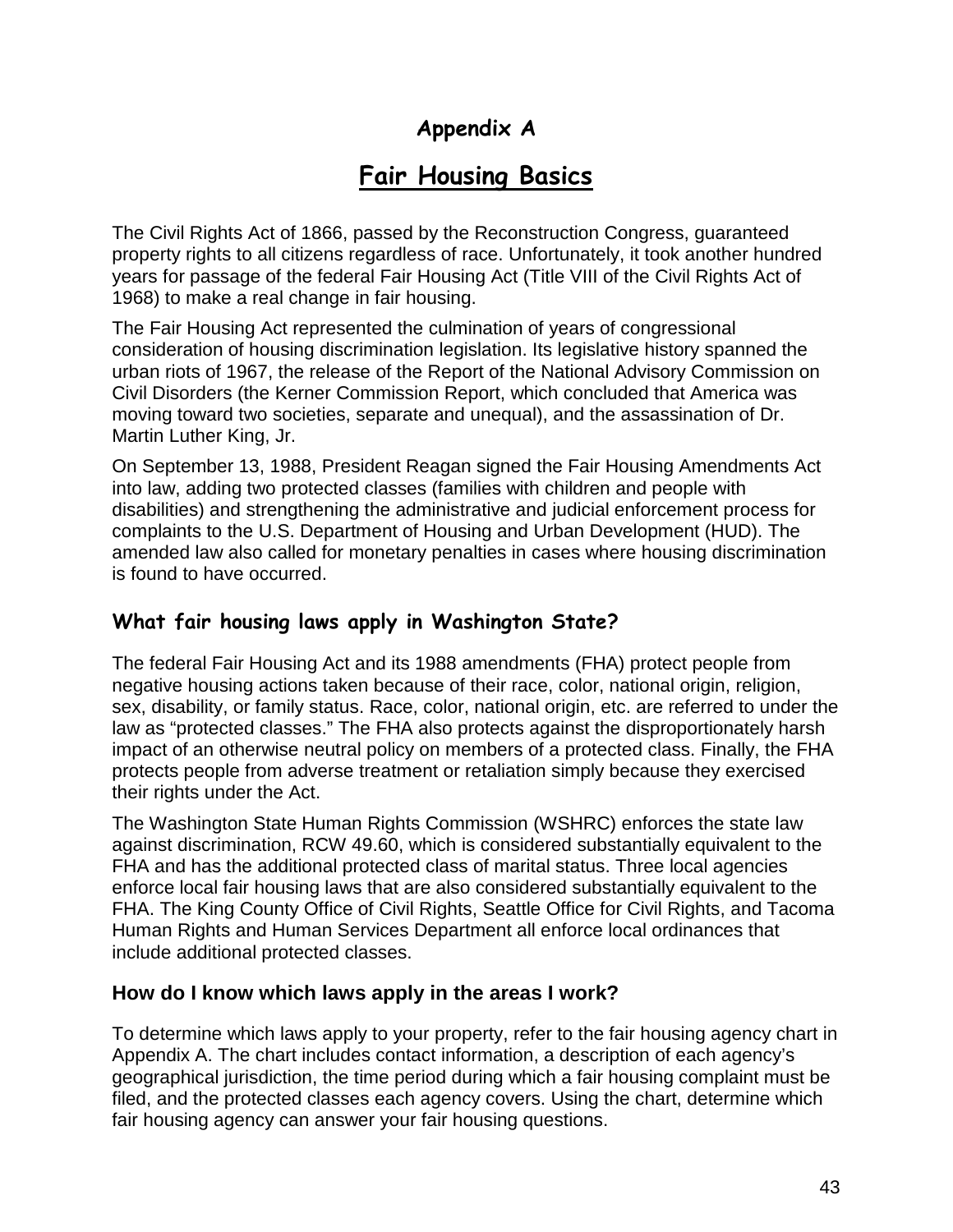### **What housing actions are covered by fair housing laws?**

Fair housing laws govern practically all aspects of residential real estate transactions, including:

- Sales or leases of houses, apartments, condos, lots, etc.
- Advertising and publishing of ads
- Disability accommodations or modifications
- Harassment, interference, criminal intimidation

Fair housing laws prohibit actions such as:

- Refusing to sell a property because of a person's protected class
- Steering potential buyers to or away from particular neighborhoods because of their protected class
- Restricting loans or targeting higher cost loans to people based on their protected class or the neighborhood where the home is located
- Restricting or targeting homeowners insurance coverage based on customers' protected class or the neighborhood where the home is located
- Providing different services or opportunities to people based on their protected class
- Failing to provide reasonable accommodations to a person with a disability
- Retaliating against someone because s/he has raised an issue of discrimination.

All parties associated with a property and/or transaction are required to observe fair housing laws. This includes sellers, real estate agents, real estate companies with whom agents are affiliated, mortgage brokers, appraisers, inspectors, lenders, and insurance companies.

### **Some of the protected classes are confusing. What do they actually mean?**

Federal, state and local fair housing laws all protect people who have been discriminated against based on their race, color, national origin, religion, sex, familial status or disability. The state law against discrimination has an additional protected class of marital status. Local agencies include additional protected classes such as age, sexual orientation, gender identity, Section 8 and political ideology. (Refer to the chart in Appendix A for a list of protected classes covered by your local agency.)

General definitions of the protected classes (check each agency's ordinance for specific definitions):

- Race includes all races African-American, Asian, White, etc.
- Color refers to the color of one's skin
- National origin means the country where one was born
- Ancestry means the country where one's parents, grandparents or forebears were born (in some jurisdictions ancestry is covered as national origin)
- Religion/creed includes one's membership (or lack thereof) in an organized religious group, and one's spiritual ideas or beliefs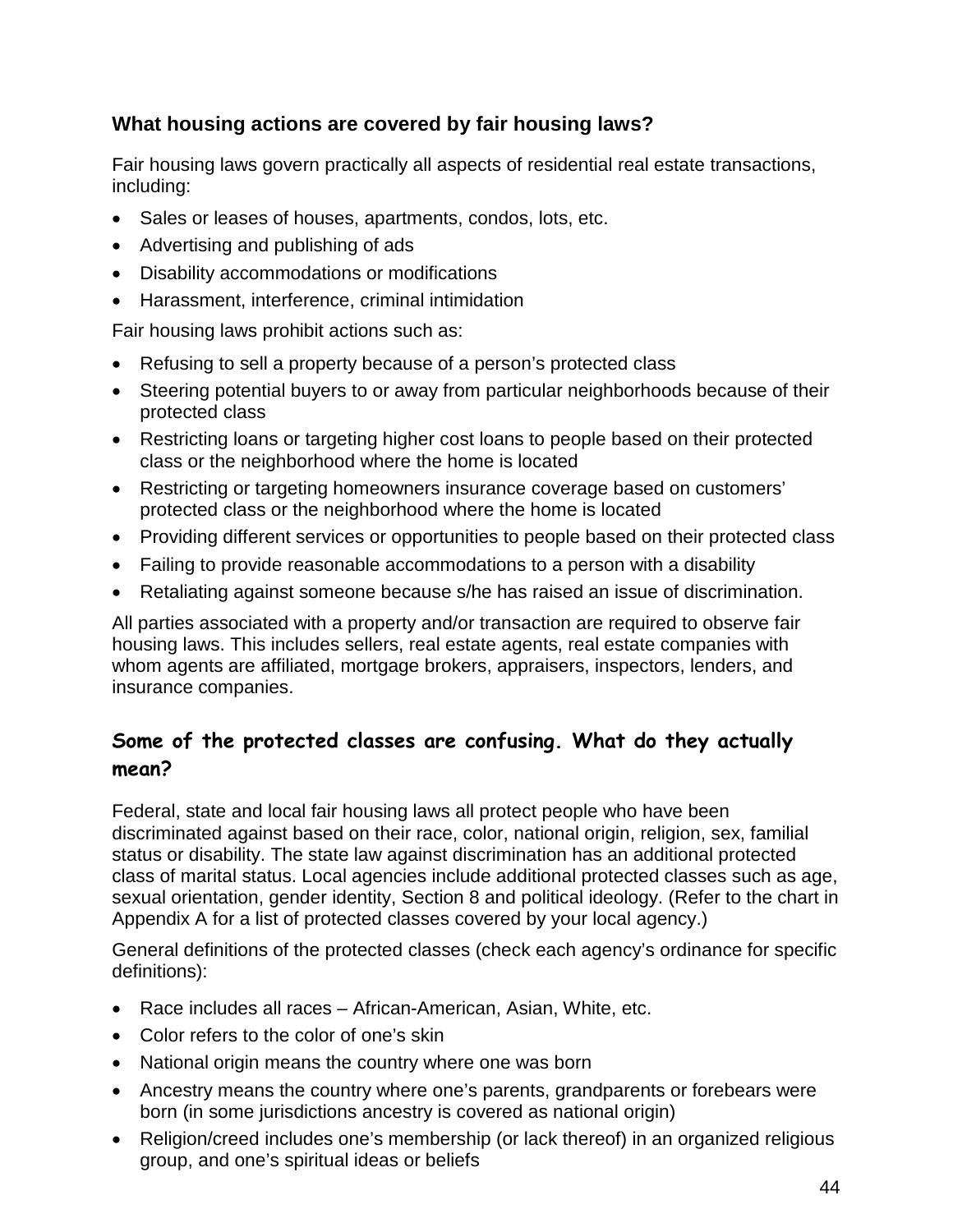- Sex includes male and female
- Familial status and parental status are the same thing the presence of one or more children under the age of 18 in the household. It includes being a parent, stepparent, adoptive parent, guardian, foster parent or custodian of a minor child, as well as any person who is pregnant or who is in the process of acquiring legal custody of a child
- Disability includes physical, mental and sensory conditions. (See Chapter Seven)
- Marital status includes being single, married, separated, engaged, widowed, divorced or co-habiting
- Section 8 means the person participates in the Section 8 housing program
- Political ideology includes any idea or belief, or coordinated body of ideas or beliefs, relating to the purpose, conduct, organization, function or basis of government and related institutions and activities, whether or not characteristic of any political party or group
- Age means individuals of various ages
- Sexual orientation means actual or perceived male or female heterosexuality, bisexuality, or homosexuality, and includes a person's attitudes, preferences, beliefs and practices pertaining thereto. In some jurisdictions, sexual orientation includes gender identity
- Gender identity means a person's identity, expression, or physical characteristics, whether or not traditionally associated with one's biological sex or one's sex at birth, including transsexual, transvestite, and transgendered, and including a person's attitudes, preferences, beliefs, and practices pertaining thereto.

### **How long does a client have to file a fair housing complaint in the various jurisdictions?**

Generally, an individual must file a fair housing complaint within six months to a year of the harmful housing action, depending on the specific agency. HUD, WSHRC, King County Office of Civil Rights, Seattle Office for Civil Rights and the Tacoma Human Rights and Human Services Department require that complaints be filed within a year of the action.

### **Who may be held responsible for violations?**

Fair housing complaints usually name all parties related to the property and/or the transaction. In home sales, this can include the seller, the real estate agent, the real estate company with whom the agent is affiliated, mortgage brokers, appraisers, inspectors, lenders, even insurance companies who refuse to insure a home for discriminatory reasons.

### **Who can file a fair housing complaint?**

Anyone who has been harmed by a housing transaction may file a fair housing complaint. This includes real estate industry professionals who lose a sale because of discrimination by the seller. Fair housing advocacy organizations that spend resources substantiating fair housing violations also may file complaints. In addition, enforcement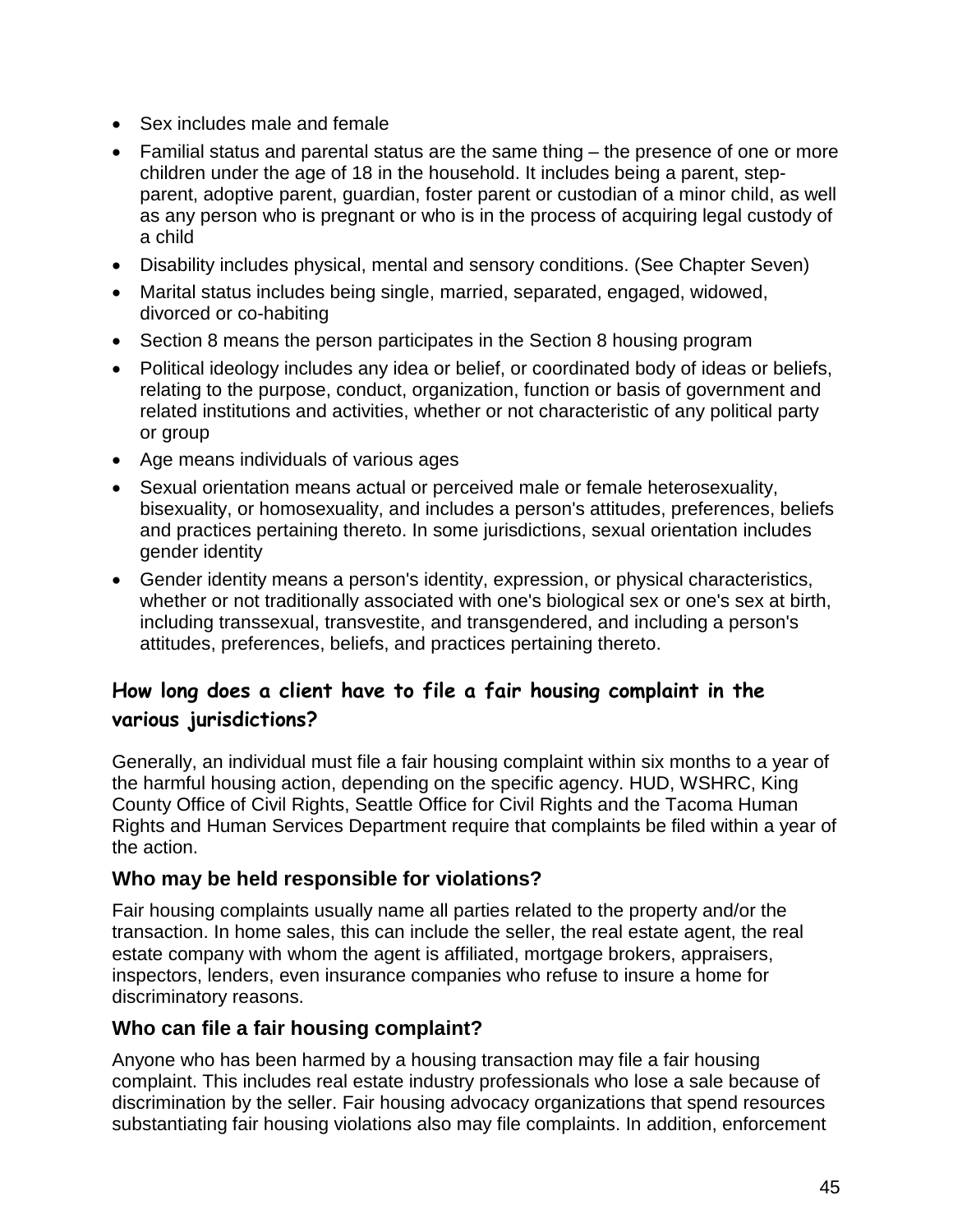agencies have the authority to file complaints without a complaining party where a fair housing violation merits such an action.

### **What remedies are available to someone who files a complaint of discrimination?**

Remedies in fair housing cases are tailored to fit the specific circumstances of the situation. They can involve a broad range of actions or compensation, including:

- Requiring the respondent (the person charged with discriminatory conduct) to make available the home that was unlawfully denied
- Requiring the respondent to reimburse the charging party for actual, "out-of-pocket" damages such as payment of lost commissions
- Requiring the respondent to pay monetary compensation for emotional distress, humiliation and embarrassment
- Requiring that housing-related services and rules be equally and lawfully applied
- Requiring that all advertisements include the fair housing logo
- Requiring that a company display fair housing posters in all its offices
- Requiring the respondent to develop policies and procedures on fair housing issues
- Requiring the respondent to attend fair housing training
- Issuing an order that all unlawful treatment (such as harassment, retaliation and discriminatory action) be halted and/or corrected
- Levying civil penalties payable to the investigating agency's government where there is proof of intentional discrimination.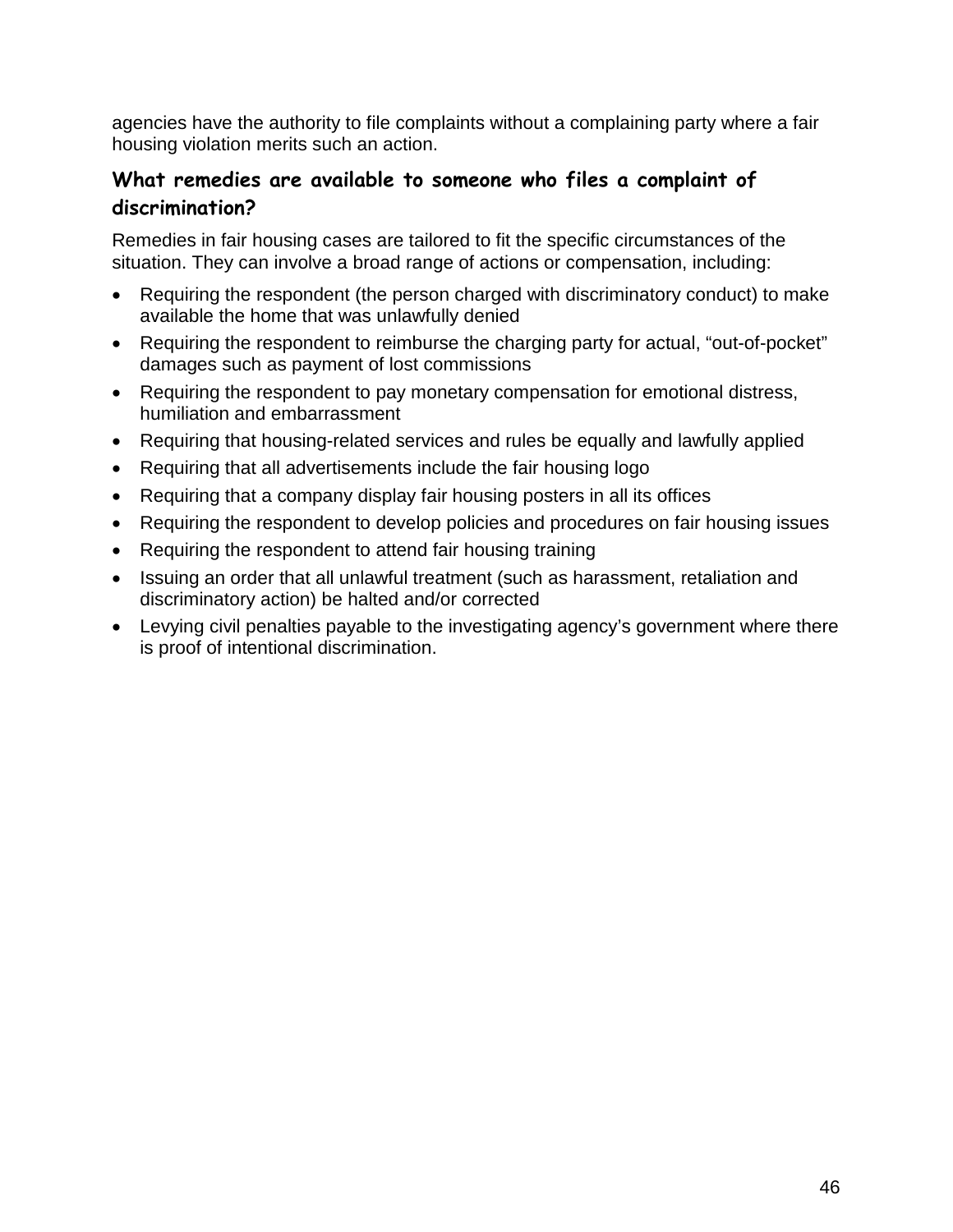### **Appendix B**

### **Area Resources for Home Buyers**

While this list is applicable to the Seattle area market, taking time to prepare a similar list for your area is an invaluable resource for your clients.

### **Internet resources for Washington state:**

| Neighborhood information: | www.ffiec.gov/geocode/default.htm    |
|---------------------------|--------------------------------------|
| <b>Schools:</b>           | www.k12.wa.us                        |
| School demographics:      | www.k12.wa.us/DataAdmin/default.aspx |

### **Internet resources for the greater Seattle area:**

| <b>Neighborhood Information:</b> | "Webtowns" - seattlepi.nwsource.com/webtowns                                                                |
|----------------------------------|-------------------------------------------------------------------------------------------------------------|
| <b>Schools:</b>                  | Public & Private – schoolguide.seattletimes.nwsource.com<br>Seattle public schools - www.seattleschools.org |
| <b>Police:</b>                   | Current stats - www.seattle.gov/police/crime/default.htm                                                    |
| <b>Transportation:</b>           | www.metrokc.gov/tran.htm and www.soundtransit.org                                                           |
| <b>Registered Sex Offenders:</b> | www.metrokc.gov/sheriff/services/sex_offender_search                                                        |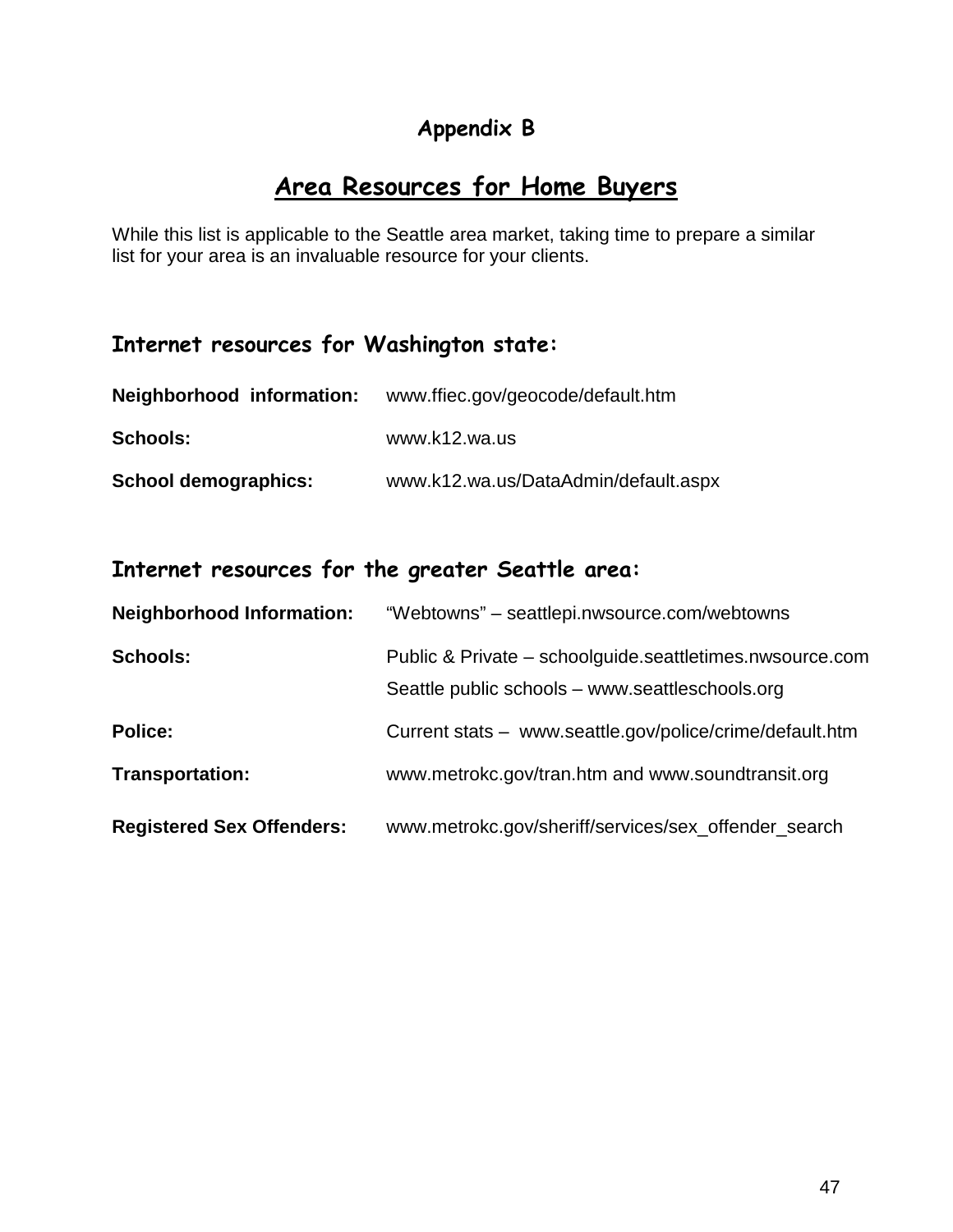### **Appendix C**

### **Educational Resources for Home Buyers**

Use this list of resources to help home buyers locate professional, equitable and reliable classes, counseling and down payment assistance services. For the widest perspective of available products, customers should try to attend at least two classes – one sponsored by a non-profit institution (which has no financial stake in customers' final decisions) and one from an industry representative.

### **For state-wide information:**

### **Washington State Housing Financing Commission (WSHFC**)

206-464-7138 or 1-800-767-4663 (toll-free in Washington State) www.wshfc.org/buyers/index.htm

This site provides extensive statewide information on home buyer education seminars and purchase assistance programs (including second mortgage programs for people with disabilities).

### **HUD Home Ownership Assistance Washington**

www.hud.gov/local/index.cfm?state=wa&topic=homeownership Provides list of statewide resources and services for home buyers.

### **In the greater Seattle area:**

**Community Home Ownership Center (CHOC),** www.choc-wa.org

206-587-5641 or 1-800-587-5641 (toll free in Washington State) CHOC provides seminars for first-time home buyers with links to statewide seminars, and also provides training for real estate agents.

### **El Centro de la Raza**, www.elcentrodelaraza.com

206-329-7960

El Centro provides home buyer education classes in English and Spanish.

### **HomeSight**, www.homesightwa.org/eduhomepage.htm

206-723-4355 or 1-888-749-4663

HomeSight provides purchase assistance and other financial and educational information to home buyers (in Seattle, South King County and Snohomish County).

### **International District Housing Alliance**, www.apialliance.org

206-623-0122

Provides home buyer education and housing counseling in Vietnamese, Cambodian, Tagalog and several Chinese dialects including Cantonese, Mandarin and Taiwanese.

**Urban League of Metropolitan Seattle**, www.urbanleague.org/programs.html 206-461-3792

Provides one-on-one counseling and monthly home buyers seminars.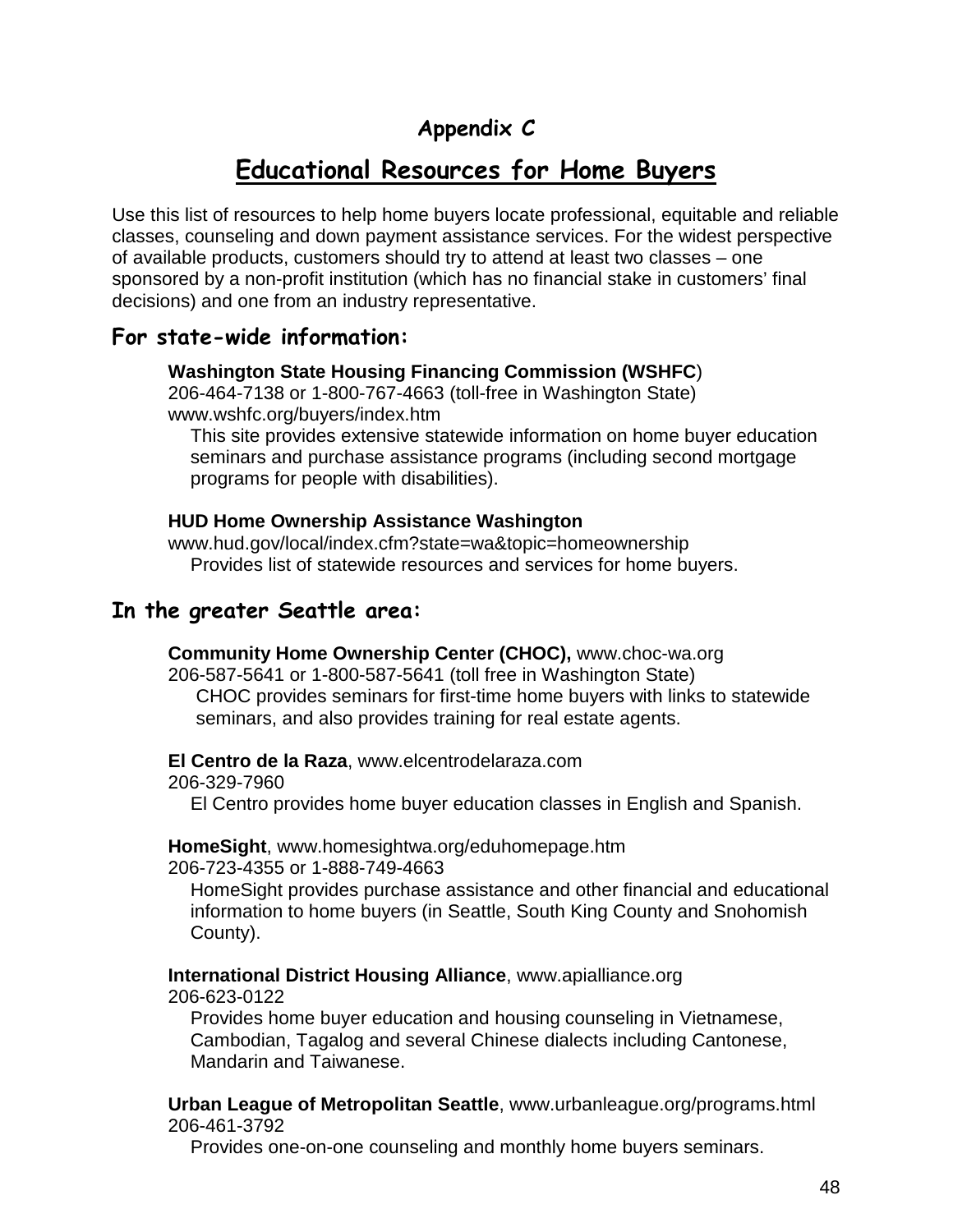### **Appendix D**

## **Questions For Home Buyers To Ask Lenders**

### **When shopping around for a loan:**

- What is the best interest rate today? What are the total loan fees?
- Is the loan's interest rate fixed or adjustable?
- What is the total monthly payment, including taxes and insurance?
- What is the term (length) of the loan?
- Is there an application deposit? What is it, and how much is refundable?

### **When applying for a loan:**

- Does the lender charge overages? (An overage is a fee hike designed to give more profit to the lender.)
- If the borrower locks in an interest rate today, what is the best rate available? What are the fees?
- What is the annual percentage rate (APR)?
- Is there a balloon payment due on the loan?
- Are there any pre-payment penalties? What are they and for how many years are they in effect?
- Does the interest rate increase if the borrower's payments are late?
- What is the total monthly payment, including taxes and insurance?

### **If the loan is an Adjustable Rate Mortgage (ARM):**

- What is the initial rate? How long will that rate stay in effect?
- How often can the rate change?
- What are the rate and payment caps (limits) each year, as well as over the life of the loan?
- Can an adjustable rate loan be converted (changed) to a fixed rate without doing a new loan?
- Is there a prepayment penalty? If so, how long does it apply?

Lender **always** should provide a Good Faith Estimate of the fees due at closing outlining every expense associated with a home loan (inspections, title insurance, taxes and other charges) **within 3 days** of a customer's loan application.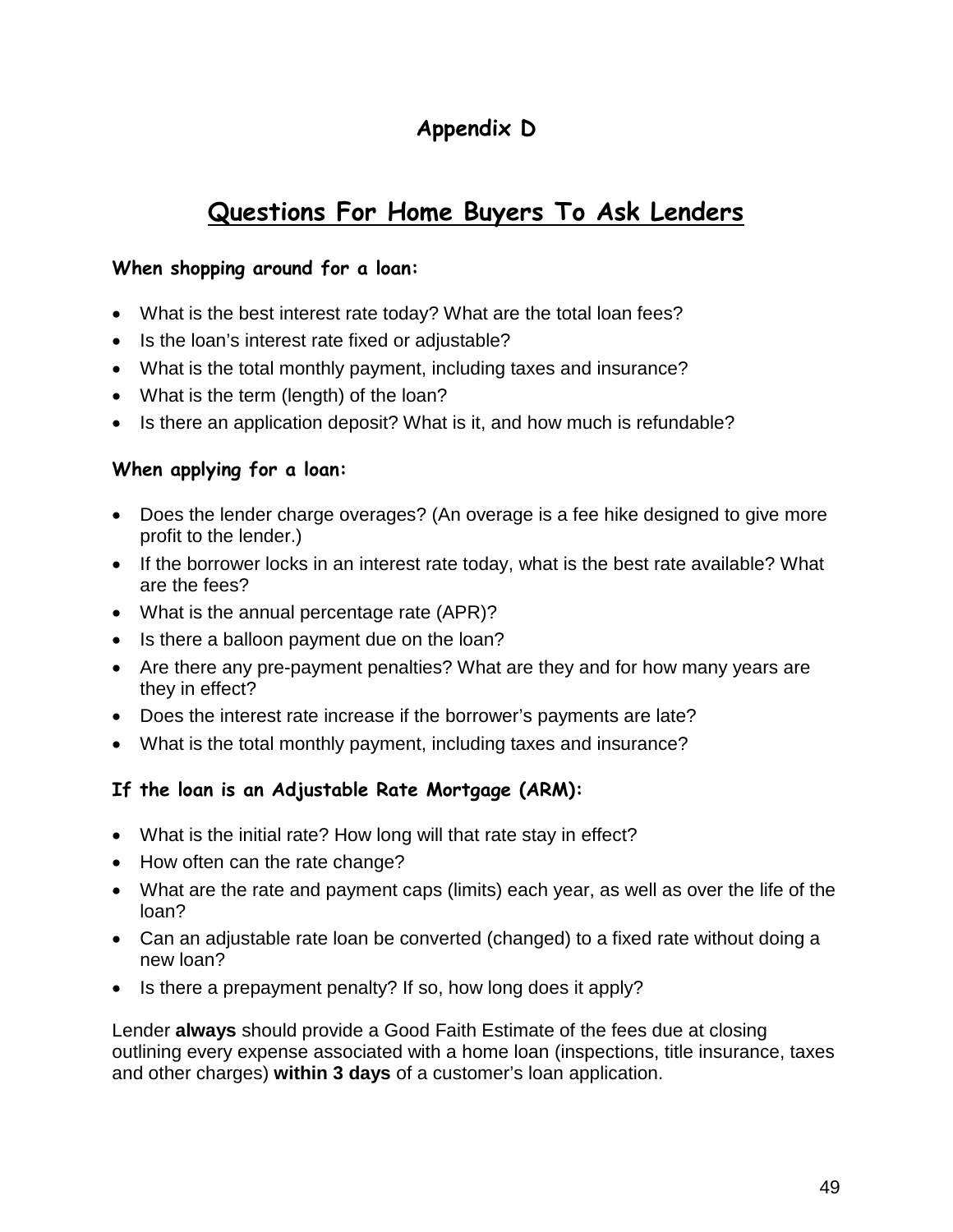### **Appendix E**

## **Loan Closing Checklist**

### **Before Signing Day, borrowers should:**

Contact their Escrow Agent and request copies of completed documents at least one day before the appointment to sign the loan.

Visit a local housing counselor, attorney or a trusted family member or friend to review **all** documents. They should make sure they understand all terms of the loan.

Check their Promissory Note:

- Is the interest rate correct?
- What is the term of the loan (30 years, 20 years or 15 years)?
- Is there a Prepayment Penalty? Is there a Balloon Payment?
- If the customers are unsure of the impact of these features, advise them to talk to a lawyer or non-profit housing agency.
- If the loan is an Adjustable Rate Mortgage (ARM), the customers should receive an ARM Disclosure or Rider. They should review this document to make sure they understand how often the rate can increase, how much their payment can increase when the rate goes up, and what the maximum interest rate and the maximum monthly payment are.

Review their HUD-1 Settlement Statement (listing the actual fees due at closing) to verify all fees.

• Each fee on the HUD-1 also appears on the Good Faith Estimate. There should be no surprises at this late stage. If the fees are substantially different, customers should not sign any documents unless they agree with the new terms.

Check brokers' fees if a broker is involved. Is the broker charging anything other than a broker fee (e.g. a processing fee, an underwriting fee, or other kind of fee)?

Check for a yield spread premium (YSP)\*. Customers should ask their escrow agent even if they don't see one. YSPs sometimes are hard to spot on the HUD-1.

(\* Yield Spread Premiums are fees that lenders pay to mortgage brokers when they sell a higher interest rate. Is there a YSP on the customer's HUD-1 settlement statement? If so, s/he may not be receiving the lowest available interest rate.)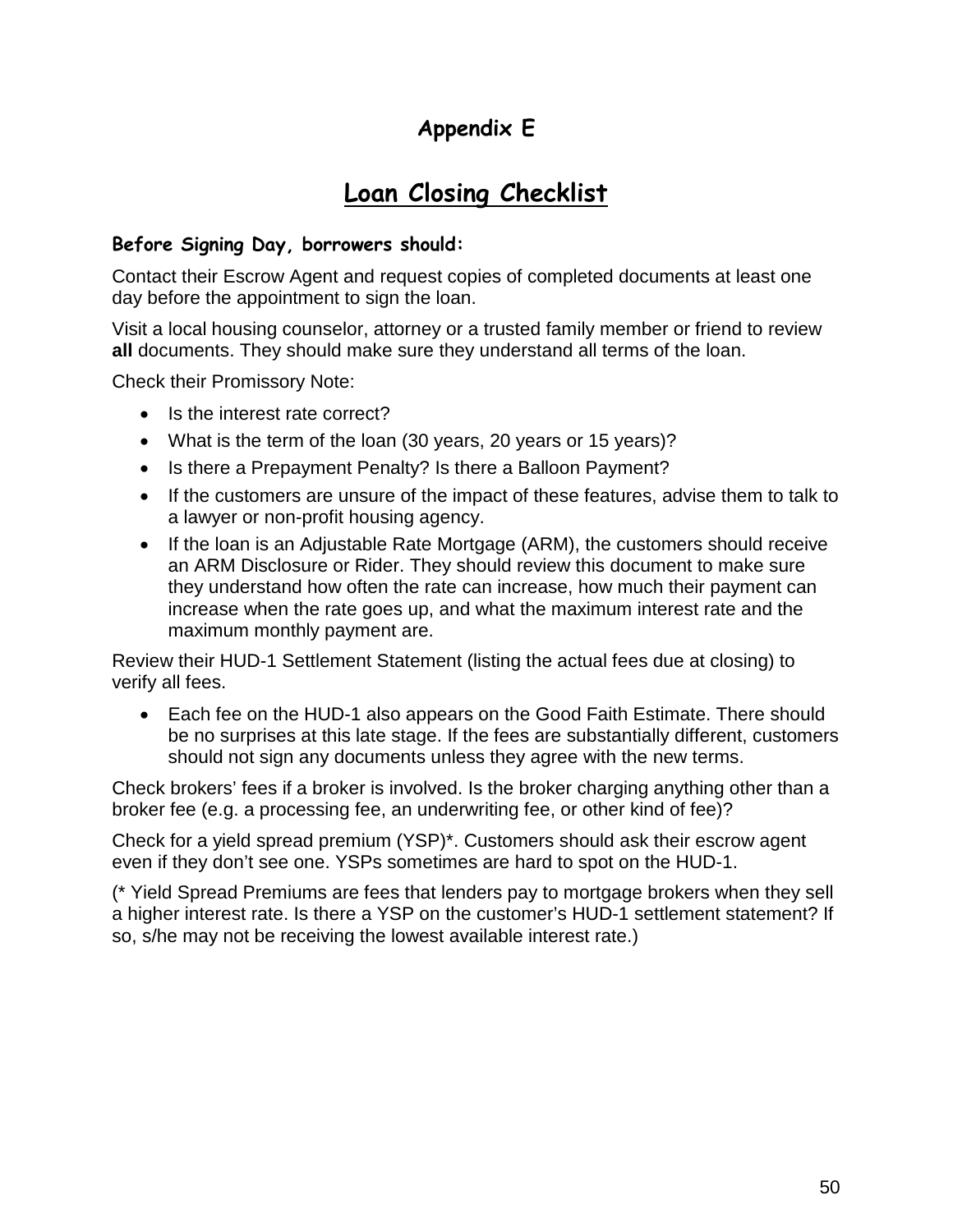### **At the Signing Appointment, borrowers should:**

Check the figures on the Promissory Note and the HUD-1 that they are about to sign. Do they match the documents they received earlier from the Escrow Agent? If any terms are different, the borrowers should not sign unless they agree with these new terms.

### **Before the borrowers leave their Signing Appointment, they should:**

Be sure to receive copies of each of the following signed documents:

- Note
- Deed of Trust
- Estimated HUD-1 Settlement Statement (borrowers should receive their final HUD-1 a day or two after the loan closes)
- Truth in Lending Disclosure
- Servicing Disclosure
- Insurance Disclosure (if the borrowers purchased any insurance products from the lender)

3-Day Right to Cancel (for refinance or equity loans only). Borrowers have 3 days to change their minds **after** they sign their loan documents for a refinance or equity loan. If they decide they do not want the loan within this 3-day "rescission" period, they can simply give a signed copy of the "Notice to Cancel" to the lender and walk away.

Within 1 week of signing their loan documents, borrowers should receive a final HUD-1 Settlement Statement in the mail. **If they do not receive this information, they should contact their escrow agent immediately.** This document is the official accounting of all monies paid into escrow and distributed.

Borrowers also should request copies of the following items from the lender:

- Credit report
- Property appraisal.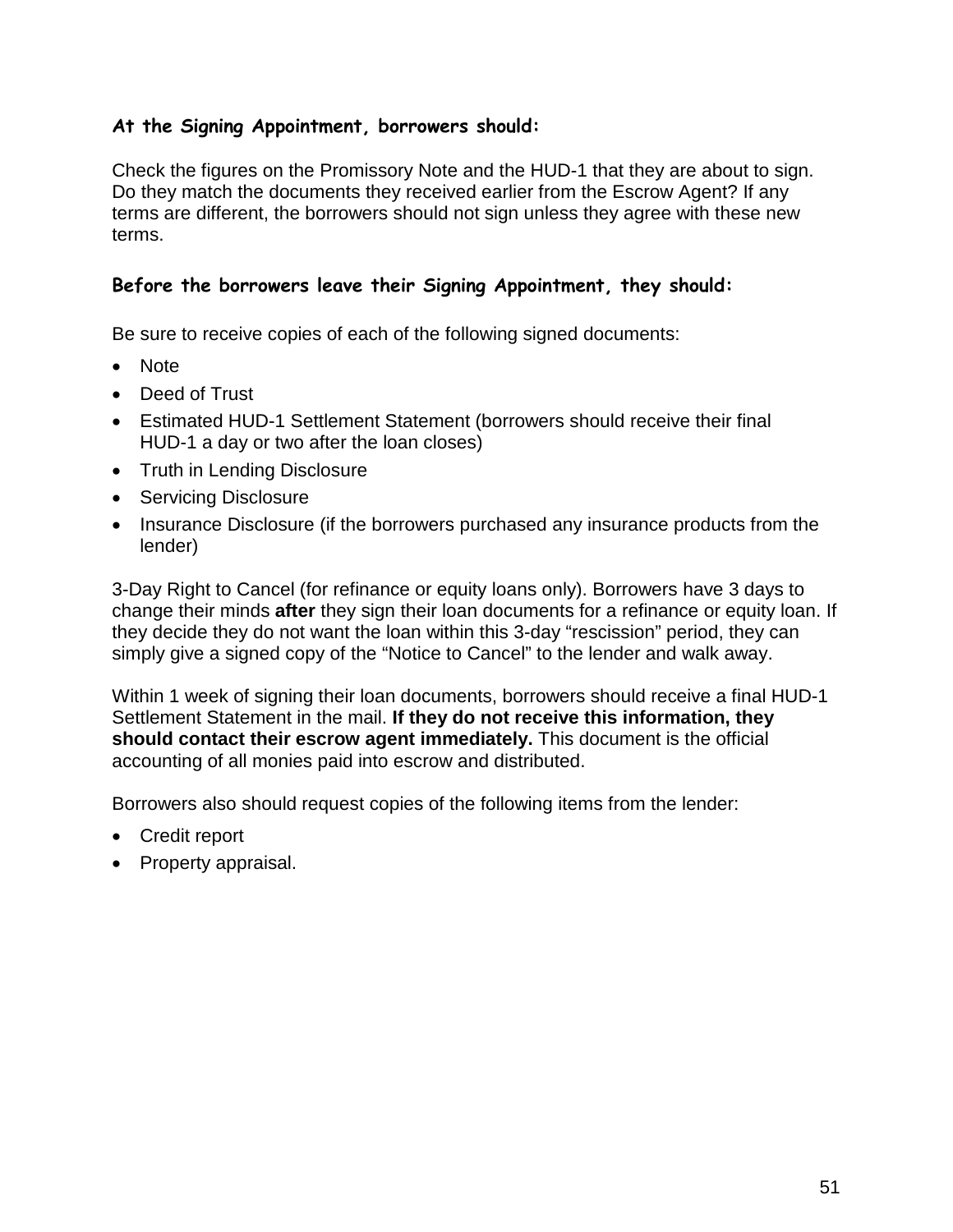### **Appendix F**

### **Predatory Lending**

### **Help your clients avoid predatory loans**

### **What is a predatory loan?**

A predatory loan is a dishonest loan. Predatory loans harm borrowers by making it difficult or impossible to keep up with payments. Borrowers may pay unnecessary fees and excessive interest charges. If they miss their payments, they risk losing their homes.

Predatory lenders prey on people who are unfamiliar with the banking system. They target seniors, minorities, or anyone whose credit makes it hard to get a regular bank loan.

### **What makes a loan predatory?**

Predatory loans take advantage of borrowers with a variety of abusive practices. Predatory lenders:

- Target people of color, elderly and disabled people for high-cost loans
- Charge excessive interest rates and higher fees
- Keep secret the true costs and terms of the loan
- Approve a loan without considering a person's ability to repay
- Convince borrowers to refinance frequently (or "flip") the loan
- Carry terms that make it difficult for the borrower to refinance later.

### **Danger signs of a predatory loan**

- Total bank fees greater than 2%
- Balloon payment (a lump sum due at the end of the term of the loan)
- Prepayment penalties
- Loan is based on home equity rather than the borrower's income
- Credit life insurance added to the loan.